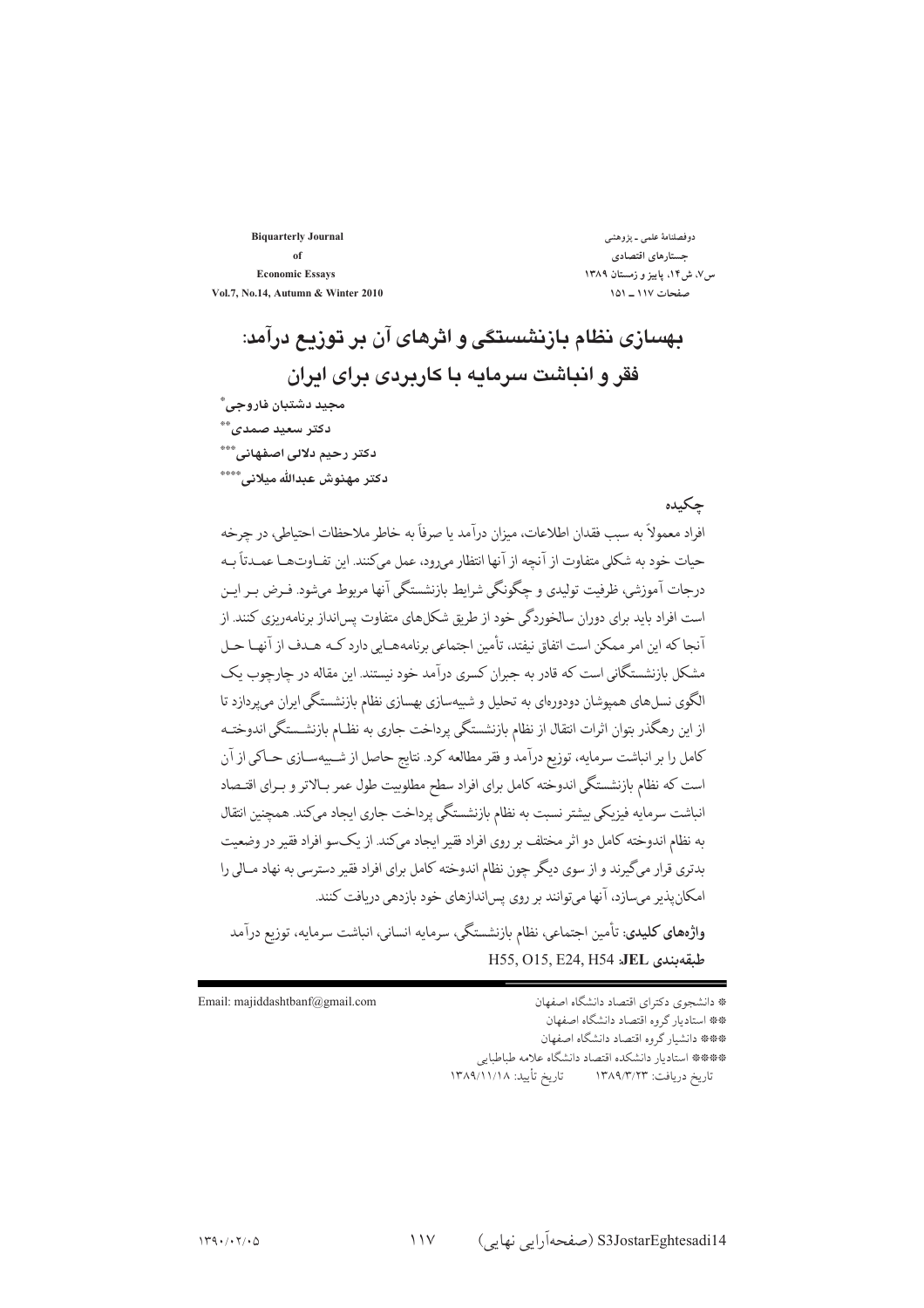#### ١. مقدمه

 $\frac{1}{4}$ 

آیندهنگری بر پایه برنامه٫یزی علمی، ضرورت و شاخص هر جامعه تحول بافتیه و در حیال رشد است. جامعهای که در خود این نیاز را احساس کند، باید بـا بهـرهگیـری از اندیــشه و علم روز و با زیربنایی سالم و مطمئن، زمان حال را به زمان آینـده پیونـد دهـد. یـک بـاور عمومی آن است که مردم خیلی کم پس انداز می کنند. برای برطرف کردن این مشکل، بیشتر دولتهای کشورهای توسعه یافته از افراد سالخورده در دوران بازنشستگی حمایت می کنند. حتی با این کمکها، درک عمومی جامعه این است که هنوز هم دارایــیهــای مــالی بیــشتر خانوارهــا بــراي حفــظ مــصرف دوران بازنشــستگي خــود كفايــت نمــي كنــد. از ديــدگاه اقتصادپژوهان کلاسیک جدید، پسانداز خیلی کم یا خیلی زیاد، مانند بیک اری غیـر ارادی یک حالت غیر ممکن است. در مقابل، اقتصاد کلان رفتاری، ابزارهای نظری و راهبردهــای تجربی را برای درک عمیق از چنین رفتار ناسازگار زمانی، گسترش داده است. اقتصاد کبلان رفتاری، پدیده پسانداز کمتر از حد را چنین توجیه میکند: اشـخاص ممکـن اسـت تـابع مطلوبیت بینزمانی را طوری حداکثر کنند که رفاه واقعی شان را تعریف نکند. ایــن دیــدگاه بیان می دارد که انسانها و جیوانات خیلی تمایل ندارند که رضایتمندی از مبصرف حیال را به تأخير بيندازند و ترجيح ميدهند رضـايتمندي از مـصرف اَينـده را بــه تـأخير بيندازنــد. بنابراین، چون مصرف حال برجستهتر از مصرف آینـده اسـت، افـراد پـس|نـداز را جـدی نگرفته و آن را به تعویق می|ندازند (آکرلُوف،` ۲۰۰۲). این به آن معنا است که با بــه تــأخیر انداختن پس انداز، افراد قادر به تأمین مــالی مــصرف دوران بازنشــستگی نخواهنــد بــود. از همینجا است که دولت با ارائه راهحل های بیمهای و انواع نظامهـای تـأمین اجتمـاعی بـه حمایت از افراد سالخورده می بردازد.

یک نقطه شروع مناسب برای هر گونه بحث علمی و نظـری دربـاره عوایـد بازنشــستگی، مبتنی بر مقاله مشهور ساموئلسون<sup>۲</sup> (۱۹۵۸) است. وی نشان داد که در تعادل نظام بازنشستگی پرداخت جاري، نرخ بازدهي واقعي مثبت با دستمزد واقعي كل مساوي است. "ساموئلسون، در تحلیل نظری اش اقتصادی بدون موجودی سرمایه در نظر می گیرد و نشان مے دھــد کــه نظــام بازنشستگی پرداخت جاری یک سیاست مطلوب است. در دنیای واقعی، اقتصادها موجـودی

<sup>1.</sup> Akerlof

<sup>2.</sup> Samuelson (1958)

۳. کارگری که یک ریال به نظام پرداخت جاری در زمان صفر میپردازد، میتواند  $(1+ n+g)$  ریال بعد از t سـال دریافـت کند. البته به شرطی که نرخ رشد دستمزد واقعی کل با مجموع نرخ رشد جمعیت (n) و نرخ رشـد بهـرهوری (g) مــساوی باشد (يعني w=g+n). بهطور مشابه، نرخ ضمني بازدهي نظام پرداخت جاري عبارت است از: w=g+n، كـه در اينجـا w نرخ رشد دستمزد کل است.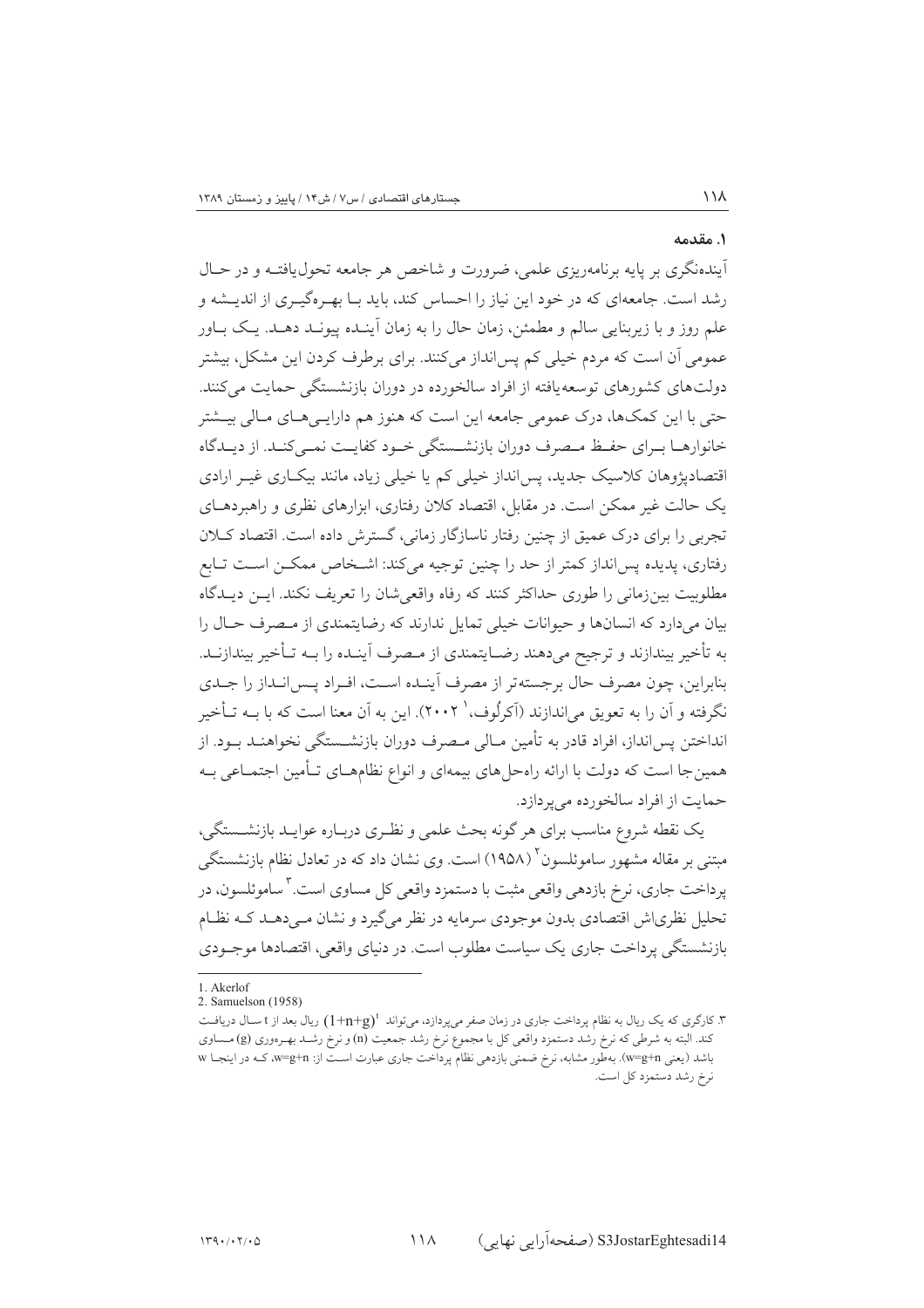سرمایه دارند و تولید نهایی سرمایه نیز بزرگتر از نرخ رشد دستمزدهای کل است. از ایسزرو، اقتصاد میتواند نظام بازنشستگی اندوختهای را با یک هزینه بلندمدت پایینتر، جایگزین نظام بازنشستگی پرداخت جاری کند و سطح مزایای یکسانی را فراهم کند. ٰ

با این وجود، یک وسوسه سیاسی برای بیشتر کشورها، انتخاب نظـام پرداخـت جـاری است؛ زیرا چنین نظامی برای بازنشستگان فعلی و افراد در حال بازنشستگی، یک ثـروت بادأورده فراهم میکند. این در حـالی اسـت کـه هزینـه ایـن ثـروت بـادأورده بـه ماليـات یرداخت کننـدگان آینـده تحمیـل مـه شـود. پـساری از کـشورها، بـا معرفـه اولـین نظـام بازنشستگی در اَلمان در قرن نوزدهم به وسیله بیسمارک، ٔ تسلیم چنین وسوسـهای شــدند. علاوه بر این، کشورهای دارای نظام پرداخت جاری، ثروتهای بادآورده جدیدی (از نسلی به نسلمی دیگر) با مزایای فزاینده و یوشش گسترده ایجاد کردهانــد کــه ضــامن محبوبیــت و حمایت سیاسی از نظام پرداخت جـاری اسـت. امـروزه کـشورهای دارای نظـام پرداخـت جاری به این نتیجه رسیدهاند که هیچگونه آزادی عمل بیشتری برای ثـروتهـای بـادآورده فزاینده وجود ندارد. آنها دریافتهاند که طول عمر افزایشی جمعیت سـبب خواهـد شـد کـه نرخهای مالیات در اینده فقط به منظـور تـأمین مـالی مزایـای بازنشــستگی افـزایش یابنــد (فلدستين<sup>7</sup> ١٩٩٩).

از این رو، دهههای اخیر شاهد موج قابل ملاحظهای از بهسازیهــای نظــامهــای تــأمین اجتماعی در کشورهای توسعهیافته و در حال توسعه بوده است. اساساً این مـوج بــه دلیـل پایداری مالی نظامهای تأمین اجتماعی در کوتاهمدت و بلندمــدت بــه وجــود آمــده اســت. همچنین افزایش طول عمر افراد در کشورها دلیل بر این است که در صورت عدم انتقال به یک نظام اندوختهای، نظام پرداخت جاری تنها در صورت وجود نرخهای کـسور پرداختـی بسیار بالا و یا کاهش میزان مزایای پرداختی نمی تواند به حیات خود ادامیه دهنید کیه این مسئله، اثرهای تحریفی و توزیعی واقعی بر اقتصاد دارد. علاوه بر این، نااطمینانی های مرتبط با اثرهای بهسازیهای انجامشده بر روی پویاییهای اقتـصاد کـلان و ایــز سـؤال کـه آیـا بهسازیهای پیشنهادی به حل مشکلات پایداری مالی نظامهـای تـأمین اجتمـاعی کمـک می کند، باعث ادبیات تحقیقهای گستردهای شده است.

١. برای مطالعه بیشتر در اینباره ر.ک: بلانچارد و فیشر، ١٣٧۶، ص ٢٨٨-٢٨٩.

<sup>2.</sup> Bismark 3. Feldstein

<sup>.&</sup>lt;br>۴. توجه کنید که در مقاله حاضر، منظور از بهسازي، انجام یک سلسله تغییرها در نظـام بازنشــستگي از راه اصــلاحهــایي در ساختار، قوانین و سیاستهای نظام بازنشستگی است.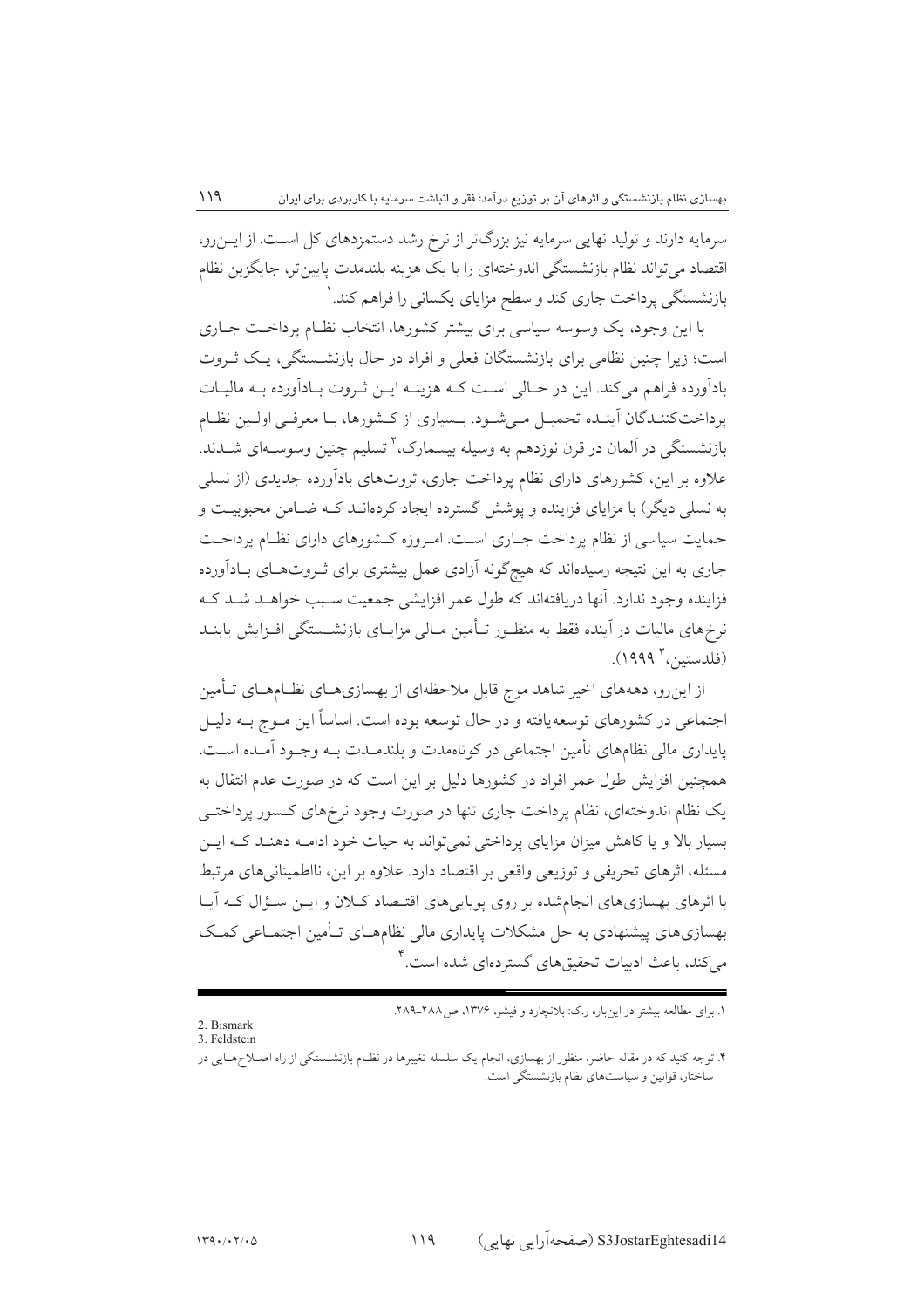این مقاله با استفاده از یک الگوی نسل همیوشان<sup>\</sup> دودورهای، انتقال از نظام بازنشستگی یرداخت جاری به نظام بازنشستگی اندوخته کامل و اثرهای آن را بر روی انباشت سـرمایه، توزيع درآمد و فقر تحليل مي كنــد.<sup>٢</sup> تحقيــق حاضــر، اولاً ايــن ويژگــي را دارد كــه نقــش و جایگاه پول در اقتصاد را در الگوی نسلهای همپوشان در نظر مـیگیـرد؛ زیـرا پـول یـک راه برای سازماندهی به مبادلهها بوده، امکـان تخـصیص بهینـه قابـل دسترسـی را فـراهم مي كند و ثانياً، يا توجه به اثرهاي بول بر تعادل كبلان اقتبصادي، ورود پـول در معاملـههـا در قالب محدودیت پیشاپیش نقد<sup>۳</sup> تحقق می باید. به عبارت دیگر، پیول قابلیـت نقــدینگی بیشتری نـسبت بـه دارایـیهـای جـایگزین دارد؛ از ایــنرو، بـرای برگزیـدن تفـاوت بـین دارایههای نقد و غیر نقد، محدودیت پیشاپیش نقد وارد الگو میشود. این به آن معنا است که پرداخت برای خرید کالاها با یولی که در آغاز دوره نگهداری می شود، صورت مے گیے د که قطعاً این امر، تقاضا برای پول ایجاد کرده و تحت شرایط وجود قطعیت، تقاضیا بیرای یول با خریدهای برنامهریزی شده و واقعی برابر است. از این رو، در نظر گرفتن این دو مقوله در الگوی بهکار گرفتهشده در مقاله، بهخوبی مفهوم نقـدینگی پـول را دربـر مـیگیـرد. ایـن مطالعه در ينج بخش ارائه مي شود. بعد از مقدمه، بخـش دوم بــه ادبيــات تحقيــق، اعــم از تعریف و مرور مطالعههای انجامشده در اینباره خواهد پرداخـت. در بخـش سـوم، مبـانی نظری الگوی مورد نظر ارائه می شود. بخش چهارم، به یافتههای تحقیق اختصاص دارد ک شامل حل عددی الگوی ساختهشده براساس اطلاعات اقتصاد ایران با استفاده از تکنیک کالیبره کردن ٔ است و درنهایت، بخش پنجم به جمع بندی، نتیجهگیری و ارائه پیــشنهادهای اجرایي و سياستې مې پردازد.

#### ٢. اديبات موضوع

 $\mathcal{N}$ 

بازتوزیع درآمد نظامهای بازنشستگی، یکی از ابزارهای نهاد تأمین اجتماعی است؛ بـه ایــن معنــا که آیا نظامهای بازنشستگی باید وظیفه توزیع دوباره درآمد را انجام دهند یا نه. امروزه نظامهــای بازنشستگی پراساس ماهیت خود، نەتنھا مؤثرترین عامل در چگونگی عملکرد نظامهــای تــأمین اجتماعی است؛ بلکه برای بیشتر کشورها، از بزرگترین بنیادهـای مـالی غیـر بـانکی محـسوب می شود. از آنجا که نظامهای بازنشستگی از نـوع نظـامهــای بــاز اســت و عوامــل بیرونــی نظــام

<sup>1.</sup> overlapping generation model

۲. برای آشنایی با الگوهای نسل های همپوشان ر.ک: بلانچارد و فیشر، ۱۳۷۶، فصل سوم؛ رومر، ۱۳۸۳، فصل دو 3. cash-in-advance 4. calibration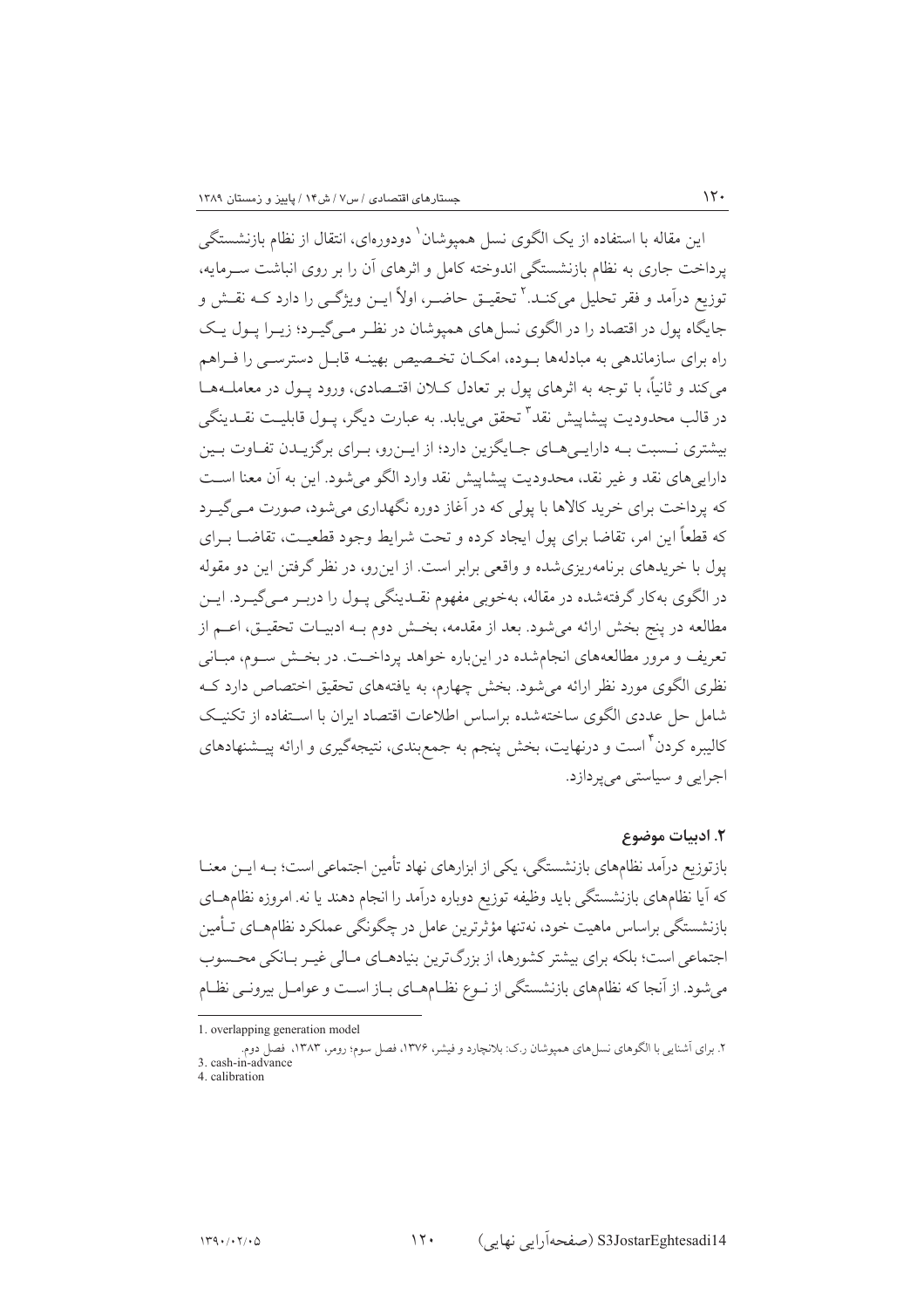(شرايط اقتصادي، اجتماعي، فرهنگي و سياسي جامعه) بر چگونگي عملكرد آن مـؤثر اسـت؛ از اینرو، موفقیت یک نظام بازنشستگی را نمی توان فقط در ویژگیها و نسبتهای عناصـر درونــی نظام جستجو کرد. بنابراین، در اینجا ضروری به نظر میرسد که بهطور مختصر انـواع نظـامهـای بازنشستگی بیمه رایج در دنیا، تعریف و ویژگی ها و چالش های هر یک بیان شود.

۲ـ۱. نظام بازنشستگی براساس حقوق تعریفشده<sup>۱</sup> در این نظام بازنشستگی برقراری حقوق بازنشــستگی براســاس حقــوق دوران اشــتغال، بــهطــور معمول میانگین سال@ای آخر خدمت و در مواردی با اعمال ضریبی خاص و با در نظـر گـرفتن سالهای پرداخت کسور بازنشستگی محاسبه میشود. برای نمونه، اگر دوران کامل خـدمت، ۳۰ سال در نظر گرفته شود و فرد با ۲۵ سال خدمت بازنشسته و حقــوق بازنشــستگی وی براســاس میانگین دو سال آخر محاسبه شود؛ در این صورت، حقوق بازنشستگی فرد مـورد نظـر در آغــاز بازنشستگی ۲۵سے اِم مبانگین حقوق وی در دو سال اَخر خدمت خواهد بود (نیرومند، ۱۳۸۶).

تمامی نظامهای بازنشستگی، به روشی برای تأمین منـابع مـالی جهـت مـصارف خـود نیازمند هستند. تأمین منابع مالی در نظام حقوق تعریفشده، بهطـور عمـده توسـط کـسور بازنشستگی تحقق می یابد؛ یعنی کسورهای بازنشستگی شــاغلان در یـک نــسل، صـرف يرداخت حقوق بازنشستگي نسل قبل مي شود. اين شيوه تأمين منـابع مـالي در نظـامهـاي بازنشستگی، روش پرداخت جاری <sup>۲</sup> نامیده میشود؛ از اینرو، نظام DB را به اصطلاح -DB PAYG نامگذاری کردهاند (روغنیزاده و شهپریان، ۱۳۸۰). مدیریت این نظام نیـز بـهطـور معمول دولتی است. برتریهای این نظام را می توان به صورت زیر برشمرد:

۱. ریسک سرمایهگذاری و تأثیر نابسامانیهای اقتصادی بهدستآمـده از آن بـر الگـوی DB-PAYG، در مقایسه با سایر نظامهای بازنشستگی کمتر است؛ به بیان دیگر، تأثیر منفــی اين مسائل، بەطور مستقيم متوجه بيمەشدگان نيست؛

۲. چون نظام DB-PAYG در بسیاری از موارد دولتی است؛ از این رو، بـرای حمایـت از اقشار کمدرآمد، بهطور معمول حداقل حقوقی در نظر گرفته میشود (روغنیزاده، ۱۳۸۴). برخی معایب این نظام نیز عبارت است از:

١. به دلیل آنکه محاسبه حقـوق بازنشـستگی براسـاس کـسور پرداخـتشـده، انجـام نمی گیرد؛ از این رو، برخورد نظام پرداخت جاری با مشترکان خود منصفانه نیست؛

<sup>1.</sup> Defined Benefit (DB)

<sup>2.</sup> Pay-As-You-Go (PAYG)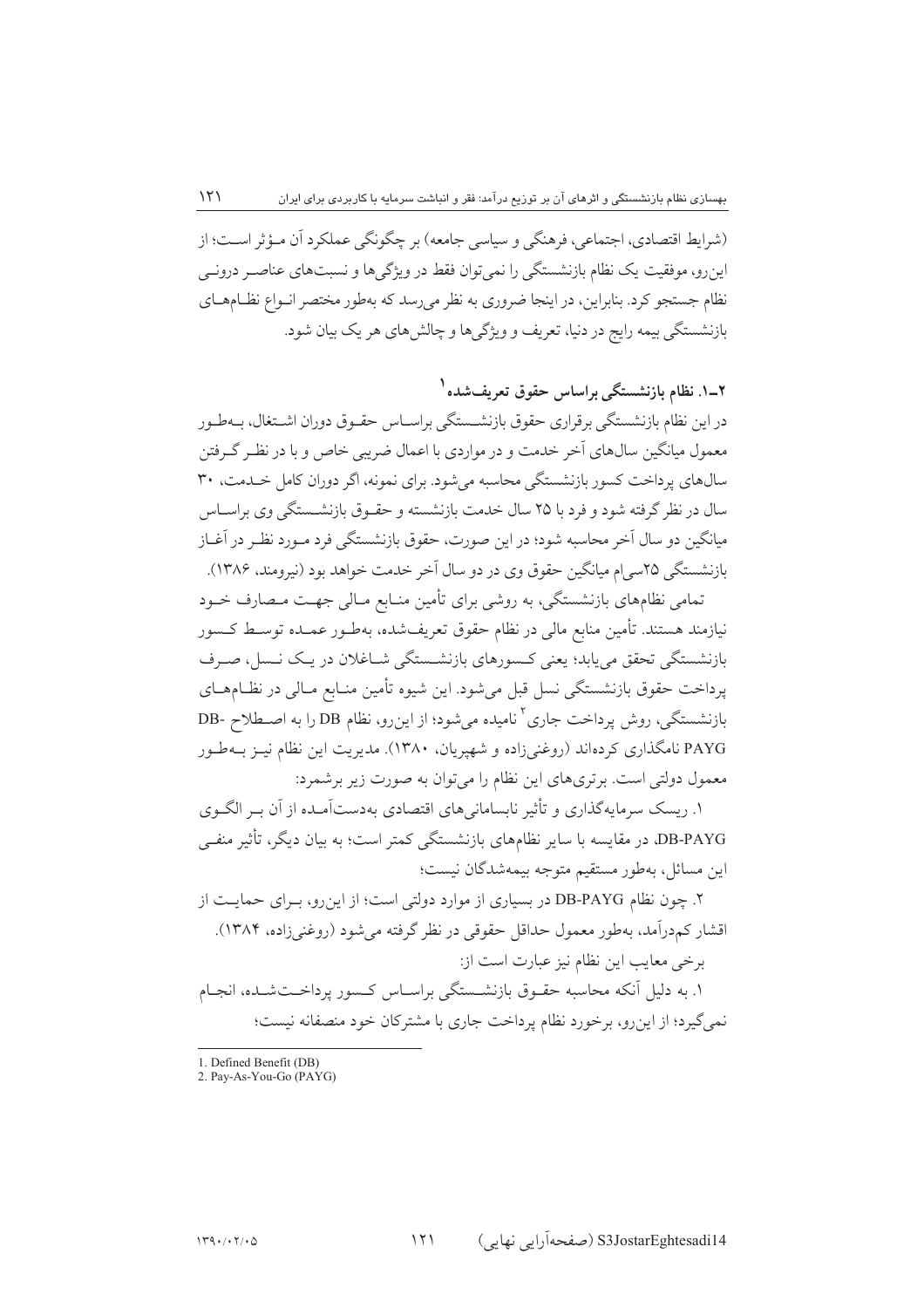۲. به دلیل آنکه کسور بازنشستگی ذخیره نمیشـود؛ بنـابراین، نظـام پرداخــت جــاری، انباشت سرمایه در حد کلان و رشد اقتصادی ندارد؛

۳. این نظام در کشورهایی که تورم شدید دارند و یا در دورانبی خـاص کـه تغییرهــای ناگهانی در اقتصاد آنها به وجود می آید، بسیار شکننده است؛

۴. افزایش امید به زندگی، باعث افزایش مصارف در نظام پرداخت جاری خواهد شد و چون با گذشت زمان، نسبت جمعیت سالخورده به کل جمعیت افزایش می یابد؛ از ایـن رو، با گذشت زمان، کاراًیی نظام پرداخت جاری کمتر و کمتر خواهد شد. همچنین در مواردی که نرخ رشد جمعیت سالخورده به نرخ رشد جمعیت فعال تحت پوشش فزونی مـییابـد، نظام يرداخت جاري با بحران مالي روبهرو خواهد شد (روغني زاده، ١٣٨٣).

# ۲ـ۲. نظام بازنشستگی براساس کسور تعریفشده<sup>۱</sup>

در این نظام بازنشــستگی، حقــوق بازنشــستگی براســاس میــزان کــسور پرداخــتشــده در سالهای خدمت با در نظر گرفتن سود ناشی از سرمایهگذاریها و یـا نــرخ تــورم محاسـبه میشود. تأمین منابع مالی در نظام کسور تعریفشده ممکن است که بـه صـورت اندوختـه کامل و یا به صورت پرداخت جاری باشد (نیرومند، ۱۳۸۶).

## ۲\_۲\_۱. نظام بازنشستگی DC-FF

در این نظام، کسور بازنشستگی پرداختی افراد در حسابهای شخصی آنها، ثبت و بـر روی كسور جمع آوري شده توسط مديريت صندوق، سرمايهگذاري و در آغاز بازنشـستگي سـهم هر فرد از منابع موجود مشخص میشود. اندوخته هر فرد در آغاز بازنشستگی، بــه صــورت یکجا و یا به صورت تدریجی پرداخت مـیشـود (سـان، ۲۰۰۷). مـدیریت در ایـن نظـام بازنشستگی ممکن است که دولتی و یا خصوصی باشد. برخـی برتـریهـای ایــن نظـام در مقايسه با نظام بازنشستگي براساس حقوق تعريفشده، عبارت است از:

۱. به دلیل اینکـه بهـرهمنـدی بازنشـسته از مزایـای بازنشـستگی متناسـب بـا کـسور يرداختشده وي است؛ از اين رو، عملكرد نظام منصفانه تلقى مى شود؛

۲. به علت اینکه کسور پرداختشده در حساب بیمـهشـده، ثبـت مـی شـود و میـزان اندوختهٔ ذي نفع با گذر زمان در اثر سرمايهگذاري افـزايش مـييابـد؛ بنـابراين، انگيـزه فـرد

 $3.$  Sun

<sup>1.</sup> Defined Contribution (DC)

<sup>2.</sup> Full Funded (FF)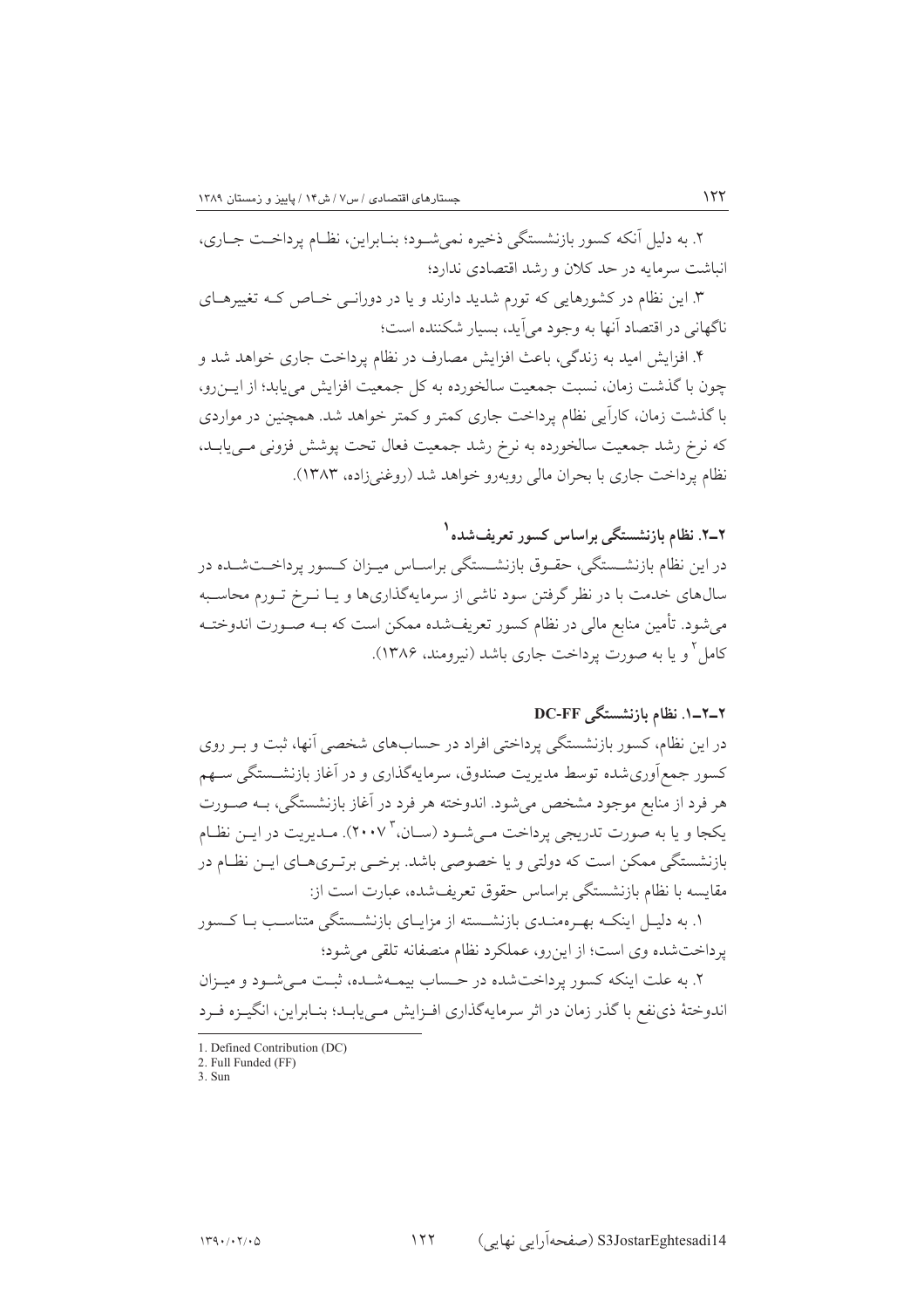$\gamma \gamma \gamma$ بهسازی نظام بازنشستگی و اثرهای آن بر توزیع درآمد: فقر و انباشت سرمایه با کاربردی برای ایران برای پرداخت کـسور بازنشــستگی و کامـل کـردن دوران خـدمت و اعتمـادش بـه نظـام زیاد مے شود؛

۳. در نظام اندوخته کامل یا پس!نداز اجباری، امکان تقویت انباشت سرمایه وجود دارد که می تواند باعث رشد اقتصادی شود. همچنین بازدهی اقتصادی در نظام اندوختـه کامـل، بالاتر از نظام برداخت جاری است؛

۴. تغییرهای جمعیتی، مانند کاهش یا قطع ورودیها که در نظام پرداخت جاری بـسیار بحرانزا است، در نظام اندوخته كامل تأثيري ندارد (روغني زاده، ١٣٨۴).

معايب اين نظام را مي توان موارد زير برشمرد:

۱. هرچند بازدهی سرمایهگذاری در این نظام بالاتر از نظام بازنشستگی براساس حقـوق تعریف شود است؛ اما خطر سرمایهگذاری در نظـام بازنشـستگی بـهطـور مـستقیم متوجـه يىمەشدگان است؛

۲. اگر ساختار نظام بازنشستگی به گونهای طراحی شـود کـه بـرای اقـشار کـم‹راَمـد، حداقلی در نظر گرفته نشود و افراد کمدرآمد هم پس انداز نداشته باشـند؛ در ایـن صـورت، افراد کمدرآمد در این نوع نظام بازنشستگی آسیبپذیر خواهند بود (نیرومند، ۱۳۸۶).

## ۲\_۲\_۲. نظام بازنشستگی DC-PAYG

در این نظام، بازنشستگی پرداخت حقوق بازنشستگی براساس حق بیمه اسـت؛ امــا تــأمین منابع مالی نظام به صورت PAYG است. به این معنا که هرچند کسور بازنشستگی افـراد در حسابهاي شخصي آنها ثبت مي شود؛ اما كسور جمع اَوري شده به جـاي انباشــته شــدن و سرمايهگذاري بر روي أنها، صرف پرداخت حقوق بازنشستگان مي شود (نيرومنـد، ۱۳۸۶). بهطور كلي، مي توان گفت كه نظام DC-PAYG، بيشتر برتري هـاي DB-PAYG و DC-FF را دارد. مديريت اين نظام در بيشتر موارد در اختيار بخش خصوصي است.

در ایران، هجده صندوق بازنشستگی بیمهای وجود دارد کـه همـه آنهـا براسـاس نظـام سنتی پرداخت جاری اداره می شوند. تمامی نارسایی های یادشـده در مـورد نظـام پرداخـت جاری، درباره صندوقهای بازنشستگی ایران نیز بهشدت وجود دارد و هیچ بهـسازی قابـل توجهای، به جز افزایش کسور به منظور کاهش تأثیر عوامل منفی درون یا برون نظام انجـام نگرفته است. این امر باعث شده که کسور بازنشستگی صندوقهای ایران، یکی از بـالاترین نرخها را نسبت به سایر کشورهایی داشته باشد که نظام بازنشستگی آنها براساس پرداخـت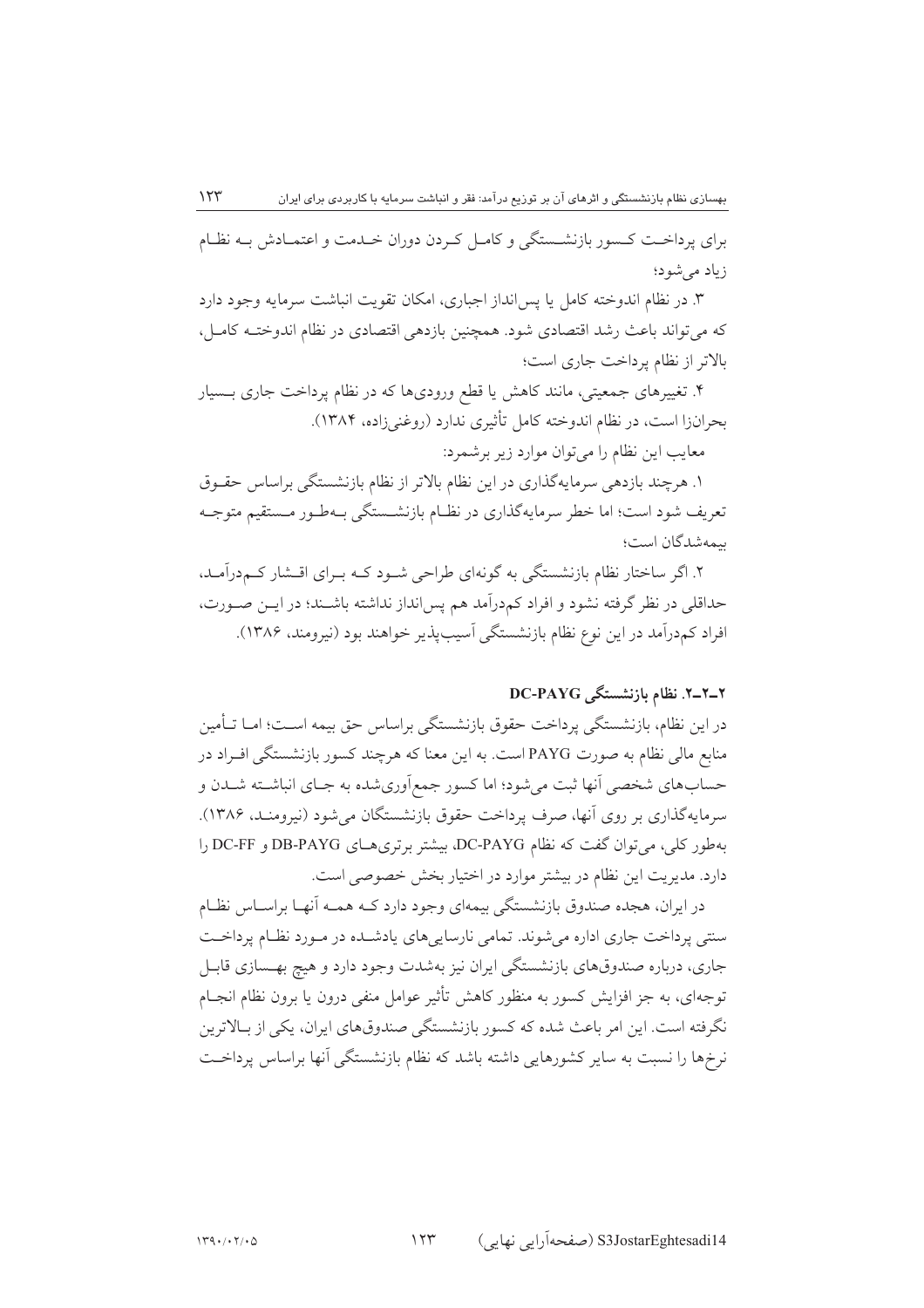جاری اداره می شود. از طرف دیگر، به دلیل آنکه در نظام پرداخت جاری، پرداخت حقــوق بازنشستگی براساس میانگین حقوق سالهای آخر خدمت محاسبه می شود و نــه براســاس ۔<br>کسور پرداختشدہ و از آنجا که داشتن مدرک تحصیلی در نظام استخدامی، عامل<sub>ی</sub> مؤثر در میزان حقوق است؛ از این رو، کارکنان بیشتر دسـتگاههــا و نهادهــا بــا مجوزهــایی ســعی در گرفتن مدرک تحصیلی بـالاتر در سـال۱هـای آخـر خـدمت بـرای برخـورداری از حقـوق بازنشستگی بیشتر (بدون پرداخت کسور آن) میکنند که تأثیر منفی این واقعیت بـر ثبـات صندوقها هر روز زیادتر می شود. براساس بررسی های انجام شده برای بیــشتر صــندوقهــا، مصارف بیشتر از منابع شده است. بررسـی رونـدهای تأثیرگـذار، نـشانگر آن اسـت کـه در آیندهای نهچندان دور، برای سایر صندوقها، زیادتر شدن مصارف بر منـابع اتفـاق خواهــد افتاد. بنابراین، برای بیشتر صندوقها، کمبود منابع درون نظام، توسط ترفندها و مجوزهـایی از منابع بيرون نظام تأمين مي شود (روغني(ده، ١٣٨۴).

#### ٢\_٣. مطالعههای انجامشده

بسیاری از پژوهش ها، ویژگیهای نظامهای تأمین اجتماعی را بررسی کردهاند. بـرای مثـال، فلدستین (۱۹۷۴) و هابرد و دیگران' (۱۹۹۵)، با استفاده از الگوهای سیکل زنــدگی نتیجــه گرفتهاند که معرفی نظام تـأمین اجتمـاعی غیـر اندوختـهای در موقعیـتهـایی کـه تـأمین اجتماعي وجود ندارد، پس انداز خـصوصي را كــاهش مــي دهــد. محققــان ديگــري، ماننــد فلدستین و سام ویک<sup>۲</sup> (۱۹۹۲)، دیاموند و میـرلس<sup>۳</sup> (۱۹۷۸) نــشان دادنــد کــه نظــامهــای بازنشستگی ممکن است سبب تغییر شکل عرضه نیروی کار شود. در ایــن راسـتا، دیامونــد چهار اثر مطلوب مهم مطرح كرد: افزايش درآمد، بازتوزيع درآمـد، تـصحيح نارسـاييهـاي بازار و پدرسالاری. ٔ نارساییهای بازار، نبود بیمه در مقابل خطرهای مرتبط بـا بازنشــستگی را شامل می شود. وی دربارهٔ پدرسالاری، نشان داد که به دلیل وجود خطاهای پیش بینبی پیا ۔<br>تصمیمهای غیر عقلایی، افراد برای بازنشستگی به اندازه کــافی پــس|نــداز نمــیکننــد. ارو<sup>۹</sup> (۱۹۹۰) بهسازی تأمین اجتماعی، انباشت سرمایه و اثر توزیع بـین نـسلی را در چـارچوب الگوی نسل های همپوشان بهرای اقتـصاد مکزیـک، مطالعـه کـرد. وی بـا اسـتفاده از یـک الگوی شبیهسازی یوپای نئوکلاسیکی (که برگرفته از الگوی ۱۹۸۷ کوتلیکوف<sup>۶</sup>است)، اثـر

1. Hubbard, et al.

<sup>3.</sup> Diamond & Mirrless

<sup>5.</sup> Arrau

<sup>2.</sup> Feldstein & Samwick 4. paternalism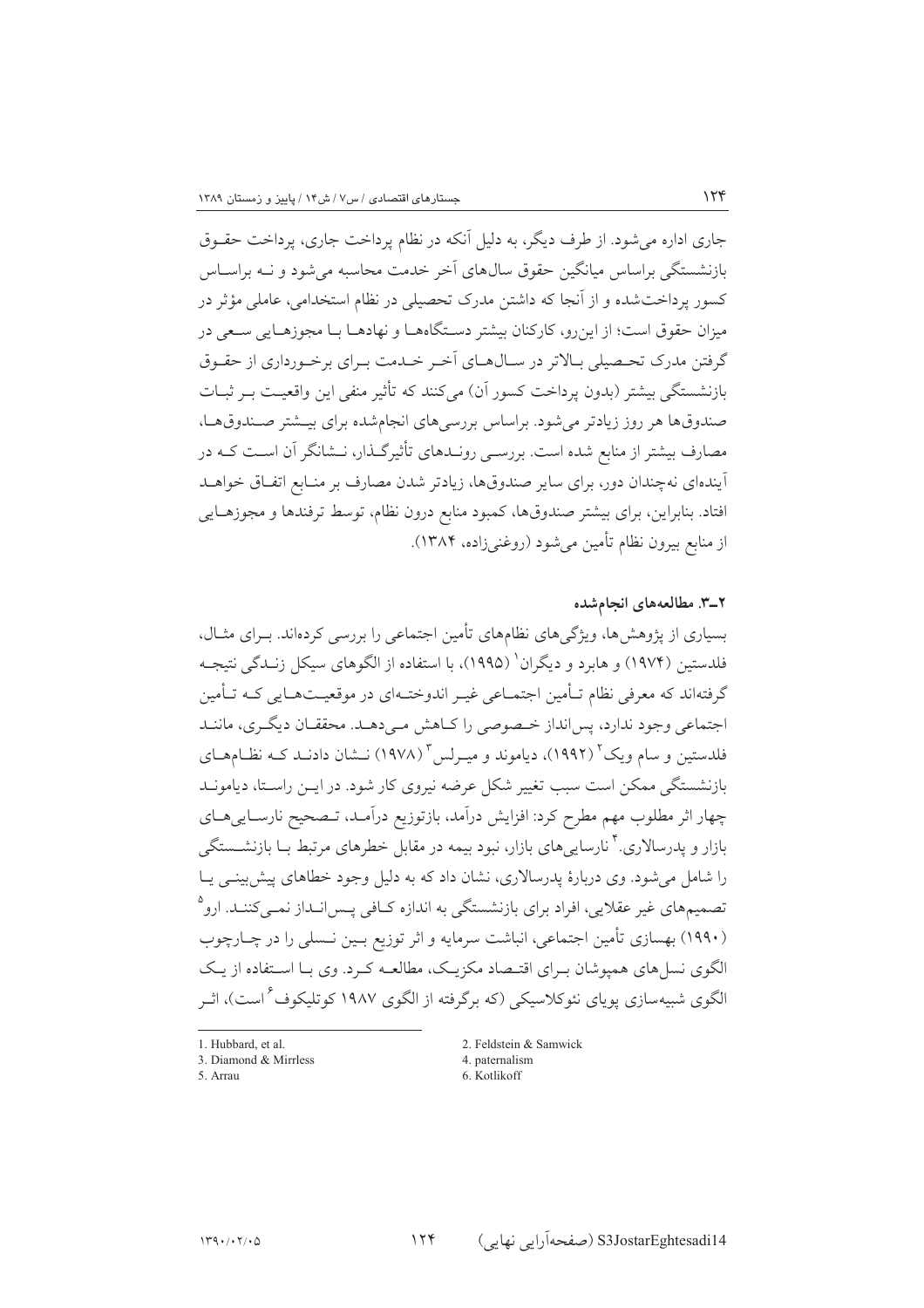اقتصاد كلان و توزيع بين نسلي تغيير از نظام تأمين اجتماعي يرداخت جــاري بــه اندوختــه کامل را بررسی کرد.` وی الگو را با استفاده از دادههای اقتصاد مکزیک رتبهبندی کرد و بــه نتايج زير رسيد:

١. با مقايسه موارد تأمين مالي انتقال به يک نظام اندوخته کامل، مي توان عملکرد مــوارد تأمین مالی را در رابطه با انباشت سرمایه از بهتر به بدتر، با توجــه بــه اهـمیــت بــدهی ملــی لحاظشده برای تأمین مالی انتقال، رتبهبندی کرد؛

۲. فرمول به کار گرفتهشده برای شناسایی کـسور گذشــته (هماننــد مـورد شــیلی) بـرای حداقل كردن توزيع بين نسلي و اثرهاي واقعي بهسازي، بهنسبت دقيق است؛

۳. شاید بهترین راه سنجش بهسازی یک قرارداد بین نسلی، مانند نظـام پرداخـت جــاری، حداقل كردن توزيع بين نسلي است. در چنين شرايطي، بهترين طرح براي تأمين مالي انتقــال و کسری تأمین اجتماعی به مقوله بدهی ملی برای شناسایی اوراق بهادار نیاز دارد. کسری تأمین اجتماعی به این دلیل اتفاق نمی|فتد که با بهسازی نظام تأمین اجتماعی، دولت درآمـد کـسور را از دست داده، در هنگام بهسازی باید حقوقهای بازنشستگی را به افراد بازنشسته بپردازد.

لنگونی<sup>۲</sup> در سال ۱۹۹۷ نقش تأمین اجتماعی را بر روی توزیع درآمد، انباشت سـرمایه و رشد اقتصادی در چارچوب الگوی نسل های همیوشان با افراد ناهمگن برای اقتصاد برزیل، مطالعه کرد. ویژگی کلیدی الگوی وی، معرفی صریح دولت و سیاست مـالی اسـت و ناهمگنی نیز به وسیله توانایی های مختلـف در میـان افـراد و انگیـزههـای ارث غیـر منفـی توضیح داده می شود. وی الگوی نظری اش را به منظور تطابق با برخی واقعیتهای مرسـوم کلیدی برزیل و آمریکا رتبهبندی کرد. مطالعه وی نشان میدهد که با سیاستهای بازتوزیع معین اتخاذشده به وسیله دولت، نظـام پرداخــت جــاری باعــث نــابرابری درآمــد بیــشتر و عملکرد اقتصادی بدتر نسبت به نظام اندوخته کامل می شود. یکی دیگر از یافتههـای مهــم محقق، شواهد متناقض دربارهٔ منحنی کوزنتس آ است که میتواند به وسیله رابطـه همزمـان بین توزیع درآمد و سطح درآمد توضیح داده شود. در پایان، وی نتیجه میگیرد کــه منحنــی کوزنتس می تواند هر شکل اختیاری در سطح تئوری داشته باشد و شکل U معکوس، فقـط با تحقق خاصی از سیاست مالی سازگار است.

۱. توجه کنید که این الگوی پویای نئوکلاسیکی، یک الگوی تعمیمیافتـه ۵۵ دورهای اسـت کـه حالـت خاصـی از الگـوی كوتليكوف و آيورباخ است. براي مطالعه بيشتر درباره اين الگوها ر.ك: ايربج و كوتليكوف، ١٩٨٧.

<sup>2.</sup> Langoni 3. Kuznets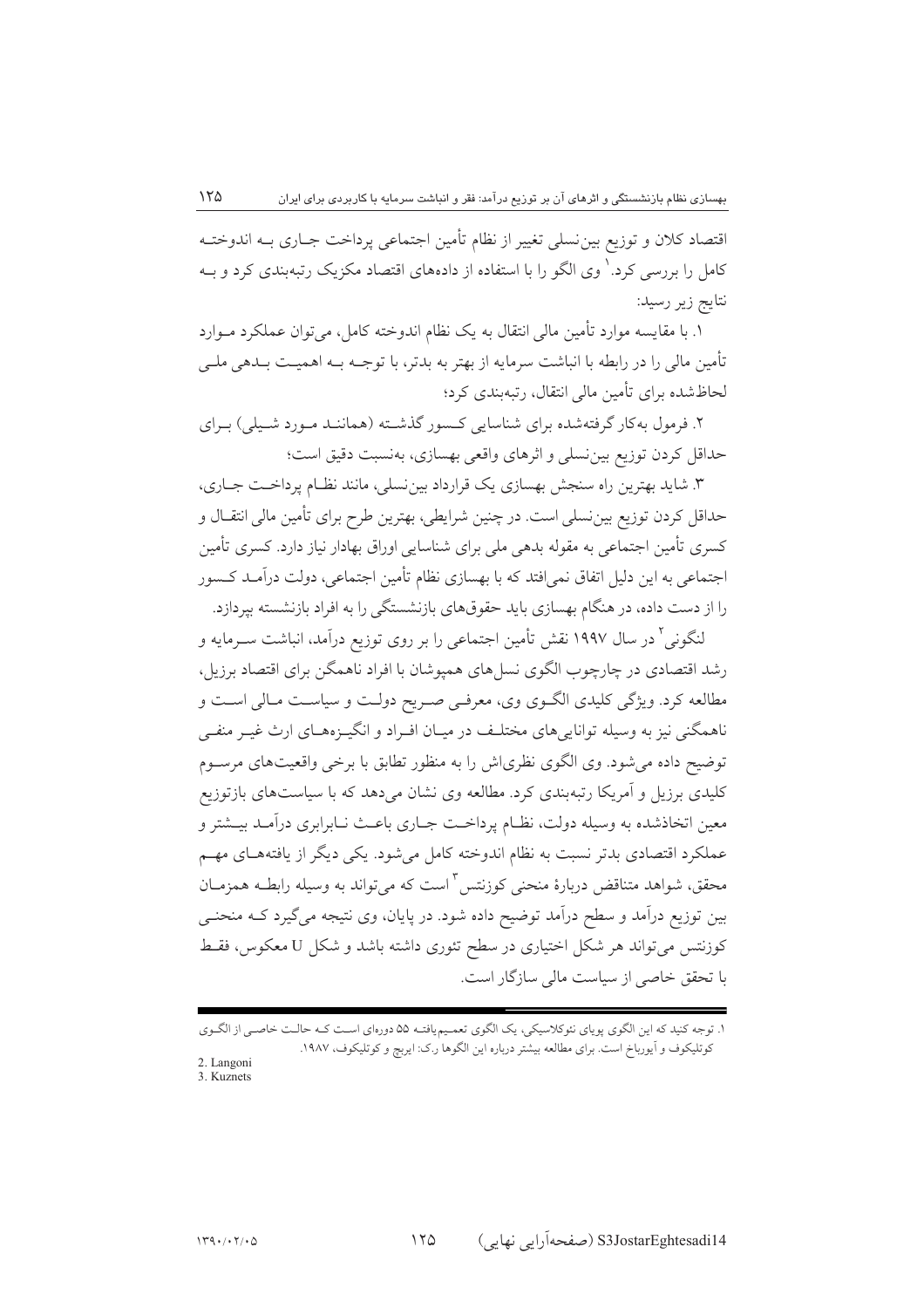سرانو` (۱۹۹۹)، در یژوهشی با عنوان بهسازی تأمین اجتماعی، توزیع درآمـد، سیاسـت مالی و انباشت سرمایه با استفاده از الگوی نسا هـای همپوشـان بـا افـراد نـاهمگن نـشان میدهد که چگونه یک تغییر از نظـام تـأمین اجتمـاعی پرداخـت جـاری بـه نظـام تـأمین اجتماعي اندوخته كامل، باعث تأثير روى توزيع درآمد، سياست مـالي و انباشــت ســرمايه می شود. نتایج مطالعه وی نشان میدهد که وقتی برای برخی افراد، محدودیت دسترسی بـه نهادهای مالی وجود دارد، خصوصی سازی نظام بازنشستگی، توزیع درآمد را بهتر میکند؛ اما وقتی که همه افراد، دسترسی کامل به نهادهای مالی دارند، بهـسازی نظـام بازنشــستگی باعث بدتر شدن توزیع درآمد میشود. همچنین مطالعه وی بیانگر آن است که بدون توجـه به توزیعهای اولیه، بهسازی نظام تأمین اجتماعی، سطح سرمایه فیزیکی اقتـصاد را افــزایش میدهد و توزیعهای مختلف اولیه، اثرهای متفاوتی بر روی سیاست مالی مـورد نیــاز بــرای تأمین مالی بهسازی خواهد داشت.

 $155$ 

سان (۲۰۰۷)، در پژوهشی با عنوان تحلیل تعادل عمـومی و شـبیهسـازی نظـام تـأمین اجتماعی چین در قالب الگوی نسل های همپوشان با استفاده از افراد همگن نشان می دهـد که رفتار مصرف ــ پس|نداز بهینه فردی و سطح مطلوبیت طول عمــر در نظــامهــای تــأمین اجتماعي مختلف متفاوت است. محقق جامعه را به سه نوع نظام تأمين اجتماعي پرداخـت جاري، اندوخته كامل و اندوخته جزئي، تقسيم و سيس أن را بررســي مــي كنــد. وي نــشان میدهد که طرح اندوخته کامل، برای اشخاص، سطح مطلوبیت طـول عمـر و موجـودی سرمایه بالاتر در مقایسه با سایر نظامهای تأمین اجتماعی فراهم مـی کنـد. نتـایج بیـانگر آن است که بدون شک این سه نوع بهسازی، نسل جوان را در وضعیت بهتری قرار مـیدهــد؛ اما وضعیت نسل مسن مبهم باقی می،ماند. به هر حال، پیش بینی های اولیه بهسازی و جبران رفاه دولت مي تواند نسل مسن را در همان وضعيت بدون بهسازي قرار دهد.

سردا<sup>۲</sup> (۲۰۰۷)، به بررسی بهسازی نظام بازنشستگی شیلی میپردازد که در سـال ۱۹۸۱ به وقوع پیوسته است. وی در مطالعه خود، اثرهای بهسازی نظام تأمین اجتماعی را تجزیــه تحلیل میکند. برای این منظور، وی یک سناریوی مجازی <sup>۳</sup> از اقتصاد شیلی با نظام پرداخت جاری ارائه کرده و این سناریو را با دادههای مؤثر بهدستآمده در نظـام حـساب شخـصی مقایسه میکند. نتایج مطالعهٔ وی، کسریهای مالی قابل توجـه در نظـام پرداخـت جـاری،

 $1$  Serrano

<sup>2.</sup> Cerda

<sup>3.</sup> countra-factual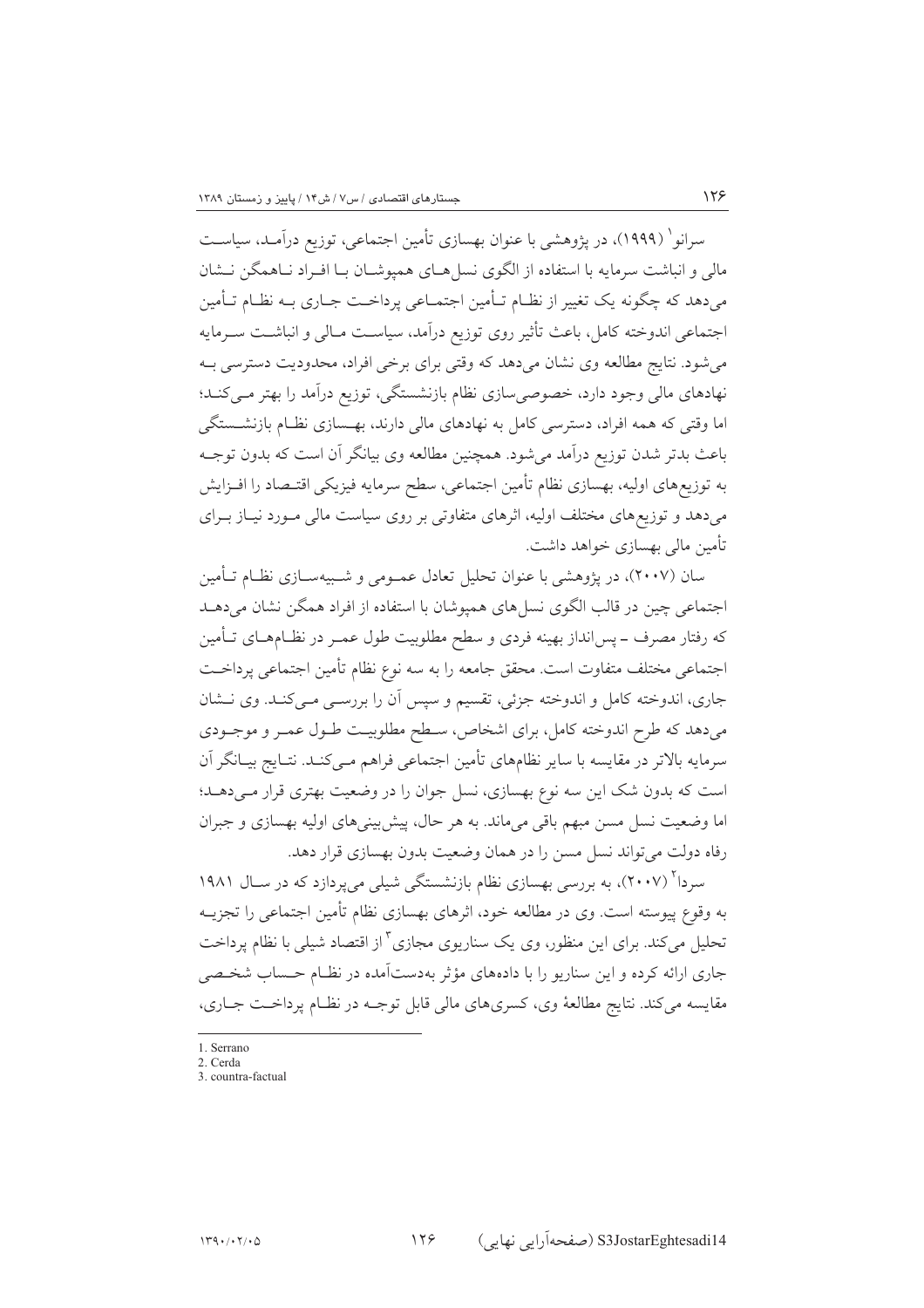یوشش بهنسبت پایین بازنشستگی و مزایای بهنسبت کـم را در مقایـسه بـا نظـام حـساب شخصی نشان میدهد. همچنین مطالعه وی بیانگر آن است که بهسازی نظـام بازنشــستگی ممكن است اثرهاي اقتصاد كلان قابل توجهي به دنبال داشته باشد.

متأسفانه درباره موضوع مورد مطالعه در چارچوب مورد نظر، یژوهشی در کــشور انجــام نشده است.

## ٣. تصر بح الگو<sup>\</sup>

یک الگوی نسل های همیوشان با دو نوع فرد در هر نسل به گونهای در نظر گرفته مے شـود که دو نسل در هر دورهای از زمان با هم زندگی میکنند. افراد این الگو به دو گونـه هـستند: ۱. موجودی مختلفی از سرمایه انسانی دارند و درنتیجه، درآمـد نیــروی کــار آنهــا متفــاوت است؛ به عبارت دیگر، افراد نوع اول، موجودی سـرمایه انـسانی بـالاتر و درنتیجـه، درآمـد نیروی کار بالاتر نسبت به افراد نوع دوم دارند؛ ۲. افراد نوع دوم به نهادهای مالی دسترسبی ندارند؛ بنابراین، بر روی پس اندازهای خود سودی دریافت نمی کنند. درواقع، افراد نوع اول، ثروتمند و افراد نوع دوم، فقیر هستند. در بعضی از کشورهای در حـال توسـعه (از جملـه ایران)، برخی افراد فقیر تقاضا برای پس انداز دارند؛ اما یا ثروتشان پایین اسـت، پـا توانـایی یس انداز در نهاد مالی را ندارند، یا اینکه به نهاد مالی دسترسی ندارند و یا اینکه اصـولاً بـه نهاد مالی اعتماد ندارند. فرض میشود که نرخ رشد جمعیت، ثابت و برابر n است، تعـداد افراد مسن در دوره t با تعداد افراد جوان در دوره 1-t برابر است و موجودي سرمايه انساني در طول زمان ثابت باقی می ماند. مسئله بهینه یابی افراد و بنگاهها به صورت زیر است:

٣ــ١. مصرفكنندگان فرض میشود که هر دو فرد نماینده برای دو دوره زندگی می کنند. اولین دوره، از زمانی ک فرد شروع به كار مى كند تا وقت بازنشستگى را دربر مى گيرد. در اين دوره، افراد بـه واسـطه کاری که ارائه میدهند، دستمزد دریافت میکنند. بخشی از این دستمزد را مصرف و بخشی دیگر را پس انداز می کنند. دومین دوره، از زمانی که فرد بازنشسته می شود تا هنگام مـرگ را

 $15V$ 

۱. مقاله حاضر با اجرای تغییرهایی در الگوی به کار گرفتهشده به وسیله سرانو ارائه شده است. منتهی تفـاوت اساسـبی مقالـه حاضر با مقاله سرانو، نقش و جایگاه پول در اقتصاد است که در الگوی وی در نظر گرفته نشده اســت؛ از ایــن٫و، الگــوی وی تداعیکننده یک اقتصاد تهاتری است. اما در مقاله حاضر این مزیت در نظر گرفته شده است؛ زیرا استفاده از پـول بـه اقتصاد کمک میکند که از نیاز به انطباق دوجانبه خواستهها، دوری شود. لازمه این انطباق دوجانبه این است که هـر فـرد در مبادله، کالای بهدستآورده را، یا باید مصرف کند و یا در تولید بهکار ببرد و نه اینکه در مبادلههای بعدی استفاده کند.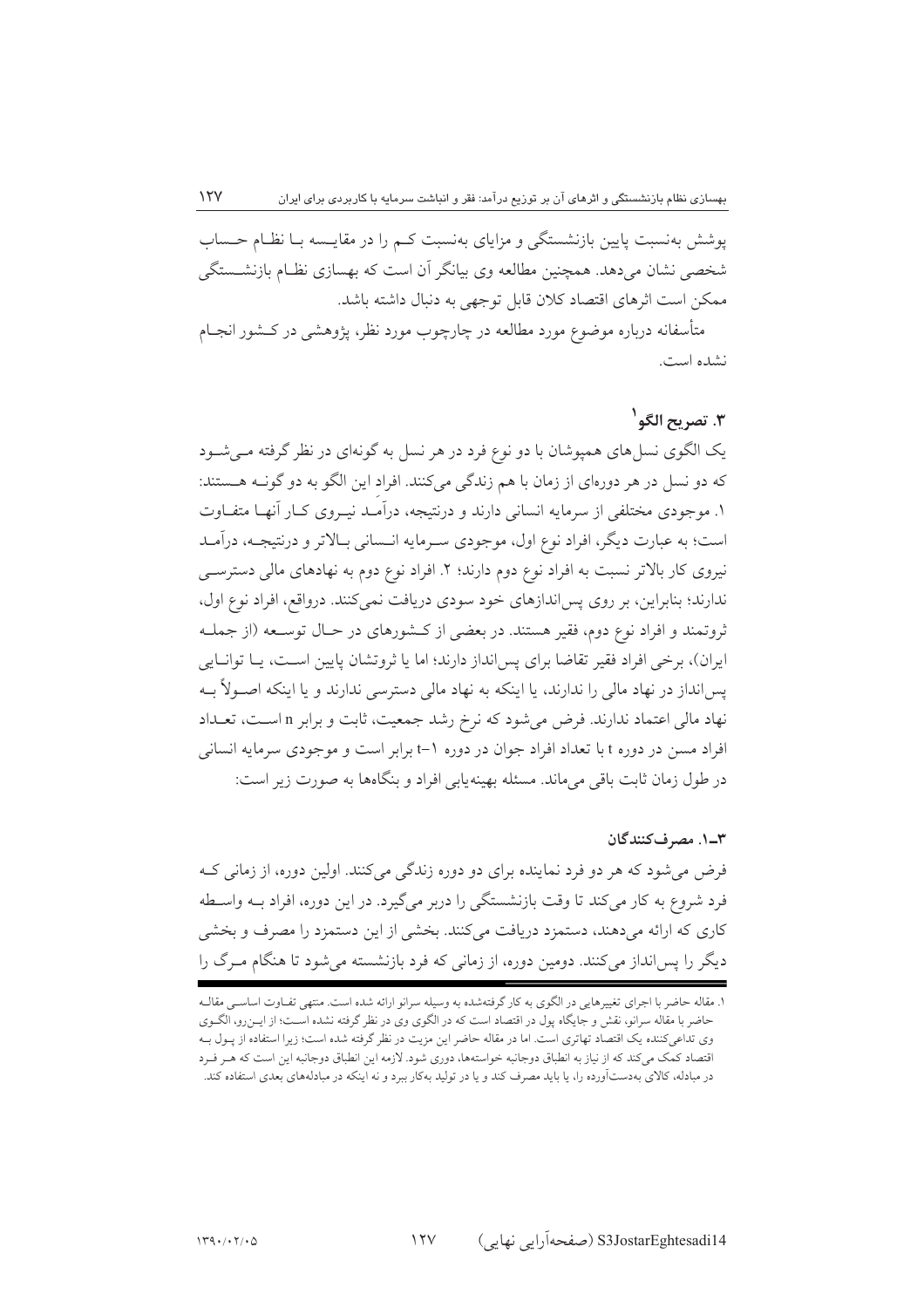دربر میگیرد که دوره بازنشستگی نامیده می شود. در این دوره، اگــر نظــام تــأمین اجتمــاعی موجود نباشد، افراد فقط به واسطه يس اندازهاي دوره كاري و اگــر نظــام تــأمين اجتمــاعـي موجود باشد، افراد هم با پس اندازهای دوره کاری و هم با مستمریهــای تــأمین اجتمــاعی زندگی میکنند. هر نسل متولدشده در دوره d تابع مطلوبیتی به صورت زیر دارد:  $U_{i}^{i} = U(c_{i}^{i}, d_{i+1}^{i})$  $i = 1, 2$ و  $d_{t+1}^{\,i}$  بـــــهترتيـــــب مــــصرف فــــرد i در دوره t و دوره (+t اســـــت. تـــــابع  $c_t^{\,i}$ فزاینده، دوبـار مــشتق $\lim_{c \to c} U : R_{++}^2 \longrightarrow R_+$ <br>فرض مــیشــود کــه  $U : R_{++}^2 \longrightarrow R_{++}$   $\lim_{d \to 0^+} U_d(c,d) = +\infty, \ \forall c \succ 0$  و  $\lim_{d \to 0^+} U_c(c,d) = +\infty, \ \forall d \succ 0$ به طوری که  $U_{\alpha}(c,d)$  و  $U_{\alpha}(c,d)$  به ترتیب مـــشتق جزئــی  $U_{\alpha}(c,d)$  نسبت بــه  $c$  و  $d$  را .<br>نشان میدهد. برای آسانی فرض میشود که تابع مطلوبیت به فرم لگاریتمی است:<br> $U_i^i = Ln\ c_i^i + \frac{1}{1+\theta}Ln\ d_{i+1}^i \qquad \qquad i=1,2$ در اینجا  $\theta$  نرخ تنزیل است. افراد بهطور بی کششی یـک واحــد نیــروی کــار در طــول جوانی عرضه کرده و در سن پیری بازنشسته میشوند. در شرایط دسترسی همه افراد به نهاد مالي، محدوديتهاي بودجه در برابر افراد به صورت زير است:  $c_t^i + s_t^i + \frac{M_t^i}{P} = w_t H^i$  $d_{t+1}^i = (1 + r_{t+1})s_t^i + \frac{M_t^i}{R}$ در معادلههای بودجه،  $H^i$  موجودی سرمایه انسانی افراد نوع نام،  $s_t^i$  پس|ندازهای غیــر پولی واقعی افراد که به صورت سرمایه، سرمایهگذاری میشـود و  $\frac{M_t'}{P}$  مانـده واقعـی پـول در اختیار افراد نوع i است. $w_t$  و  $x_t$  بهترتیب قیمت نیروی کار (نــرخ دســتمزد) و قیمــت اجاره سرمایه (نرخ سود سرمایهگذاری) در دوره t است. بـرای توجیـه منطقــ تگهــداری يول، محدوديت پيشاپيش نقد ارائهشده به وسيله سـولو ــ هــان<sup>٢</sup>بــه صــورت زيــر در نظــر گرفته می شود: آ  $M_t^i \geq \mu P_{t+1} d_{t+1}^i$  $(1)$  $i = 1, 2$ 

.<br>۱. توجه کنید که  $s_t^i$  به عنوان سرمایه سرمایهگذاری میشود؛ از این رو، پس|نداز کل بــه صــورت  $\sigma_i^i = s_t^i + \frac{m_t}{n}$  تعریـف می شود. علاوه بر این، توجه داشته باشید که  $P_{t+1}$  ک تاریخ در تاریخ می توجه در دوره t است کـه براسـاس فـرض<br>می شود. علاوه بر این، توجه داشته باشید که  $P_{t+1}$  ارزش انتظاری قیمت برای افراد در دوره t است کـه براسـاس فـرض پیشبینی کامل، بیانگر ارزش تحقق یافته آن نیز است.

2. Solow-Hahn

 $149.7.77.0$ 

۳. برای آگاهی بیشتر از محدودیتهای پیشاییش نقد ر.ک: کریتز و همکاران، ۱۹۹۹ و ۲۰۰۲.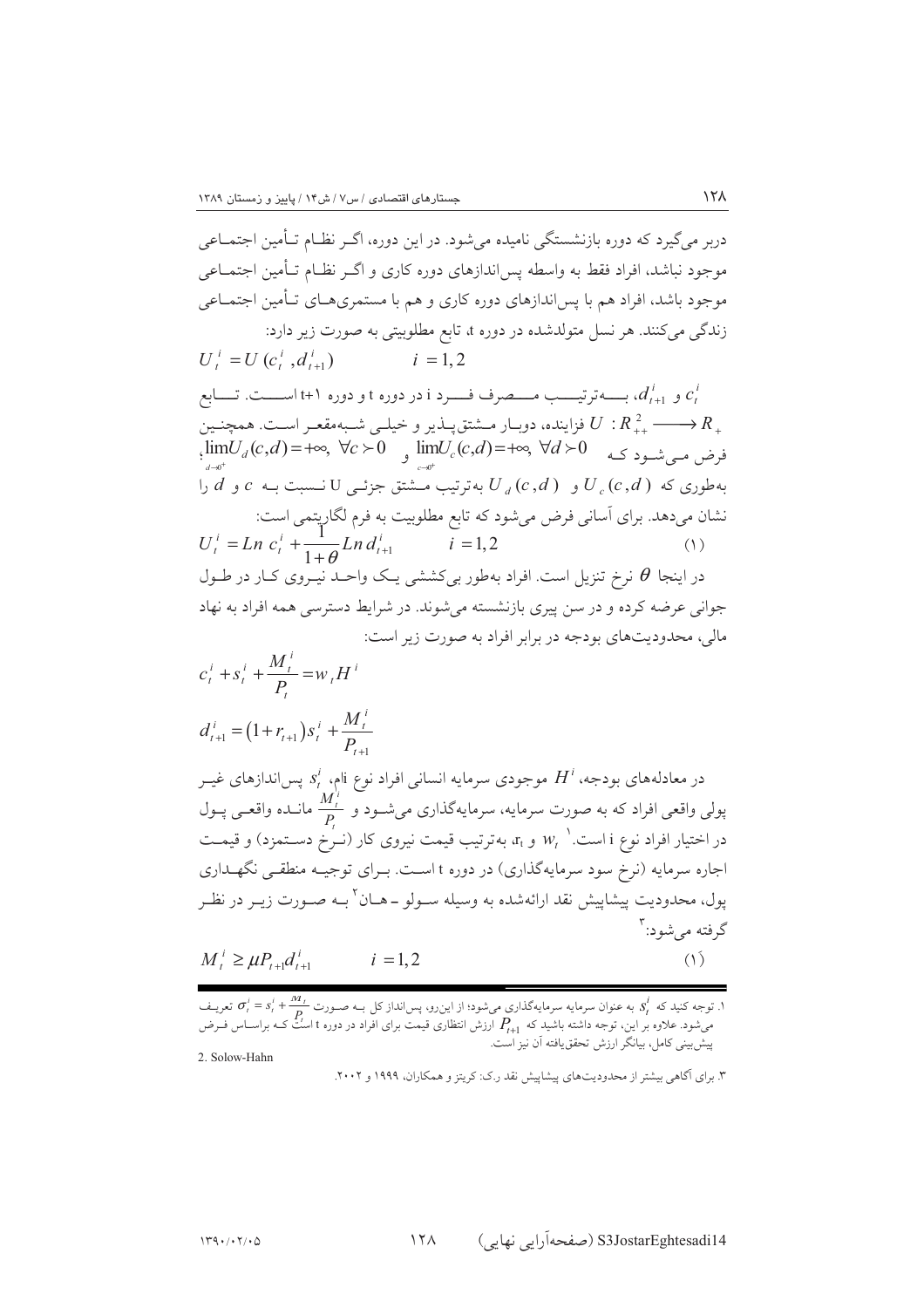در اینجا  $\mu$  یک بارامتر مثبت کوچک تر از واحد است. در چارچوب الگوی نسل هیای همیوشان دودورهای، اگر تمام مصرف دوره دوم،  $P_{t+1}$ ، توسط میزان یــول  $M_t^{\ i}$  تــأمین مالی شود؛ در این صورت، پس|ندازهای کل به شـکل پـول خواهــد بــود و هــیچ انباشــت سرمایهای اتفاق نمی افتد. از این رو، ۱ > µ وجود پس اندازهای بهرهور را امکان پذیر می کند. فرض می شود که محدودیت نقدینگی اجباری است؛ به عبارت دیگر:  $M_t^i = \mu P_{t+1} d_{t+1}^i$  $(1)$  $i = 1, 2$ 

در تعادل، بازده روی پس اندازهای سرمایهگذاریشده به صورت سرمایه حداقل مساوی با بازده روی پس اندازهای پولی است؛ یعنی:  $1 + r_{t+1} \geq \frac{P_t}{P}$ 

اگر این نابرابری برآورده نشود، بازده روی پول بزرگتر از بـازده روی سـرمایه اسـت و همه پس اندازها به شکل یول خواهد بود و هرگز سرمایهای انباشت نمبی شـود؛ بنـابراین، نابرابری بالا را می توان محدودیتی برای سیاست دولت محسوب کرد.

موجودي کل يول  $M$  است که به وسيله هر فرد جوان به صورت سـهمهـاي مـساوي نگهداری می شود و فرض است که میزان نگهداری پـول توسـط افـراد مـستقل از یکـدیگر است. از این رو:

 $\overline{M}_{1} = L^{1} M^{1} + L^{2} M^{2}$  $(5)$ 

éرض میشود که خلق پول با نرخ ۸ تحقؤ مییابلا؛ بهطوری که:  
\n
$$
\bar{M}_{t} = (1 + \lambda) M_{t-1}
$$

۳\_۲. , فتا, ینگاه  $Y$ . فرض می شود که در هر دوره d یک بنگاه رقبایتی بـه گونـهای وجـود دارد کـه مقـدار  $\epsilon H^1 L^1_t + H^2 L^2_t$  واحد کالا براساس تابع تولید با دو نهاده سرمایه  $\kappa_t$  و نیروی ک $\epsilon$ ار مـؤثر توليد مي كند:  $Y = K^{\alpha} (H^1 L^1 + H^2 L^2)^{1-\alpha}$  $(Y^{\zeta})$ به فرض که تابع تولید فزاینده، بهطور پیوسته دوبار مشتق،پذیر و مقعر بوده، معرِّف بازده ثابت نسبت به مقیاس است. همچنین سرمایه بهطور کامل در دوره تولید مستهلک می شود. در تابع تولید بالا،  $L_t^i$  و Kt، بهترتیب میــزان نیــروی کــار در اختیــار افــراد نــوع i و ســطح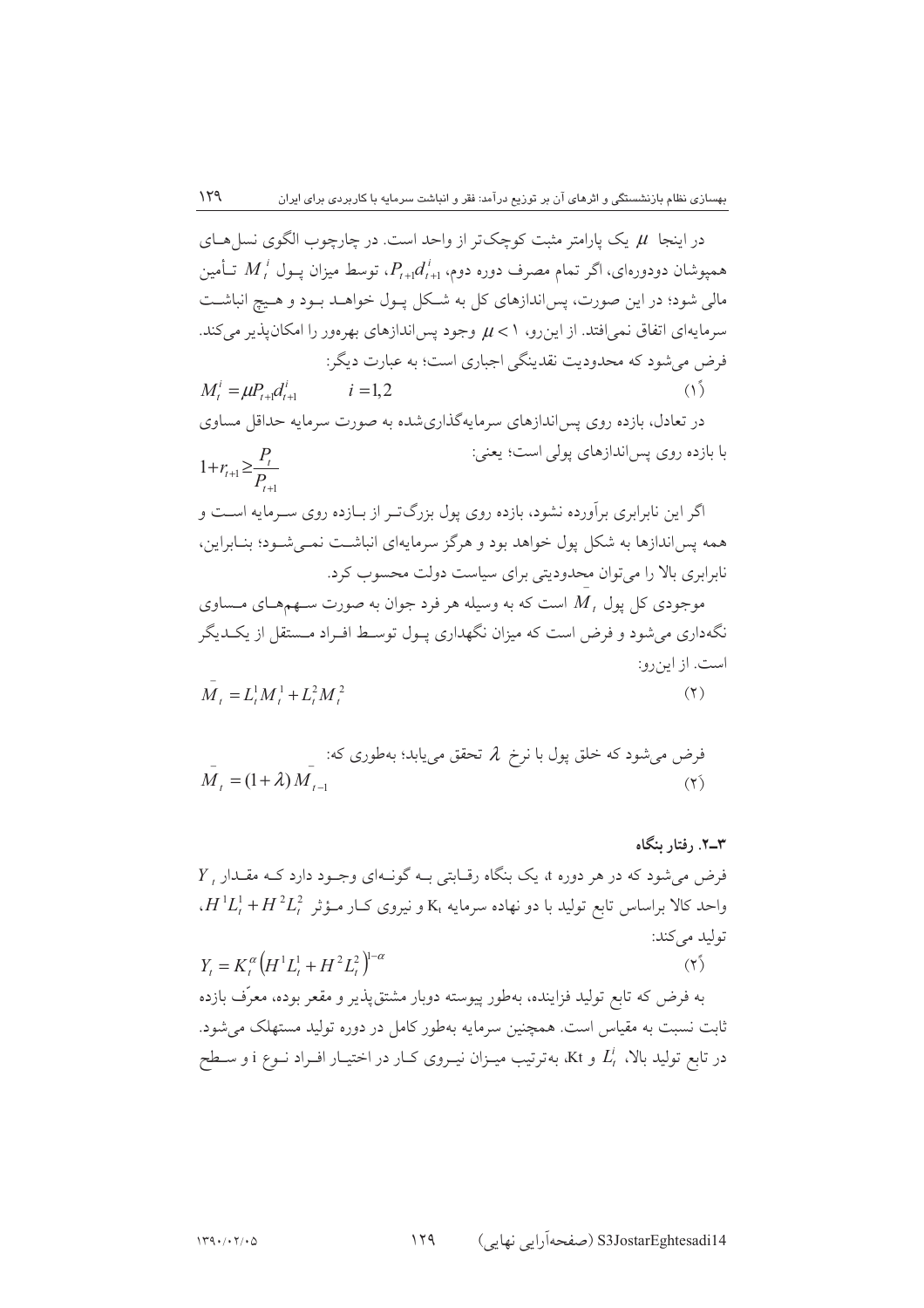$\gamma$ 

S3JostarEghtesadi14 (صفحهآرایی نهایی)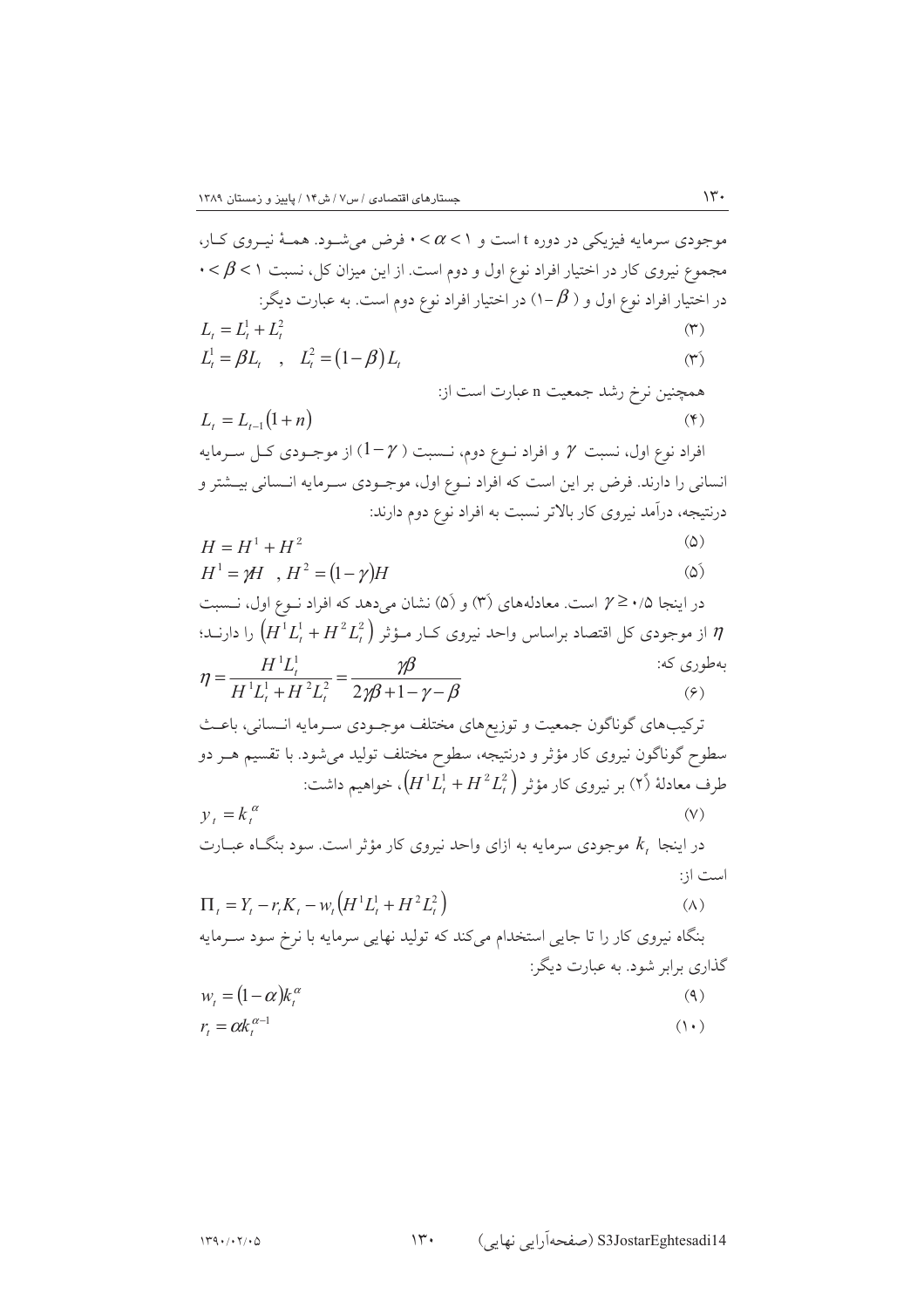۳ـ۳. جامعه با نظام بازنشستگی پرداخت جاری در نظـام پرداخــت جــاري، دولــت از هــر فــرد جــوان در هــر دوره درصــدي از دراَمــد همه دستمزدش که مساوی با  $\tau_s w_{~t} H^{~i}$  است، به عنـوان کـسور بازنشـستگی مـیگیـرد و این عواید را صرف پرداخت مستمری هـای بازنشــستگی بــه افــراد مــسن در طــول دوره t<br>میکند. از این رو، هر فرد مسن  $\frac{\tau_s w_{\,\,\prime}\left(H^1L^1_t+H^2L^2_t\right)}{-L}$  ریال دریافت میکنـد. صــورت ی<br>کسر، ارزش کل کسور بازنشستگی است که<sup>11</sup>ژ'آفراد جـوان از هـر دو نـوع در دوره t گرفتـه میشود و مخرج کسر، تعداد افراد مسن در دوره t است. کسر بالا را مـیتـوان بـه صـورت زير نوشت:

$$
\frac{\tau_s w_t \left( H^1 L_t^1 + H^2 L_t^2 \right)}{L_{t-1}} = \tau_s Q H w_t \left( 1 + n \right)
$$
\n(11)

$$
Q = \gamma \beta + (1 - \gamma)(1 - \beta) \tag{17}
$$

در اینجا 
$$
\tau_s
$$
 نرخ کسور تأمین اجتماعی است. محدودیتهای بودجـه فـرد نیع اول  
عبارت است از:  
م<sup>1</sup> + s<sup>1</sup> +  $\frac{M_t^1}{t} - (1 - \tau)w$  #<sup>1</sup>

$$
c_t^1 + s_t^1 + \frac{M_t}{P_t} = (1 - \tau_s) w_t H^1
$$
 (17)

$$
d_{t+1}^{1} = (1 + r_{t+1})s_t^1 + \tau_s Q H w_{t+1} (1 + n) + \frac{M_t^1}{P_{t+1}}
$$
\n
$$
c_t^2 + s_t^2 + \frac{M_t^2}{P_t} = (1 - \tau_s) w_t H^2
$$
\n
$$
(14)
$$
\n
$$
(15)
$$

$$
d_{t+1}^{2} = s_{t}^{2} + \tau_{s} Q H w_{t+1} (1+n) + \frac{M_{t}^{2}}{P_{t+1}}
$$
\n(1\*)\n1

$$
c_{t}^{1} + \frac{d_{t+1}^{1}}{1 + \rho_{t+1}} \equiv c_{t}^{1} + \left(\frac{1 - \mu}{1 + r_{t+1}} + \mu \frac{P_{t+1}}{P_{t}}\right) d_{t+1}^{1} = (1 - \tau_{S}) w_{t} H^{1} + \frac{\tau_{S} Q H w_{t+1} (1 + n)}{1 + r_{t+1}} \tag{10}
$$
\n
$$
(10)
$$

$$
c_t^2 + \frac{d_{t+1}^2}{1 + \rho_{t+1}} \equiv c_t^2 + (1 - \mu + \mu \frac{P_{t+1}}{P_t}) d_{t+1}^2 = (1 - \tau_s) w_t H^2 + \tau_s Q H w_{t+1} (1 + n)
$$

 $\mathcal{N}$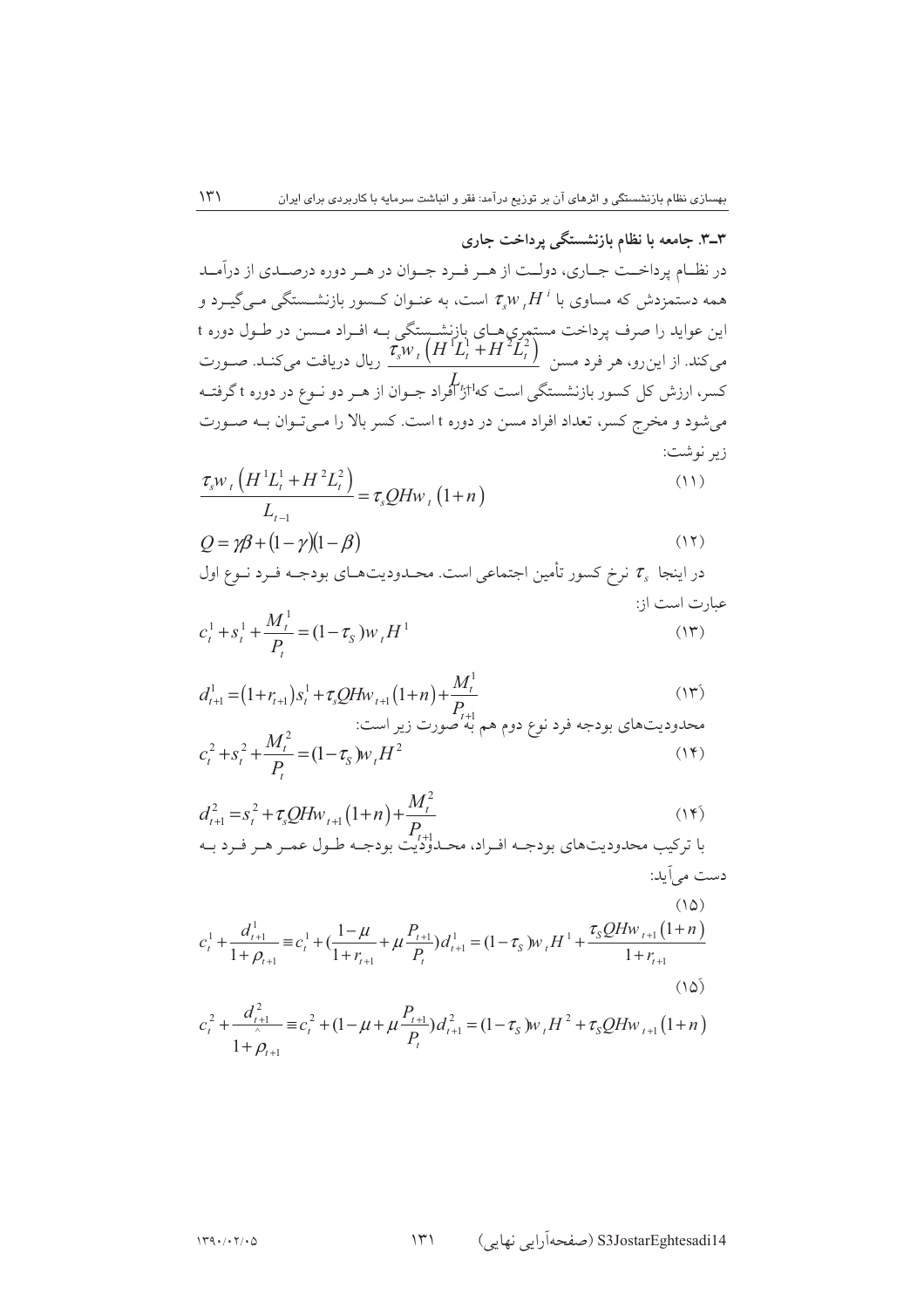$$
\frac{1}{1+\rho_{t+1}} = \frac{1-\mu}{1+r_{t+1}} + \mu \frac{P_{t+1}}{P_t}
$$
\n(19)

$$
\frac{1}{\lambda - 1} = 1 - \mu + \mu \frac{I_{t+1}}{P_t}
$$
\n
$$
1 + \rho_{t+1}
$$
\n
$$
\rho_{t+1} = \rho_{t+1}
$$
\n1 + \rho\_{t+1} = \rho\_{t+1}

\n1 + \rho\_{t+1} = \rho\_{t+1}

\n1 + \rho\_{t+1} = \rho\_{t+1}

\n1 + \rho\_{t+1} = \rho\_{t+1}

\n1 + \rho\_{t+1} = \rho\_{t+1}

\n1 + \rho\_{t+1} = \rho\_{t+1}

\n1 + \rho\_{t+1} = \rho\_{t+1}

\n1 + \rho\_{t+1} = \rho\_{t+1}

\n1 + \rho\_{t+1} = \rho\_{t+1}

\n1 + \rho\_{t+1} = \rho\_{t+1}

\n1 + \rho\_{t+1} = \rho\_{t+1}

\n1 + \rho\_{t+1} = \rho\_{t+1}

\n1 + \rho\_{t+1} = \rho\_{t+1}

\n1 + \rho\_{t+1} = \rho\_{t+1}

\n1 + \rho\_{t+1} = \rho\_{t+1}

\n1 + \rho\_{t+1} = \rho\_{t+1}

\n1 + \rho\_{t+1} = \rho\_{t+1}

\n1 + \rho\_{t+1} = \rho\_{t+1}

\n1 + \rho\_{t+1} = \rho\_{t+1}

\n1 + \rho\_{t+1} = \rho\_{t+1}

\n1 + \rho\_{t+1} = \rho\_{t+1}

\n1 + \rho\_{t+1} = \rho\_{t+1}

\n1 + \rho\_{t+1} = \rho\_{t+1}

\n1 + \rho\_{t+1} = \rho\_{t+1}

\n1 + \rho\_{t+1} = \rho\_{t+1}

\n1 + \rho\_{t+1} = \rho\_{t+1}

\n1 + \rho\_{t+1} = \rho\_{t+1}

\n1 + \rho\_{t+1} = \rho\_{t+1}

\n1 + \rho\_{t+1} = \rho\_{t+1}

\n1 + \rho\_{t+1} = \rho\_{t+1}

\n1 + \rho\_{t+1} = \rho\_{t+1}

\n

t+1، معادلههای (۱۶) و (۱۶) را بهطور سادهتری نیز بیان کرد؛ یعنی:

$$
\frac{P_{t+1}}{P_t} = \frac{\frac{M_t^i}{\mu d_{t+1}^i}}{\frac{M_{t-1}^i}{\mu d_t^i}} = \frac{d_t^i \overline{M}_t^i L_{t-1}^i}{d_{t+1}^i \overline{M}_{t-1}^i L_t^i} = \frac{d_t^i (1+\lambda)}{d_{t+1}^i (1+n)}, \qquad i = 1, 2
$$

$$
\frac{1}{1+\rho_{l+1}} = \frac{1-\mu}{1+r_{l+1}} + \mu \frac{d_i^1(1+\lambda)}{d_{l+1}^1(1+n)}
$$
\n
$$
\frac{1}{1+\rho_{l+1}} = 1 - \mu + \mu \frac{d_i^2(1+\lambda)}{d_{l+1}^2(1+n)}
$$
\n
$$
\frac{\partial}{\partial t} = s_l^i + \frac{M_l^i}{P_l}
$$
\n
$$
c_l^i = s_l^i + \frac{M_l^i}{P_l}
$$
\n
$$
c_l^i + \sigma_l^1 = (1-\tau_s) w_t H^1
$$
\n
$$
c_l^i + \sigma_l^1 = (1-\tau_s) w_t H^1
$$
\n
$$
c_l^i + \frac{d_{l+1}^1}{1+\rho_{l+1}} - \frac{\tau_s Q H w_{l+1} (1+n)}{1+\tau_{l+1}} = (1-\tau_s) w_t H^1
$$

درنتیجه، روشن است که:

 $\Upsilon \Upsilon$ 

 $\overline{a}$ 

$$
\sigma_t^1 = \frac{d_{t+1}^1}{1 + \rho_{t+1}} - \frac{\tau_s Q H w_{t+1} (1 + n)}{1 + r_{t+1}}
$$

از اينرو، خواهيم داشت:

$$
d_{t+1}^{1} = (1 + \rho_{t+1}) \sigma_{t}^{1} + \frac{1 + \rho_{t+1}}{1 + r_{t+1}} \tau_{S} Q H w_{t+1} (1 + n)
$$
  
1 +  $r_{t+1}$   
1 +  $r_{t+1}$   
2 $d_{t+1}^{2} = (1 + \rho_{t+1}) \sigma_{t}^{2} + (1 + \rho_{t+1}) \tau_{S} Q H w_{t+1} (1 + n)$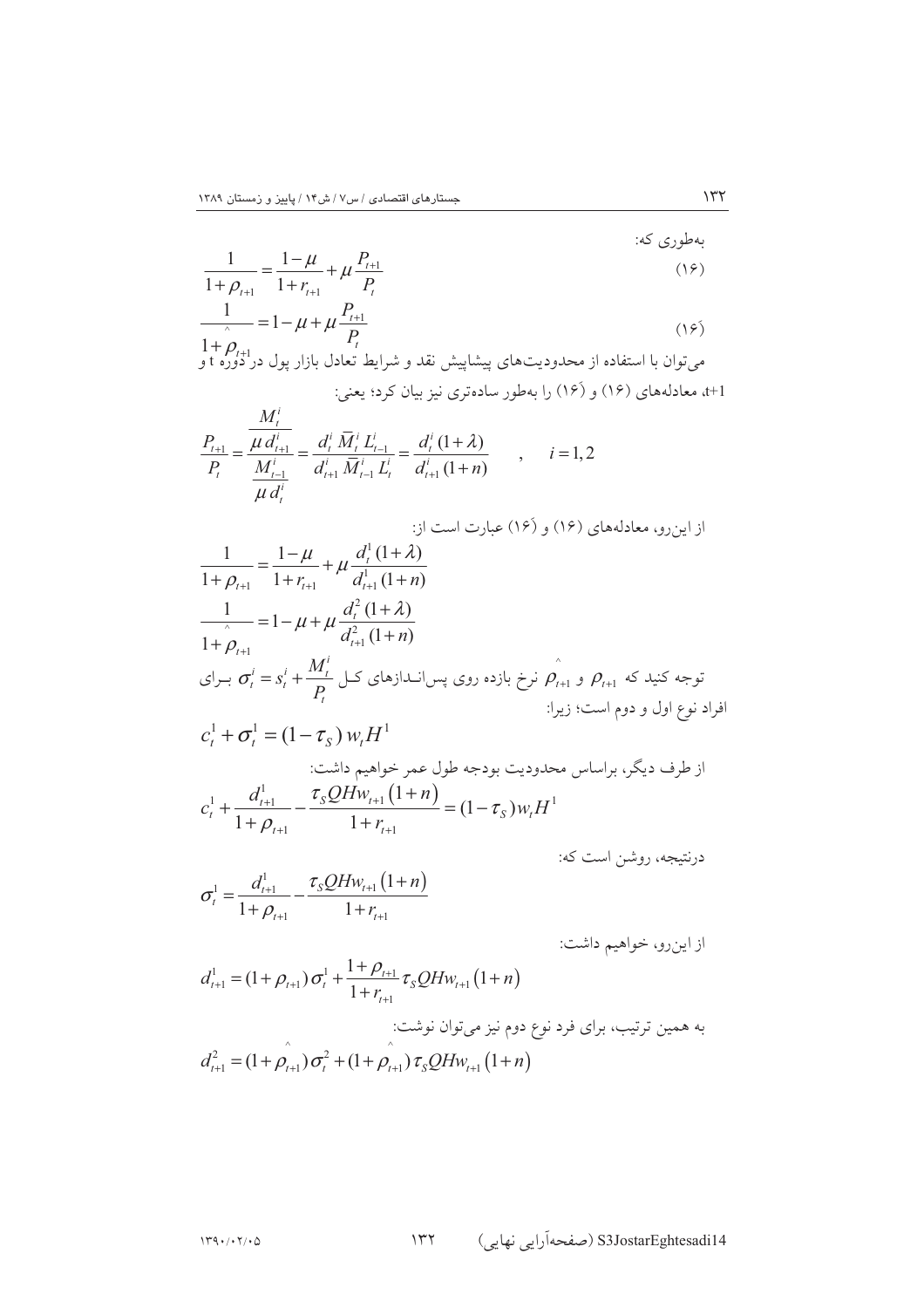معادلههای (۱۳) و (۱۴) نشان میدهد که نظام خیلـی بـازتوزیعی اسـت؛ یعنـی از هـر دو فرد جـوان نـرخ ماليـات يكـساني گرفتــه شــده اســت و درآمـدهاي پرداخـت حقـوق بازنشستگی مساوی به اشخاص مسن جاری از هر دو نوع میشود. بـا حداکثرســازی تــابع مطلوبيت نسبت به محـدوديتهـاي بودجـه هـر دو نـوع فـرد و حـل شـرايط مرتبـه اول خواهيم داشت:

$$
c_{t}^{1} = \frac{1+\theta}{2+\theta} \left[ \left(1-\tau_{s}\right) H^{1} w_{t} + \frac{\tau_{s} Q H w_{t+1} \left(1+n\right)}{1+r_{t+1}} \right] \tag{1V}
$$

$$
d_{t+1}^{1} = \frac{1+\rho_{t+1}}{2+\theta} \left[ \left(1-\tau_{s}\right) H^{1} w_{t} + \frac{\tau_{s} Q H w_{t+1} \left(1+n\right)}{1+r_{t+1}} \right] \tag{15}
$$

 $(1V)$  $s_t^1 = \left(\frac{1}{2+\theta}\right)(1-\tau_s)H^1 w_t - \left(\frac{1+\theta}{2+\theta}\right)\frac{\tau_s Q H w_{t+1}(1+n)}{1+r_{t+1}} - \mu\left(\frac{1+\lambda}{1+n}\right)d_t^1$ همچنین برای فرد نوع دوم خواهیم داشت:

$$
c_t^2 = \frac{1+\theta}{2+\theta} \Big[ \big(1-\tau_s\big) w_t H^2 + \tau_s Q H w_{t+1} \big(1+n\big) \Big] \tag{1A}
$$

$$
d_{t+1}^{2} = \frac{1+\rho_{t+1}}{2+\theta} \Big[ \big(1-\tau_{s}\big) w_{t} H^{2} + \tau_{s} Q H w_{t+1} \big(1+n\big) \Big] \tag{1A}
$$

$$
s_t^2 = \left(\frac{1}{2+\theta}\right)(1-\tau_s)H^2w_t - \left(\frac{1+\theta}{2+\theta}\right)\tau_sQHw_{t+1}(1+n) - \mu\left(\frac{1+\lambda}{1+n}\right)d_t^2
$$

روشن است که مستمریهـای تـأمین اجتمـاعی در نظـام پرداخــت جـاری، پرداخــت بین نسلی از جوان جاری به پیر جاری است. شرایط تعادل اقتصاد عبارت است از:  $K_{\text{tot}} = L_s^1 s_1^1$  $(19)$ 

توجه کنید که پرداختها به نظام تأمین اجتماعی به عنوان سرمایه، پس|نداز نمیشــود؛ زیرا این پرداختها بهطور مستقیم به عنوان مستمریهای بازنشستگی به افراد مسن جـاری يرداخت مي شود.

با جایگذاری از معادله (۱۷) در معادله (۱۹) میتوان معادله تکامل تـدریجی سـرمایه از دوره t تا دوره (+t به دست آورد:

 $\gamma \gamma \gamma$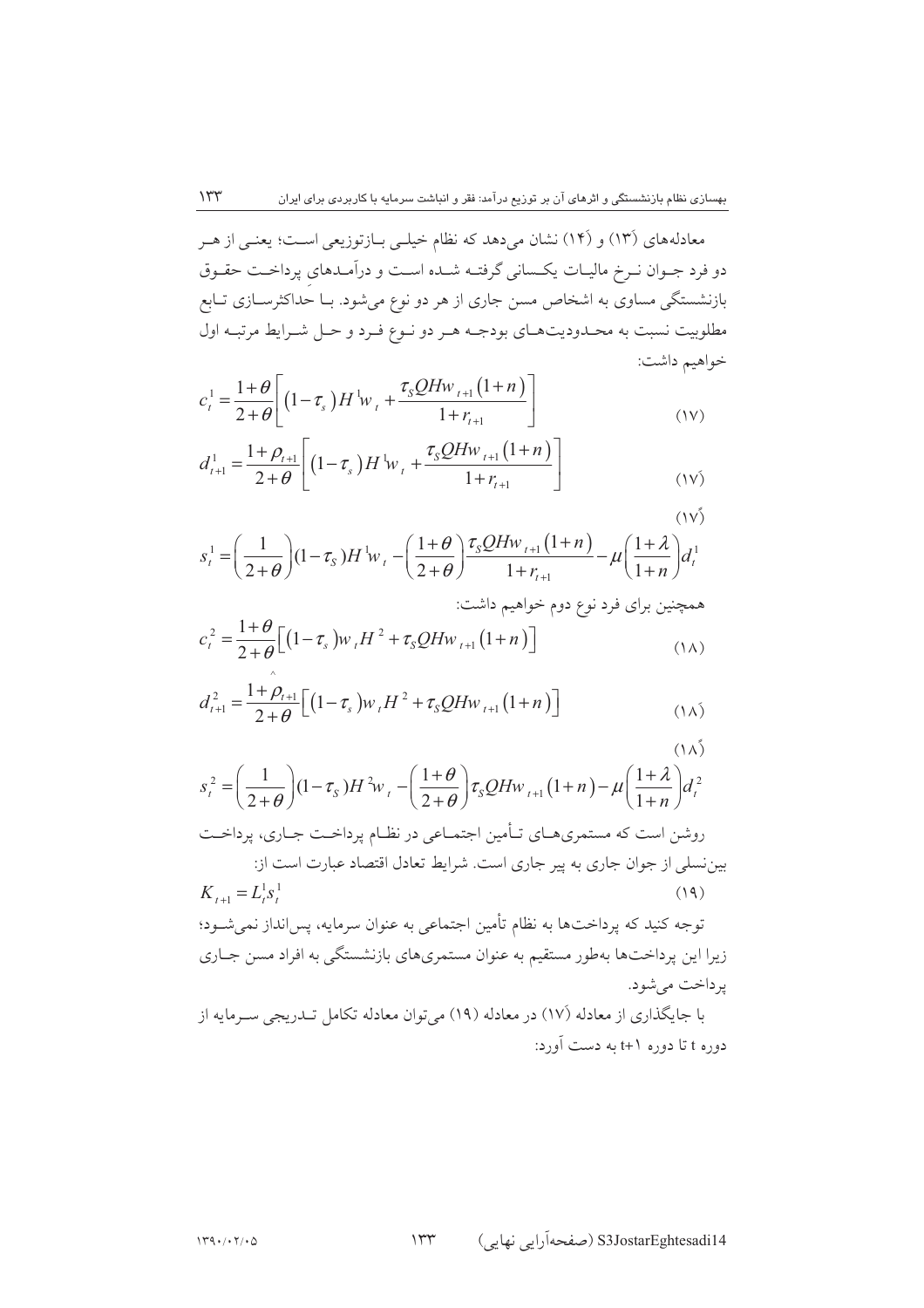$$
k_{t+1} = \frac{1}{1+n} \left[ \frac{w_t}{2+\theta} (1-\tau_s) \eta - \frac{1+\theta}{2+\theta} \frac{\tau_s w_{t+1} \beta (1+n)}{1+r_{t+1}} - \frac{\mu(1+\lambda) \beta d_t^1}{(1+n) QH} \right]
$$
  
\n
$$
k^* = \frac{1}{1+n} \left[ \frac{(1-\alpha) k^{*^{\alpha}} (1-\tau_s) \eta}{2+\theta} - \frac{1+\theta}{2+\theta} \frac{\tau_s (1-\alpha) k^{*^{\alpha}} \beta (1+n)}{1+\alpha k^{*^{\alpha-1}}} - \frac{\mu \beta d^{*^{\beta}}}{QH} \right]
$$
  
\n
$$
k^* = \frac{1}{1+n} \left[ \frac{(1-\alpha) k^{*^{\alpha}} (1-\tau_s) \eta}{2+\theta} - \frac{1+\theta}{2+\theta} \frac{\tau_s (1-\alpha) k^{*^{\alpha}} \beta (1+n)}{1+\alpha k^{*^{\alpha-1}}} - \frac{\mu \beta d^{*^{\beta}}}{QH} \right]
$$
  
\n
$$
k^* = \frac{1}{1+n} \left[ \frac{1-\alpha}{2+\theta} \frac{\beta d^{*^{\beta}}}{2+\theta} - \frac{1+\theta}{2+\theta} \frac{\beta d^{*^{\beta}}}{2+\theta} - \frac{\beta d^{*^{\beta}}}{2+\theta} \right]
$$
  
\n
$$
k^*
$$
  
\n
$$
k^*
$$
  
\n
$$
k^*
$$
  
\n
$$
k^*
$$
  
\n
$$
k^*
$$
  
\n
$$
k^*
$$
  
\n
$$
k^*
$$
  
\n
$$
k^*
$$
  
\n
$$
k^*
$$
  
\n
$$
k^*
$$
  
\n
$$
k^*
$$
  
\n
$$
k^*
$$
  
\n
$$
k^*
$$
  
\n
$$
k^*
$$
  
\n
$$
k^*
$$
  
\n
$$
k^*
$$
  
\n
$$
k^*
$$
  
\n
$$
k^*
$$
  
\n
$$
k^*
$$
  
\n
$$
k^*
$$
  
\n
$$
k^*
$$
  
\n
$$
k^*
$$
  
\n<

$$
Rep1 = \frac{(1+n)\tau_{s}w_{t+1}QH}{w_{t}H^{1}} = \frac{(1+n)\tau_{s}Q}{\gamma}
$$
\n(11)

$$
Rep2 = \frac{(1+n)\tau_{sW_{t+1}}QH}{w_{t}H^{2}} = \frac{(1+n)\tau_{s}Q}{(1-\gamma)}
$$
(17)

Rep1 و Rep2، بهترتیب نرخهای جایگزینی افراد نوع اول و دوم در وضعیت یکنواخت پرداخت جاري است.

۳–۴. جامعه با نظام بازنشستگی اندوخته کامل  
دولت در این نوع نظام تأمین اجتماعی با جمعآوری کسور بازنشستگی از افراد جوان، آنها  
را سرمایهگدااری کرده، بـه همـراه سـود ناشی از سرمایهگـذاری در دوره بازنشستگی  
بازمیگرداند. بنابراین، اگر یک فرد در دوره ۱، 
$$
\tau_s w_t H^i
$$
 را بیردازد، مستمری کـه در طرح  
تایم به نهادهای مالی دسترسی نداشتئد، اکنون به نهادهای مالی به وسیله نظام بازنشستگی  
جدید دسترسی دارند. همچنین در قوانین نظام جدید، اشخاص متعهدنـد تـا یـک نـسبت  
جدید دسترسی دارند. همچنین در قوانین نظام جدید، اشخاص متعهدنـد تـا یـک نـسبت  
حداقلی (مساوی با ی۲) از درآمد کاریشان یا میزان بیشتری را بـر روی حسباب شخصی

<sup>1.</sup> replacement rate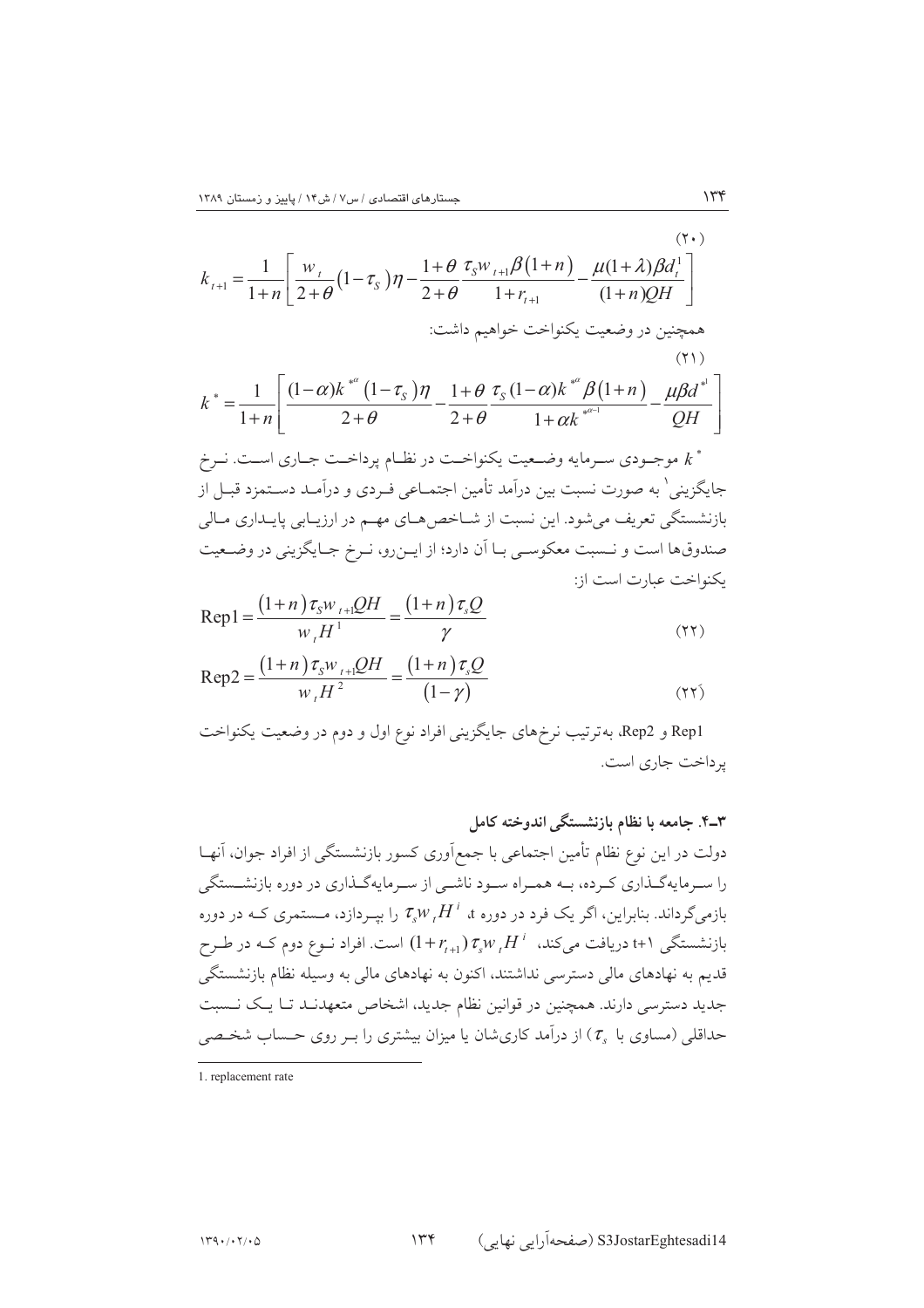خود سپردهگذاری کنند. این بـه اَن معنـا اسـت کـه اشـخاص نـوع دوم مـیتواننـد همـه پس|ندازهای خود را به وسیله نظام تأمین اجتماعی رتبهبندی کنند و درنتیجـه، از آن ســود دریافت کنند. مسئله حداکثرسازی فردی که در دوره t کار میکند و در دوره (+t بازنشــسته می شود، عبارت است از:  $\sim 1$ 

$$
Max \quad U = Ln \ c_i^i + \frac{1}{1+\theta} Ln \ d_{i+1}^i \qquad \qquad i = 1, 2 \tag{YY}
$$

$$
s \, t \cdot \begin{cases} c_i^i + s_i^i + \frac{M_i^i}{P_t} = w_i H^i (1 - \tau_s) & i = 1, 2 \\ d_{i+1}^i = (1 + r_{i+1}) \Big( s_i^i + \tau_s w_i H^i \Big) + \frac{M_i^i}{P_{i+1}} & i = 1, 2 \end{cases}
$$
\n
$$
i = 1, 2
$$
\n
$$
\text{since } \tau_i \text{ is a real, } \tau_i \text{ is a real, } \tau_i \text{ is a real, } \tau_i \text{ is a real, } \tau_i \text{ is a real, } \tau_i \text{ is a real, } \tau_i \text{ is a real, } \tau_i \text{ is a real, } \tau_i \text{ is a real, } \tau_i \text{ is a real, } \tau_i \text{ is a real, } \tau_i \text{ is a real, } \tau_i \text{ is a real, } \tau_i \text{ is a real, } \tau_i \text{ is a real, } \tau_i \text{ is a real, } \tau_i \text{ is a real, } \tau_i \text{ is a real, } \tau_i \text{ is a real, } \tau_i \text{ is a real, } \tau_i \text{ is a real, } \tau_i \text{ is a real, } \tau_i \text{ is a real, } \tau_i \text{ is a real, } \tau_i \text{ is a real, } \tau_i \text{ is a real, } \tau_i \text{ is a real, } \tau_i \text{ is a real, } \tau_i \text{ is a real, } \tau_i \text{ is a real, } \tau_i \text{ is a real, } \tau_i \text{ is a real, } \tau_i \text{ is a real, } \tau_i \text{ is a real, } \tau_i \text{ is a real, } \tau_i \text{ is a real, } \tau_i \text{ is a real, } \tau_i \text{ is a real, } \tau_i \text{ is a real, } \tau_i \text{ is a real, } \tau_i \text{ is a real, } \tau_i \text{ is a real, } \tau_i \text{ is a real, } \tau_i \text{ is a real, } \tau_i \text{ is a real, } \tau_i \text{ is a real, } \tau_i \text{ is a real, } \tau_i \text{ is a real, } \tau_i \text{ is a real, } \tau_i \text{ is a real, } \tau_i \text{ is a real, } \tau_i \text{ is a real, } \tau_i \text{ is a real, } \tau_i \text{ is a real, } \tau_i \text{ is a real, } \
$$

با حداکثرسازی تابع مطلوبیت نسبت به محدودیتهای بودجه هر دو نوع فـرد و حـل شرايط مرتبه اول خواهيم داشت:

$$
c_i^i = \frac{1+\theta}{2+\theta} w_i H^i \qquad i=1,2
$$
\n(70)

$$
d_{t+1}^i = \frac{1+\rho_{t+1}}{2+\theta} w_t H^i \qquad i = 1,2
$$
 (Ya)

$$
s_t^i = \frac{1 - 2\tau_s - \theta\tau_s}{2 + \theta} w_t H^i - \mu \frac{1 + \lambda}{1 + n} d_t^i \qquad i = 1, 2
$$
 (70)

$$
s_{t} = L_{t}^{1} s_{t}^{1} + L_{t}^{2} s_{t}^{2}
$$
 بیساندارز کل اقتصاد عبارت است از: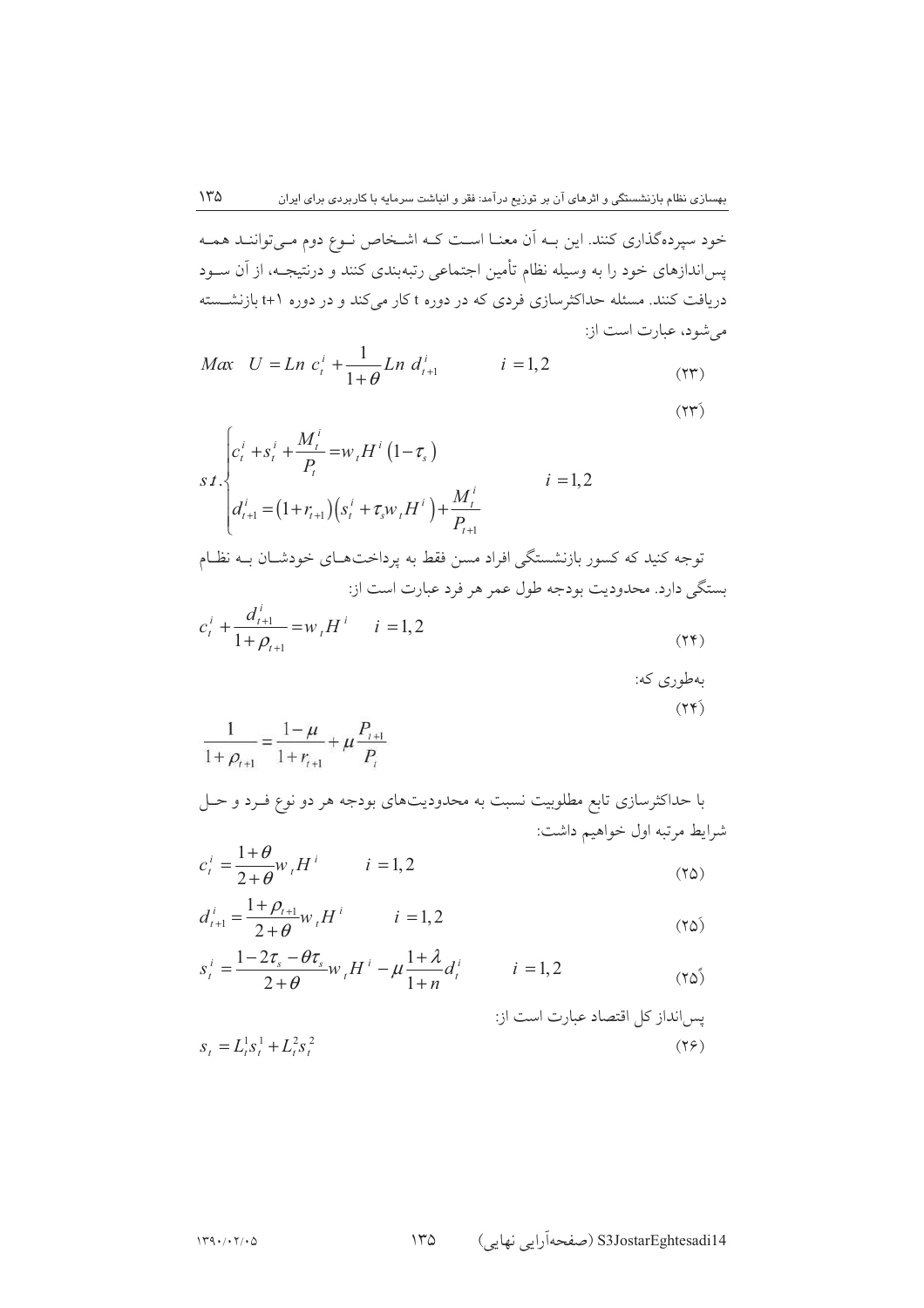معادله انباشت سرمايه چنين است:  $K_{t+1} = s_t + D_t$  $(11)$ در اینجـــا  $D_{t} = \tau_{s} w_{t} \left( H^{1} L_{t}^{1} + H^{2} L_{t}^{2} \right)$ ، ارزش کـــل کــــسور تـــأمین اجتمـــاعی پرداختشده توسط افراد جوان در زمان t است. این به آن معنا است که اکنون کسور نظـام تأمين اجتماعي، قسمتي از فراّيند انباشت سرمايه را تشكيل مي دهد. معادله انباشت سرمايه را ميتوان چنين نوشت:  $(Y \wedge)$ 

$$
K_{t+1} = \frac{w_{t}}{2+\theta} \Big( H^{1} L_{t}^{1} + H^{2} L_{t}^{2} \Big) - \mu \frac{1+\lambda}{1+n} L_{t}^{1} d_{t}^{1} - \mu \frac{1+\lambda}{1+n} L_{t}^{2} d_{t}^{2}
$$
  
as 
$$
K_{t+1} = \frac{1}{1+n} \Bigg[ \frac{w_{t}}{2+\theta} - \frac{\mu(1+\lambda)}{1+n} \frac{(1+\rho_{t})w_{t-1}}{2+\theta} \Bigg] \Bigg] \tag{74}
$$

سطح وضعيت يكنواخت سرمايه براساس واحد نيروى كار مؤثر در نظام اندوخته كامل عبارت است از:

$$
k^* = \left[ \frac{(1-\alpha)(1-\mu(1+\rho))}{(1+n)(2+\theta)} \right]^{\frac{1}{1-\alpha}}
$$
 (7.)

$$
Rep1 = \frac{(1 + r_{t+1})\tau_s w_t H^1}{w_t H^1} = (1 + r_{t+1})\tau_s
$$
\n<sup>(\*)</sup>

$$
Rep2 = \frac{(1 + r_{t+1}) \tau_s w_t H^2}{w_t H^2} = (1 + r_{t+1}) \tau_s
$$
\n<sup>(\*)</sup>

در اینجا نیز Rep1 و Rep2، بـهترتیـب نـرخهـای جـایگزینی افـراد نـوع اول و دوم در وضعيت يكنواخت اندوخته كامل است.

#### ۴. بافتههای تحقیق

 $\gamma$ 

## ۴ــ۱. رتبهبندي الگوي تدوين شده

هرچند نحوه رتبهبندي الگوهاي خرد و كلان اقتصادي، انـدكي بـا هـم تفـاوت دارد؛ امـا در ادبیات اقتصادی، چند عمل ساده برای انجام آن لازم است. «انتخاب الگو»، «مشخص نمودن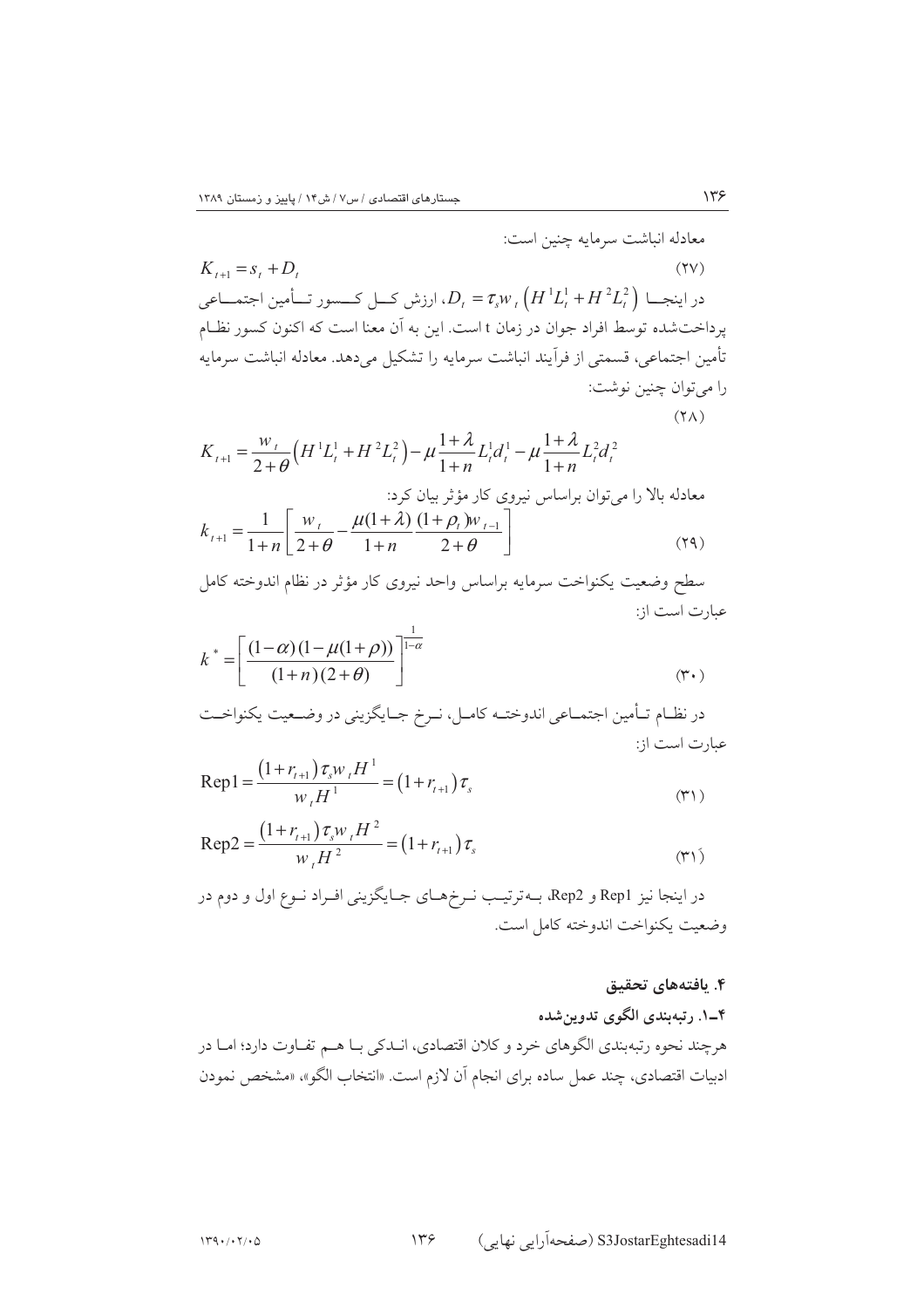هدف رتبهپندي کردن (چه چيزي رتبهپندي شود و با چــه هــدفي)»، «انتخــاب شــکل تبعــي توابع» و درنهایت، «استفاده از پارامترهای تخمینزدهشده توسط دیگران یـا خـود محقـق»، بهترتیب چهار مرحله انجام یک تمرین رتبهبندی کردن در الگوهای اقتصادی است (داوکینـز و همکاران، ` ۲۰۰۱). براساس روابط ارائهشده، پارامترهای مورد نیـاز عبـارت اسـت از: نــرخ رجحان زمانی(θ)، نرخ رشد نیروی کار (n)، سهم مخارج مصرفی بازنشستگان از حجـم کـل اسمي پول (µ)، نرخ ماليات تأمين اجتماعي (πs) و سهم سرمايه در توليد (α).

نرخ رجحان زمانی در بیشتر متون تجربی، مساوی یک درصد و یا نزدیک به آن انتخاب شده است. عسگری (۱۳۸۲)، مقدار ۲/۷ درصد و دین محمدی (۱۳۸۷)، مقدار یک درصد را انتخاب کردهاند. در این مطالعه، همچون مطالعه دین محمدی، مقدار عددی یک درصـد برگزیده شده است. نرخ رشد جمعیت براسـاس دادههـای دوره ۱۳۳۸ـ۱۳۷۹ در مطالعـه عسگری (۱۳۸۲)، معادل ۲/۳ درصد در نظر گرفته شده؛ امـا در مطالعـه ديـن، محمـدي بـا دادههای دوره ١٣٣٨-١٣٨۶، اين رقم ٣ درصد است؛ بنابراين، مي توان رقم بين ٢ تا ٣ درصد را انتخاب کرد. در این مطالعه، نرخ رشد جمعیت معادل با ۳ درصد در نظـر گرفتــه شد. محاسبه تحقیق حاضر نشان داد که سهم مخارج مصرفی بازنشــستگان از حجــم کــل اسمی یول، براساس دادههای مرکز آمـار ایـران در دوره ۱۳۵۳ و ۱۳۸۴، معـادل ۳ درصـد است. رقم نرخ ماليات تأمين اجتماعي نيز براساس حق بيمه سازمان تـأمين اجتمــاعي (بــه عنوان بزرگترین نهاد بیمهای در کشور)، معادل ۳۳ درصد به دست آمد. برای تعیین مقـدار پارامتر، سهم سرمایه از درآمد کل (  $\alpha$ )، تابع تولیــد (۲۰) بــرای دوره زمــانی ۱۳۴۵ـ۱۳۸۶ برآورد شد. متغیرهای بهکاررفته در برآورد تابع تولید عبارت است از:

توليد ناخالص داخلي واقعي (Y): ارزش يولي همه كالاها و خدمات نهايي توليدشده بـه قیمت سال پایه در اقتصاد یک کشور را در یک دوره مالی معین (یک سال)، تولید ناخالص داخلی واقعی مینامیم. در این مطالعــه، بــرای ایــن متغیــر، از دادههــای بانــک مرکــزی بــه قیمتهای ثابت سال ۱۳۷۶ استفاده شده است.

موجودي سرمايه فيزيكي (K): سرمايه فيزيكي، بيانگر موجودي سرمايه واقعي است كه به صورت تراکم تجهیزها، ساختمان و سایر زیربناها در نظر گرفته می شود. این متغیر، نــشانگر تراکم رشد سرمایه ثابت و بهبود در موجـودي سـرمايه اسـت. در ايـن مطالعـه، از بـرآورد موجودی سرمایه سازمان مدیریت و برنامهریزی به قیمتهای ثابت سـال ۱۳۷۶ اسـتفاده شده است.

<sup>1.</sup> Dawkins, et al.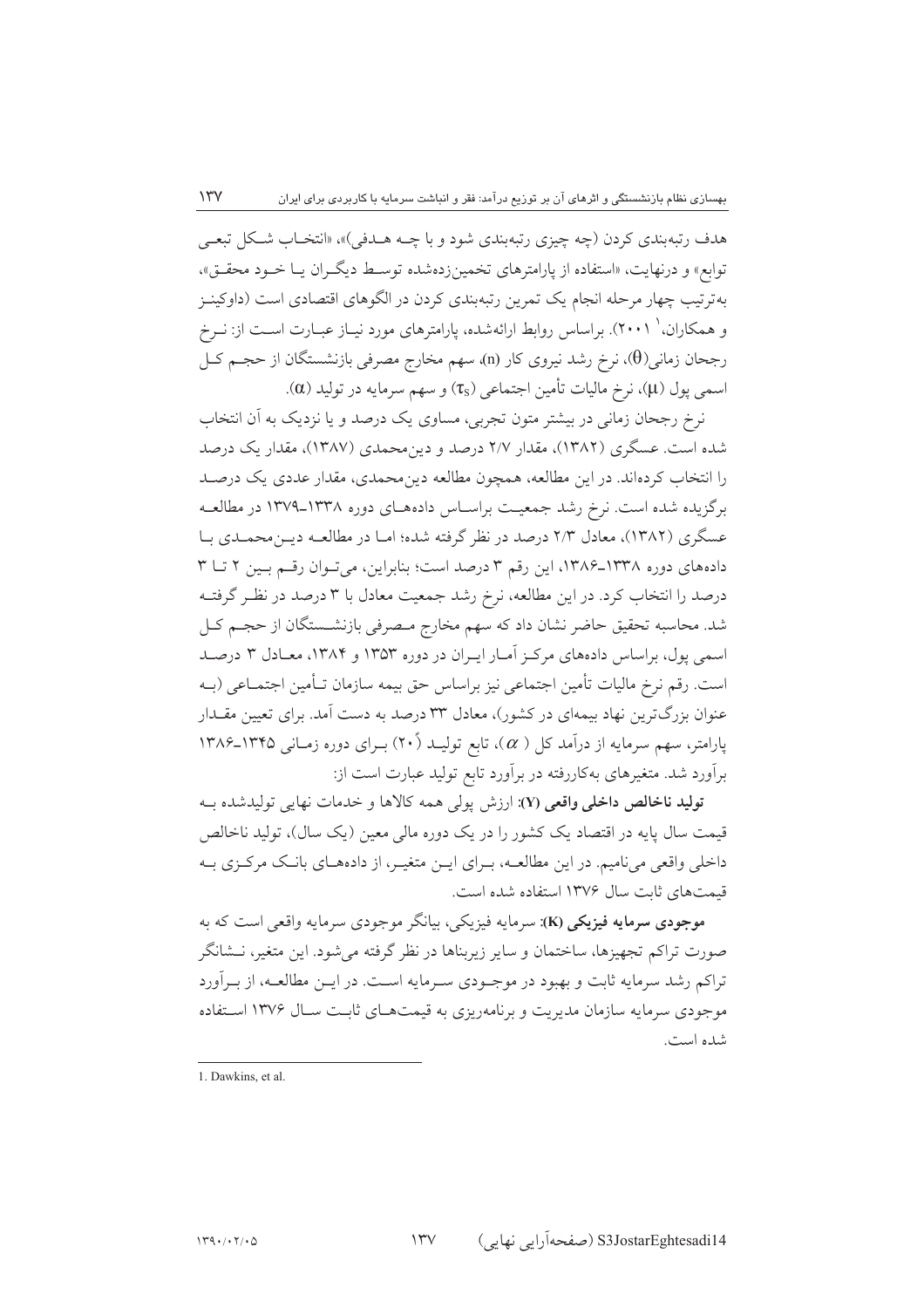نیروی کار (L): نیروی کار، بیانگر جمعیت شاغل براساس تعریف مرکز آمار ایران است. موجودي سرمايه انساني (H): آموزش، تجربه و سلامت، سه بعد كيفي سرمايه انــساني را تشکیل میدهد و این در حالی است که آموزش نقش اساسی ایفا میکنـد. سـرمایه انـسانی که به وسیله آموزش به دست می آید، به عنوان یکی از عوامل تعیین کننده مهــم بــرای رشــد اقتصادی محسوب می شود. از میان شاخص های متعددی که برای سـرمایه انـسانی وجـود دارد، متوسط سالهای آموزش نسبت به سایر شاخصها، نقاط قـوت بیـشتری دارد. بـرای محاسبه متوسط سال0هاي آموزش شاغلان از فرمول ارائــهشــده توســط تــين ــ چــون لــين ` (۲۰۰۴) استفاده شده است:

شاغلان با تحصيلات دييلم×١٢+شاغلان با تحصيلات راهنمايي×٨+شاغلان تحصيلات×٥ = H كل شاغلان شاغلان با تحصيلات دانشگاه×١۶+

قبل از برآورد تابع تولید، ابتدا پایایی متغیرهای مورد استفاده در پژوهش با آزمون دیکبی ـ فولر تعميم يافته<sup>7</sup> بررسي شد. چنان كه از نتايج اَزمون ريشه واحــد ديكــي ــ فــولر تعمــيم يافته (ADF)، مشخص است (جـدول شــماره ۱)، تفاضــل مرتبـه اول متغيرهـاي لگــاريتم نسبت موجودی سرمایه بر نیروی کار مؤثر، (K / HL) و لگاریتم تولید متوسط نیروی کار مؤثر،  $(Y \mid HL)$ ، در سطح معناداری ۵ درصد پایا است:

| <b>Critical Value</b>                                  | ADF                              | متغيرها            |
|--------------------------------------------------------|----------------------------------|--------------------|
| $-\mathsf{r}/\mathsf{Q}\mathsf{Y}\mathsf{F}\mathsf{V}$ | $-Y/VT \cdot 5YY(1)$             | Log(K/HL)          |
| $-1/9490$                                              | $-1/9\lambda$ 974 $\gamma$ (1)   | $\Delta$ Log(K/HL) |
| $-\mathsf{r}/\mathsf{Q}\mathsf{Y}\mathsf{F}\mathsf{V}$ | $-Y/$ $+YYYYY$ (1)               | Log(Y/HL)          |
| $-Y/4$ $YV$                                            | $-Y/4VY\Lambda Y\Lambda$ (1)     | $\Delta$ Log(Y/HL) |
| $-Y/4$ $YV$                                            | $-\Gamma$ / $\mathcal{F}$ \A (\) | Residuals          |

Residuals و Log(Y/HL) ، Log(K/HL) ، ليشه واحد (Log(X/HL) و Residuals

در جدول شماره ۵ ، Δ تفاضل مرتبه اول متغیرها، ADF آزمون دیکــی فــولر تعمــیمیافتــه و Critical Value مقدار بحرانی را نشان می دهد و اعداد داخل پرانتز نشانگر تعداد وقفههبای ىهىنە است.

1. Tin-Chun Lin

 $\lambda^{\mu}$ 

<sup>2.</sup> augmented dickey-fuller test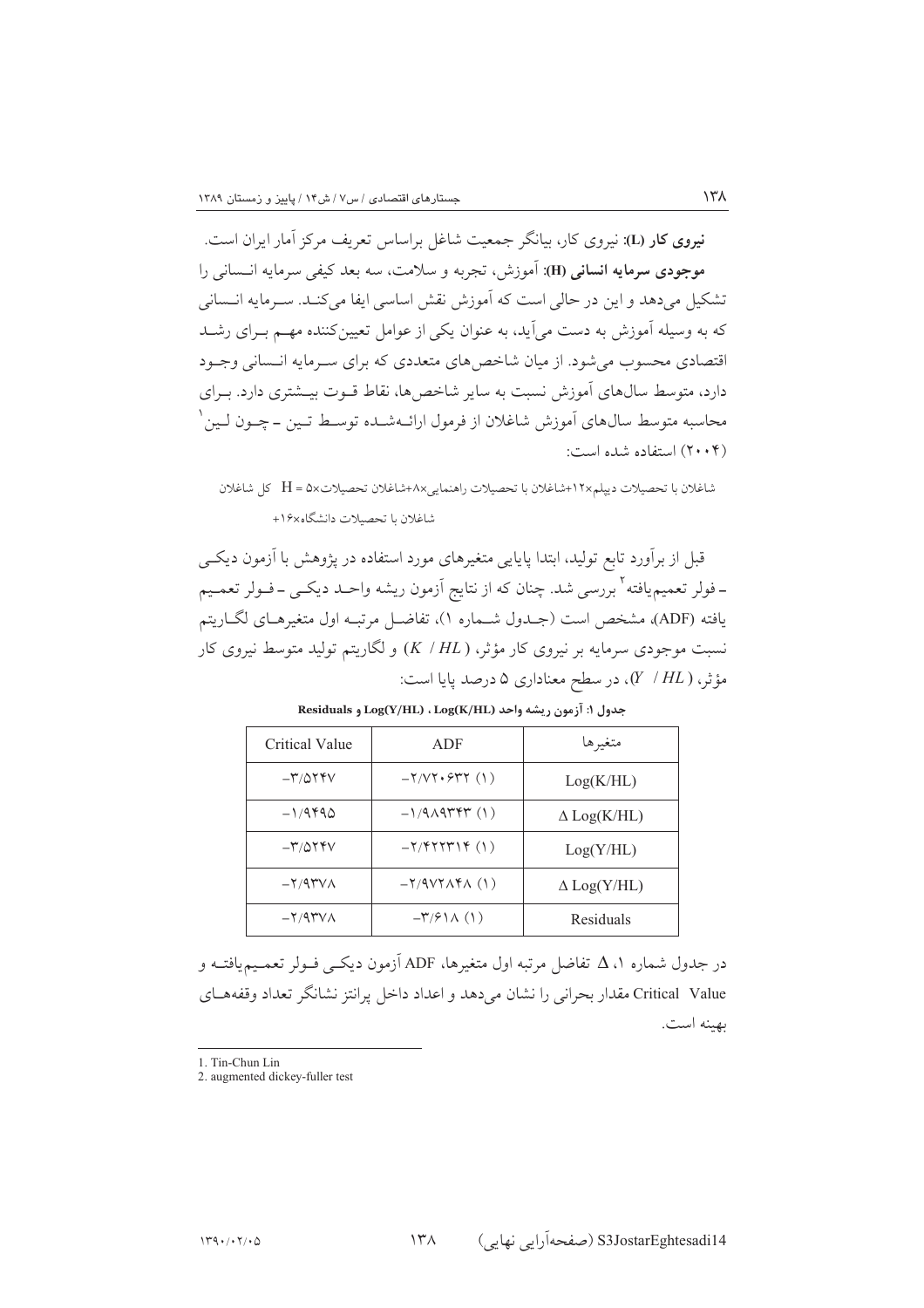در مرحلــه دوم، بــا بــراَورد الگــو بــه روش OLS و انجــام اَزمــون ريــشه واحــد بــر روی جملههای پسماند چنین نتیجه شد که جملههـای پـسماند پایـا اسـت و یـک رابطـه تعادلي بلندمدت بين متغيرهاي الكو برقـرار اسـت. از ايـنرو، نتـايج تخمـين تـابع توليـد 'برای دوره زمانی ۱۳۴۵–۱۳۸۶ عبارت است از: $Y_{t}=K_{t}^{\alpha}\left(H^{1}L_{t}^{1}+H^{2}L_{t}^{2}\right)^{1-\alpha}$ 

| متغير      | ضريب                                 | انحراف معيار                      | t آماره                            |
|------------|--------------------------------------|-----------------------------------|------------------------------------|
| Log(K/HL)  | $\cdot$ /9                           | $\cdot$ /1 $\wedge$ $\varphi$     | $\mathbf{r}/\mathbf{r}$            |
| <b>DUM</b> | $-1/19$                              | $\cdot$ / $\cdot$ $\circ$         | $-\frac{1}{\pi}$                   |
|            | $ \cdot$ / $\cdot$ $\uparrow$ $\vee$ | $\cdot$ /\۲                       | $ \cdot$ $/$ $\uparrow$ $\uparrow$ |
| AR(1)      | $\cdot$ /99                          | $\cdot$ / $\cdot$ $\varpi$ $\vee$ | 1V/Y                               |

جدول ٢: نتايج تخمين الگو به روش OLS (منبع: يافتههاي تحقيق)

 $R^2 = \cdot$  /9  $\Lambda$  $\overline{D} W = 1/5$ 

به جز متغیر روند t (که بیانگر سنجش تغییر فناوری یا کاراًیی فنـی اسـت)، همـه ضـرایب متغیرها معنادار است و علامت ضرابب با مباحث نظیری مطابقت دارد. همچنین DUM، یک متغیر مجازی برای دوران جنگ است که میزان این متغیر برای سال های ۱۳۵۹ـ۱۳۶۸. یک و برای بقیه سالها، صفر در نظر گرفته شده است. چنان که ملاحظه مـی شـود، مقــدار پارامتر  $\alpha$  برای انجام شبیهسازی براساس برآورد انجامشده، ۱۰/۶ انتخاب شد. درنهایت، بــه دلیل نبود برآوردهای تجربی برای متغیرهای  $\beta$  و  $\gamma$ ، از چنــدین مقــادیر مختلـف ممکــن برای آنها استفاده می شود.<sup>۲</sup> با تعیین مقادیر برای پارامترها و برخی متغیرهای مـورد نیــاز بــه عنوان مقادیر شروع، معادلههــاي الگــو بــا توجــه بــه دســتورهاي برنامــهنويــسي نــرمافــزار Mathematica، تدوين و در مرحله آخر، الگوي تصريحشده رتبهبندي مي شود.

٢-٢. سطح وضعيت يكنواخت سرمايه از آنجا که الگوهای هر دو نظام بازنشستگی از دوره صفر شروع میشــود، بــا فــرض اینکــه سرمایه فیزیکی کل و نیروی کار کل در دوره صفر معین است، از معادلههای (۲۱) و (۳۰)

۱. توجه کنید که بهدلیل نبود برآوردهای تجربی برای متغیرهای  $\beta$  و  $\gamma$ ، به جای $\big(H^1L^1_t+H^2L^2_t\big)$  نیروی کار مـؤثر، کــل ,H,L در نظر گرفته شده است. همچنین به علت وجود همخطی، متغیرها را به صورت سرانه وارد الگو کردهایم.

۲. با توجه به زیادی پارامترهای مورد استفاده، در انتهای مقاله نمادها، تعریف و نحوه رتبهبندی کردن آنها در قالـب جــدولی در پیوست اَورده شده است.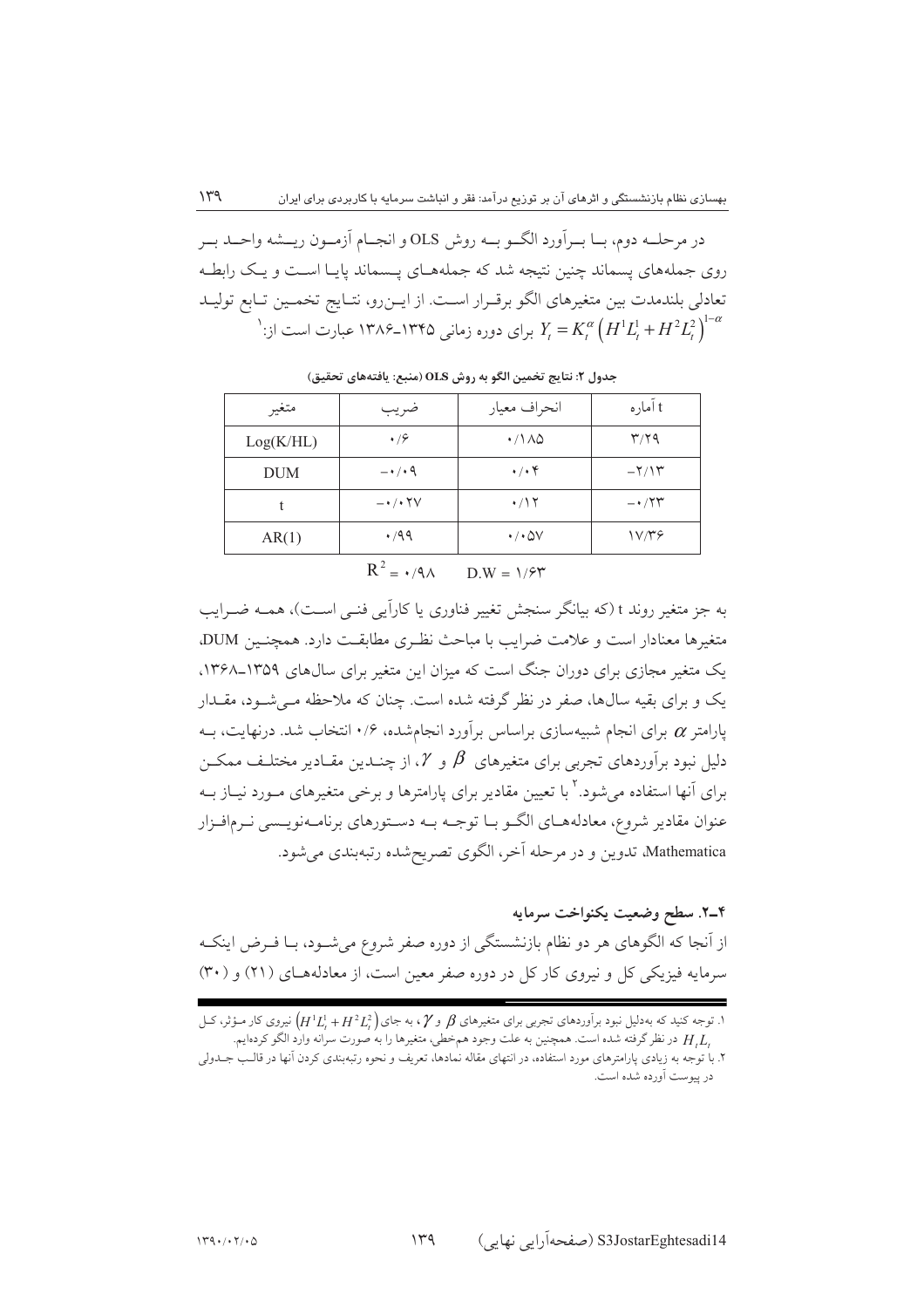م توان مقادیر وضعت یکنواخت سرمایه را بیدا کرد. جیدول شیماره ۳، نیشانگر اثرهیای بهسازی نظام بازنشستگی بر روی موجودی سرمایه سرانه و نسبت سرمایه بــه تولیــد بــرای ترکیبهای مختلف  $\,\beta\,$  و  $\,\gamma\,$  در هر دو تعادل است. چنــان کــه انتظــار مــ رفــت، اثرهــای بهسازی نظام بازنشستگی بر روی سطح وضعیت یکنواخت سرمایه بزرگ تـر اســت: یعنــی نسبت بیشتری از جمعیت را افراد نوع دوم تشکیل میدهند (افرادی که موجودی پایینتری از سرمایه انسانی را دارند). در حالتی که  $\beta$  و  $\gamma$  مساوی یک اسـت (مـورد فـرد همگـن)، بهسازي نظام بازنشستگي وضعيت يكنواخت سرمايه را به ميـزان ٢۴٣/۵ درصـد و نــسبت سرمایه به تولید را به میزان ۶۳/۸ درصد افزایش میدهد. این امر نشانگر آن است که حتــی در حالت دسترسی نامحدود افـراد بــه نهادهــای مــالی، ارائــه یــک نظــام تــأمین اجتمــاعی اندوختهای، سطح بلندمدت سرمایه فیزیکی را افزایش میدهد. چنان که ملاحظه می شود، در همه موارد، بهسازی نظام بازنشستگی به سطوح بالاتر سرمایه براساس واحد نیروی کـار مؤثر و نسبت سرمایه، باعث تولید میشود؛ زیرا علاوه بر دسترسی افراد نـوع دوم بــه نهـاد مالی به وسیله نظام اندوخته کامل، کسور بازنشستگی نیز به جـای انتقــال بــه بازنشــستگان فعلمی به عنوان سرمایه انباشته میشود. از اینرو، حتی اگر نرخ پس|نداز زیاد نشود، اقتـصاد به سطوح بالاتر سرمایه خواهد رسید. توجه کنید که در جدول شماره ۳، اندیس های PG و FF، بهترتيب بيانگر وضعيت يكنواخت يرداخت جاري و اندوخته كامل است.

| و اندوخته کامل برای مقادیر مختلف $\beta$ و $\gamma$ (منبع: یافتههای تحقیق براساس نرم فزار Mathematica) |                                     |                                               |        |                |                                   |       |  |  |
|--------------------------------------------------------------------------------------------------------|-------------------------------------|-----------------------------------------------|--------|----------------|-----------------------------------|-------|--|--|
| $\gamma$ , $\beta$                                                                                     | $k$ <sub>FF</sub>                   | درصد<br>$k_{PG}$<br>$(K/Y)_{FF}$<br>تغيير     |        |                |                                   | در صد |  |  |
|                                                                                                        |                                     |                                               |        | $(K / Y)_{PG}$ | ىعيير                             |       |  |  |
| ۰/۵ و ۰/۵                                                                                              | $\cdot$ / $\cdot$ \ $\Delta\Lambda$ | $\cdot$ / $\cdot$ $\cdot$ 9                   | 1600/0 | $\cdot$ /19    | $\cdot/\cdot$ $\varphi$           | 21618 |  |  |
| ۰/۴ و ۰/۷                                                                                              | $\cdot$ / $\cdot$ \QA               | $\cdot/\cdot\cdot\setminus\vartriangle$       | 907/T  | $\cdot/19$     | $\cdot/\cdot$ $\vee$              | ۱۷۱/۴ |  |  |
| ۰/۶ و $\sqrt{2}$                                                                                       | $\cdot$ / $\cdot$ \ $\circ$ \       | $\cdot/\cdot\cdot$ 19                         | VT1/5  | $\cdot$ /19    | $\cdot/\cdot$ $\wedge$            | ۱۳۷/۵ |  |  |
| ۰/۷ و ۰/۷                                                                                              | $\cdot$ / $\cdot$ \QA               | $\cdot$ / $\cdot$ $\cdot$ $\cdot$             | 99.    | $\cdot$ /19    | $\cdot/\cdot \wedge \mathfrak{f}$ | ۱۲۶/۲ |  |  |
| ۰/۸ و ۰/۸                                                                                              | $\cdot$ / $\cdot$ \QA               | $\cdot$ / $\cdot$ $\cdot$ $\uparrow$ $\wedge$ | ۴۶۴/۳  | $\cdot$ /19    | $\cdot$ / $\cdot$ 98              | 9V/9  |  |  |
| ۰/۷ و ۰/۷                                                                                              | ۱۵۸۰۰۰                              | $\cdot/\cdot\cdot \Upsilon$                   | 47818  | $\cdot$ /19    | $\cdot/$                          | ٩٠    |  |  |
| ۰/۸ و ۰/۸                                                                                              | ۱۵۸۰۰/۰                             | $\cdot/\cdot\cdot$ rr                         | ۳۷۸/۸  | ۰/۱۹           | $\cdot/\rangle \cdot \gamma$      | ۸۶۴   |  |  |

 $14.$ 

.<br>جدول ۳: سطوح وضعیت یکنواخت سرمایه و نسبت سرمایه به تولید در هر دو نظام پرداخت جاری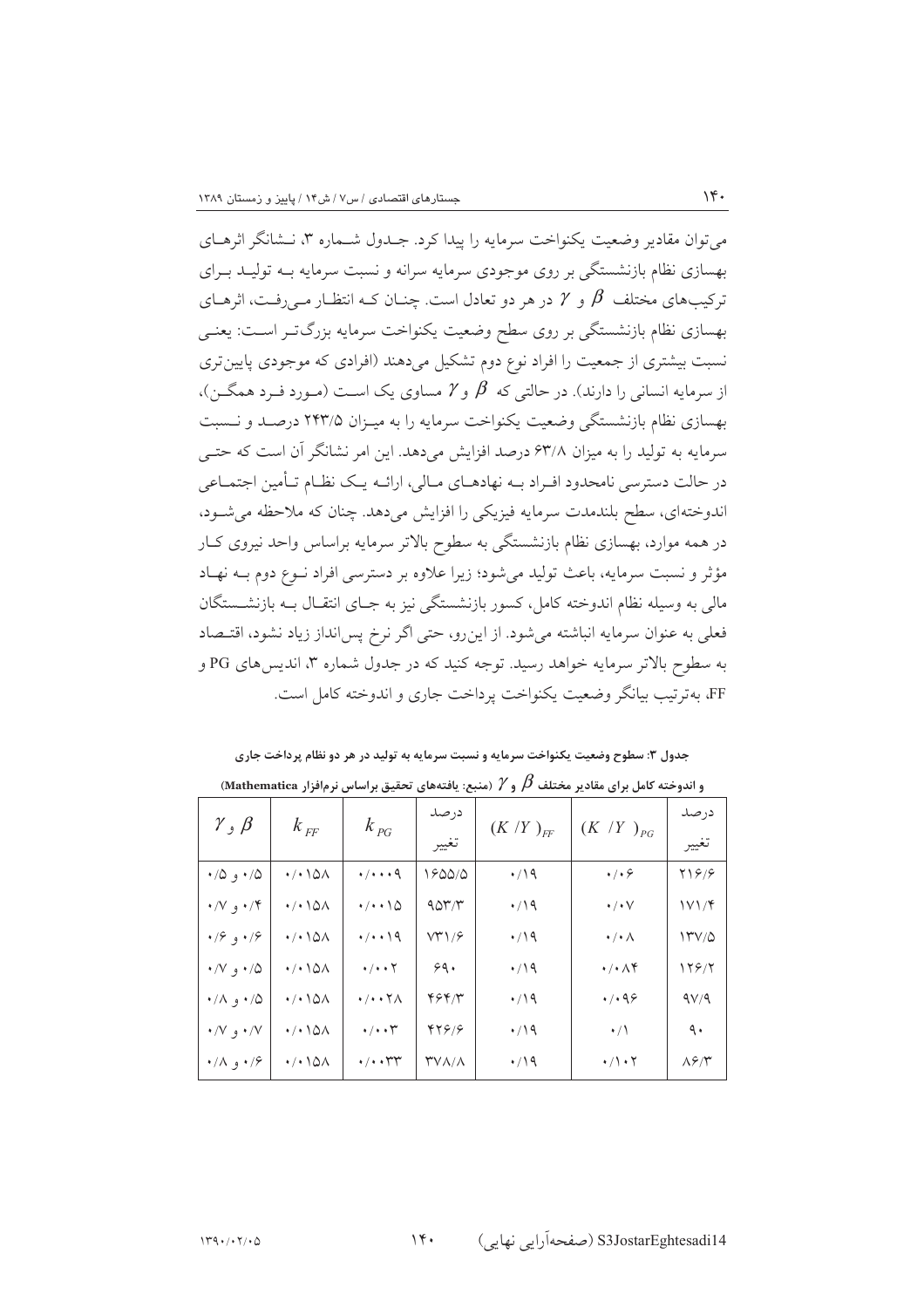| $\gamma$ , $\beta$            | $k$ <sub>FF</sub>                   | $k_{PG}$                        | در صد<br>تغيير                         | $(K/Y)_{FF}$ | $(K/Y)_{PG}$         | در صد<br>تغيير |
|-------------------------------|-------------------------------------|---------------------------------|----------------------------------------|--------------|----------------------|----------------|
|                               |                                     |                                 |                                        |              |                      |                |
| ۰/۸ و ۰/۸                     | $\cdot$ / $\cdot$ \ $\circ$         | $\cdot/\cdot\cdot$ TV           | ٣٢V                                    | $\cdot$ /19  | $\cdot/\cdot$ $\vee$ | VV/9           |
| ۰/۹ و $\cdot$ ۰               | $\cdot$ / $\cdot$ \ $\circ$         | $\cdot$ / $\cdot$ $\cdot$ $4$   | $\mathsf{r}\cdot\mathsf{a}/\mathsf{N}$ | $\cdot$ /19  | $\cdot/\cdot \wedge$ | VQ/A           |
| $\cdot/\Lambda$ و $\Lambda$   | $\cdot$ / $\cdot$ \ $\circ$         | $\cdot/\cdot\cdot$ $\uparrow$ \ | 710/F                                  | $\cdot$ /19  | $\cdot$ / \ \        | VY/V           |
| $\cdot$ /9 و ۱۶/۰             | $\cdot$ / $\cdot$ \ $\circ$         | ۰/۰۰۴۲                          | <b>TVG/T</b>                           | $\cdot$ /19  | $\cdot$ /\\Y         | 99/9           |
| $\cdot$ /9 $\cdot$ /V         | $\cdot$ / $\cdot$ \ $\Delta\Lambda$ | $\cdot/\cdot\cdot$ ۴۳           | 78V/F                                  | $\cdot$ /19  | $\cdot$ /\\\         | $9\Lambda/1$   |
| $\cdot$ /9 $\cdot$ / $\wedge$ | $\cdot$ / $\cdot$ \ $\circ$         | $\cdot/\cdot\cdot$ ۴۴           | 709/1                                  | $\cdot$ /19  | $\cdot/119$          | 99/N           |
| ۰/۹ و ۰/۹                     | $\cdot$ / $\cdot$ \ $\circ$         | $\cdot/\cdot\cdot$ ۴۵           | 701/1                                  | $\cdot$ /19  | $\cdot$ /110         | 50/7           |
| ا و ا                         | $\cdot$ / $\cdot$ \ $\circ$         | $\cdot$ / $\cdot$ $\cdot$ ۴۶    | 74710                                  | $\cdot$ /19  | $\cdot$ /116         | 54/1           |

بهسازی نظام بازنشستگی و اثرهای آن بر توزیع درآمد: فقر و انباشت سرمایه با کاربردی برای ایران

۴\_۳. توزیع درآمد

یکی از نگرانیهای اصلی دربارهٔ بهسازیهای نظام بازنشستگی، آن است که وضعیت توزیع درآمد وخیم تر شود و بهویژه اینکه به افراد فقیر آسیب برساند. شواهد تجربی نشان میدهـد که اگر برنامههای خصوصی سازی تأمین اجتماعی، مکانیسمهای بازتوزیعی صریحی نداشته باشد، ممکن است که توزیع درآمد بدتر شود. در این راستا، توزیع درآمد به صورت نــسبت ارزش حال درآمد طول عمر افراد ثروتمند به افراد فقير اندازهگيري مي شود. ارزشِ حــالِ درآمــد طــول عمــر افــراد نــوع اول در نظــام پرداخــت جــاري، و این میزان برای افراد نوع دوم در نظام پرداخت  $(1-\tau_s)w_{PG}H^1+\frac{\tau_sQw_{PG}(1+n)}{1-\tau_s}$  $\begin{equation} \begin{aligned} \mathcal{C}_{PG} \sim \mathcal{C}_{PG} \end{aligned} \end{equation}$ جساری،  $r_{PG} \frac{1 + r_{PG}}{1 - r_{s}}$  اسست. در اینجسا  $\frac{1 + r_{PG}}{1 - r_{s}}$  و بمهترتيب سطوح وضعيت يكنواخمت نمرخ سمود سمرمايه گذاري و دستمزد در نظام پرداخت جاری است. از اینرو، نسبت یادشده در نظام پرداخـت جـاری بـه صـورت زیـر خواهد بود:  $\overline{O}$   $\overline{I}$   $\overline{I}$   $\overline{I}$   $\overline{I}$   $\overline{I}$ 

$$
(1 - \tau_s) w_{PG} H^1 + \frac{\tau_s Q H w_{PG} (1 + n)}{1 + r_{PG}}
$$
  
(1 - \tau\_s) w\_{PG} H^2 + \tau\_s Q H w\_{PG} (1 + n) (55

به دلیل أنکه افراد نوع اول، درآمد طول عمر بالاتری نسبت به افراد نــوع دوم دارنــد، از عبارت (٣٢) خواهيم داشت:

 $\mathcal{N}$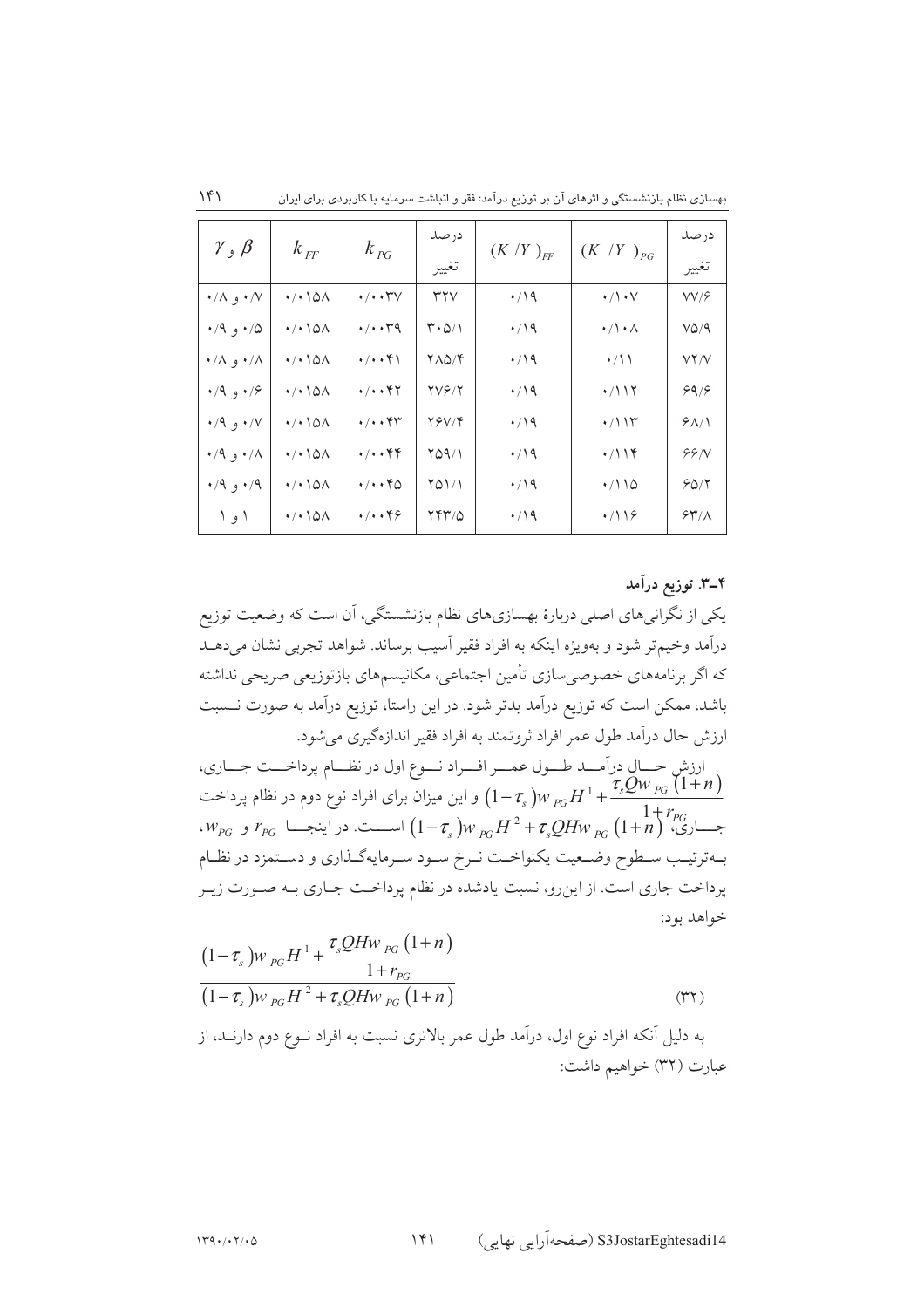$$
\gamma > \frac{1}{2} + \frac{\tau_s Q (1+n) r_{PG}}{2 (1 - \tau_s) (1 + r_{PG})}
$$
\n<sup>(TT)</sup>

اين شرط به اَن معنا است كـه بــه دليـل ويژگــيهــاي بــازتوزيعي نظــام پرداخــت جــاري، برخورداري از يک سطح بالاتر سرمايه انساني (۱٫۵ ≤ γ)، شرط کافي بـراي درآمـد طـول عمـر بالاتر افراد نوع اول نسبت به افـراد نـوع دوم نيـست. نـابرابري درآمـد، بـه وسـيله نـابرابري در دریافتیهای نیروی کار و دریافتیهای سرمایه و نیز طراحی نظام تأمین اجتماعی تعیین میشود. دربارهٔ نظام بازنشستگی اندوخته کامل، ارزش حال درآمد طـول عمـر افـراد ثروتمنــد و فقير، بهترتيب  $w_tH^1$  و $w_tH^2$  است. بنابراين، نسبت ارزش حال درآمد طــول عمــر افــراد ثروتمند به افراد فقیر در نظام اندوخته کامل، عبارت است از:

$$
\frac{w_{FF}H^1}{w_{FF}H^2} = \frac{\gamma H}{(1-\gamma)H} = \frac{\gamma}{1-\gamma}
$$
\n
$$
\tag{Y*}
$$

به دلیل اینکه نظام اندوخته کامل بههیچوجه بازتوزیعی نیـست، داشــتن موجــودی ســرمایه .<br>انسانی بالاتر، یک شرط کافی برای برخورداری از دریافتی های طبول عمیر سالاتر خواهید سود. بنابراین، از آنجایی که براساس فرض ۰/۵ ≤ 1 است، افراد نـوع اول، ارزش حـال درآمـد طـول عمر بالاتر نسبت به افراد نوع دوم خواهند داشت. درنتیجه، می تـوان گفـت کـه بهـسازی نظـام تأمین اجتماعی، توزیع درآمد را بهبود خواهد بخشید، البتــه بــه شــرط آنکــه نــسبت یادشــده در وضعت یکنواخت اندوخته کامل نسبت به وضعیت یکنواخت برداخت جاری کمتر پاشد.

جدول شماره ۴، درصد تغییر نسبت ارزش حال درآمد طول عمر افراد ثروتمند به افـراد فقیر را برای ترکیبهای مختلـف  $\,\beta\,$  و  $\gamma$  نــشان مــی(دهــد. دو ســتون اول، بیــانگر نــسبت یادشده در وضعیت یکنواخت نظامهای اندوخته کامل و پرداخـت جـاری و ســتون ســوم، نشانگر درصد تغییر بین آنها است. ترکیبهای گوناگون  $\beta$  و  $\ell$ ، براساس انــدازه تغییــر در توزیع درآمد، بعد از بهسازی رتبهبندی شده است. چنان کـه ملاحظـه مـی شـود، در همـه موارد، بعد از بهسازی، توزیع درآمد بدتر میشود. در حالت ۰/۵+ $\beta$  و ۰/۵+ بازتوزیع درآمد بعد از بهسازی نسبت به سایر موارد بهتر است، زیرا نسبت مورد نظر از ۰/۷ به ۱ میل می کند؛ اما در حالت ۱ =  $\beta$  و ۱ = ۰٪ نابرابری درآمد در بدترین وضع خود قرار دارد، زیرا نسبت مورد نظر ۳۸۱/۳ درصد افزایش یافته اسـت. البتــه روشــن اســت کــه اثــر بــازتوزیع بهسازی نسبت به Y (موجودی سرمایه انسانی در دست افراد نـوع اول) کـم شـده اسـت؛ یعنی اگر شکافهای بزرگی بین مهارتهای کیارگران باشید، بهسپازی نظیام بازنشستگی،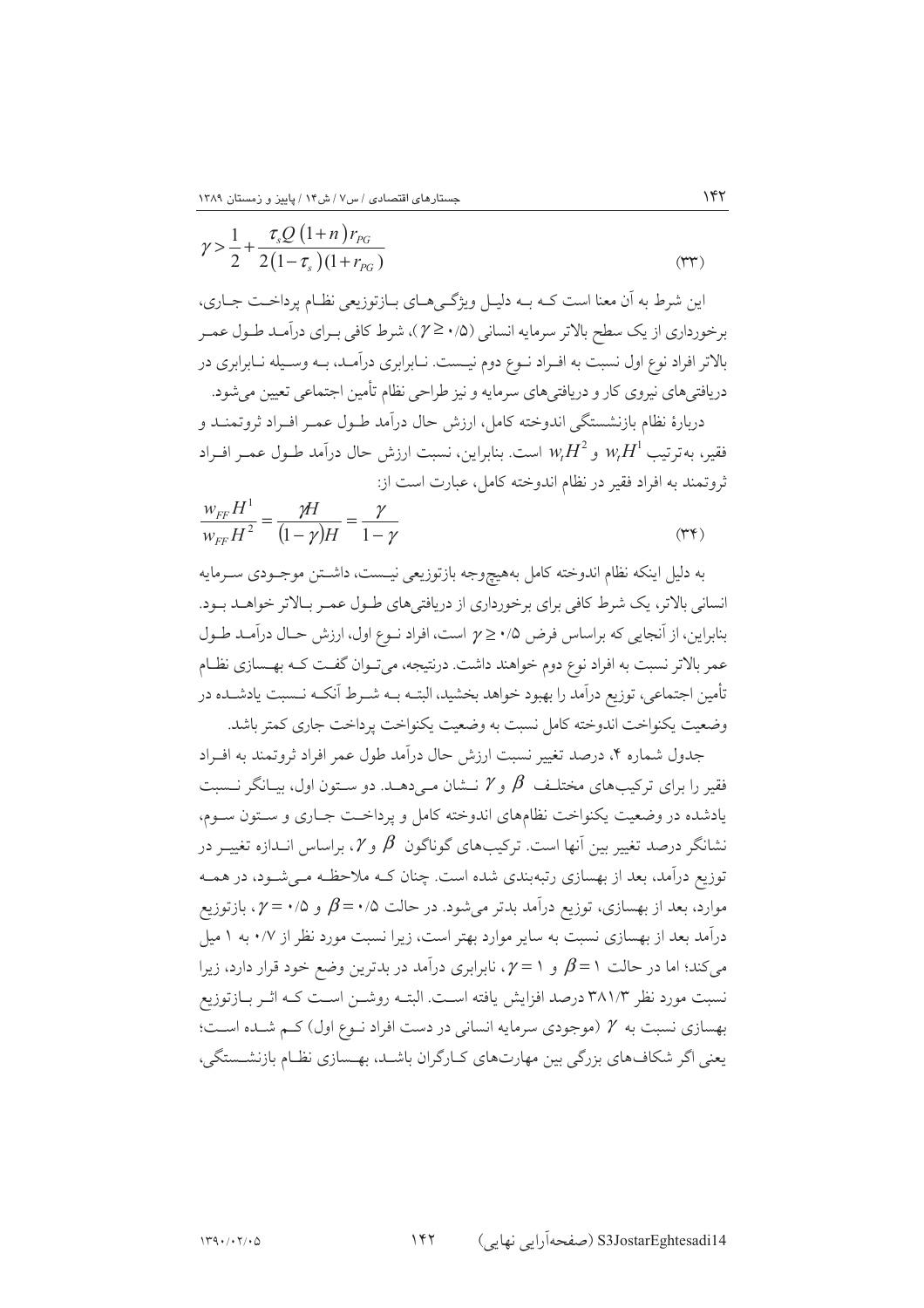نابرابری درآمد را بدتر خواهد کرد. همچنین به ازای هر  $\mathcal Y$  مفروض، هرچه  $\beta$  کمتر باشد، ساختار درآمد بعد از بهسازی مساویتر خواهد بود، زیرا  $\,\beta\,$  یایین تر نشانگر افزایش بیـشتر در موجودي سرمايه فيزيكي در وضعيت يكنواخت نظام اندوخته كامل بـوده، درنتيجــه، بــا کاهش نرخ سود (با فرض معین بودن تفـاوت در دریـافتی هـای نیـروی کـار)، شـکاف در دريافتي هاي سرمايه پايينتر خواهد بود.

نکته قابل تأمل در حالت ۰/۵ ه $\beta = \gamma \circ \gamma = \gamma$  این است که هرچند افراد از هر دو نوع دقیقاً نیمی از اندازه جمعیت و نیمی از موجودی سرمایه انسانی را دارند و درآمدهای طـول عمرشان در وضعيت يكنواخت اندوخته كامل، يكسان است؛ امـا در وضـعيت يكنواخـت پرداخت جاری به دلیل عدم دریافتیهای سرمایه متفاوت است. از اینرو، این حالت بیانگر وضعیتی است که نابرابری درآمد صرفاً به وسیله تفاوت در درآمد سرمایه توصیف می شـود و نه به وسیله تفاوت در درآمد نیروی کار.

.<br>جدول ۴: نسبت ارزش حال در آمد طول عمر افراد ثروتمند به افراد فقیر در هر دو نظام پرداخت جاری باندوخته کامل برای مقادیر مختلف  $\,\beta\,$  و  $\gamma$  (منبع: یافتههای تحقیق براساس نرم|فزار Mathematica)

| $\gamma$ , $\beta$ | $(I1/I2)_{FF}$         | $(I1/I2)_{PG}$          | درصد تغيير                  |
|--------------------|------------------------|-------------------------|-----------------------------|
| ۰/۵ و ۰/۵          |                        | $\cdot$ /V              | YY/9                        |
| ۰/۶ و ۰/۶          | $\backslash/\triangle$ | $\cdot$ /90             | $\Delta V / 9$              |
| ۰/۴ و ۰/۷          | Y/YY                   | $1/\mathbf{r}$ ۶        | $V\setminus\wedge^\omega$   |
| ۰/۷ و ۰/۷          | Y/YY                   | 1/T                     | $V \hat{r}/\hat{\omega}$    |
| ۰/۷ و ۰/۷          | Y/YY                   | 1/70                    | $\Lambda$ ۶/۴               |
| ۰/۸ و ۰/۸          | ۴                      | $1/\Lambda f$           | 11V/F                       |
| ۰/۸ و ۰/۸          | $\blacktriangledown$   | 1/Vf                    | 179/9                       |
| ۰/۸ و ۰/۸          | ۴                      | $1/80$                  | 147/6                       |
| ۰/۸ و ۰/۸          | ۴                      | $1/\Delta V$            | 104/A                       |
| ۰/۹ و ۰/۹          | ٩                      | $Y/\mathcal{F}\Delta$   | YY9/5                       |
| ۰/۹ و ۰/۹          | ٩                      | $\mathbf{Y}/\mathbf{Y}$ | $\forall V \triangle$       |
| ۰/۹ و ۰/۹          | ٩                      | 1/7                     | $\upmu \cdot \upmu / \upmu$ |
| ۰/۹ و ۰/۹          | ٩                      | $Y \cdot Y$             | $YY\Delta/\Delta$           |
| ۰/۹ و $\cdot$ ۰    | ٩                      | $1/\lambda V$           | $\Upsilon \wedge \Upsilon$  |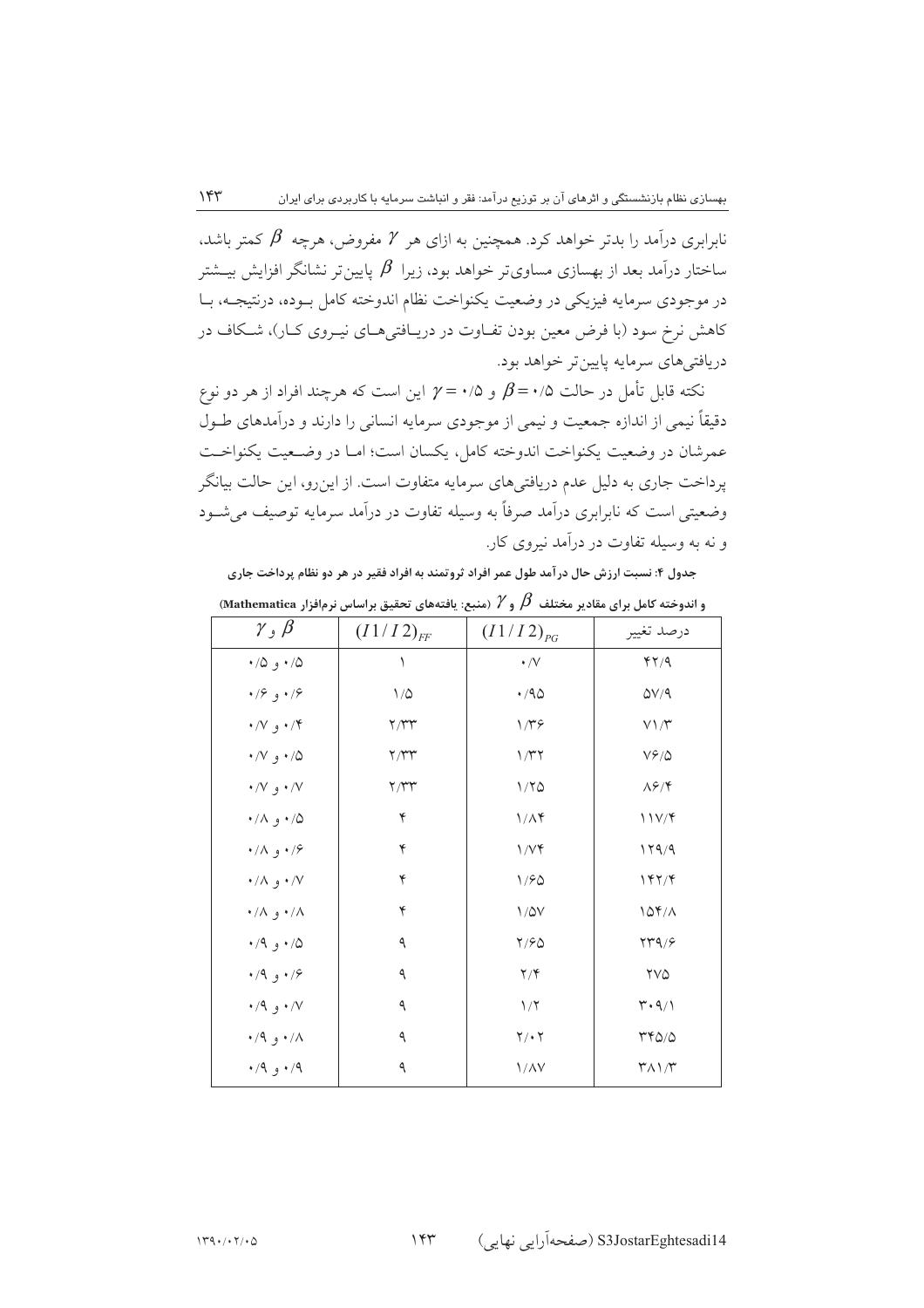#### ۴\_۴. فقه

 $156$ 

علاوه بر بررسی تغییرها در توزیع درآمد، وضعیت افراد فقیر بعد از انتقال نیز اهمیــت دارد. به این منظور، ارزش حال خالص درآمد طول عمر افراد فقیر در وضعیت یکنواخت هــر دو نظام مقایسه خواهد شد. چنان که اشاره شد، ارزش حال درآمد طــول عمــر افــراد فقيــر در وضعيت يكنواخت اندوخته كامل،  $W_{EF}H^{\,2}$  و ارزش حال درآمد طول عمر افـراد فقيــر در وضعيت يكنواخت پرداخت جــاري،  $\mathcal{H}W_{PG}(1+n) \equiv (1-\tau_s)w_{PG}H^2 + \tau_s\mathcal{Q}H W_{PG}$  اســت. بهطور کلی، افراد نوع دوم، بعد از انتقال در وضعیت بهتری خواهند بود، اگر:<br>. in<br>List

$$
\frac{w_{FF}}{w_{PG}} > (1 - \tau_s) + \frac{\tau_s Q (1 + n)}{1 - \gamma}
$$
\n
$$
\tag{80}
$$

در اینجا  $w_{\rm\scriptscriptstyle PG}$  و  $w_{\rm\scriptscriptstyle FP}$ ، بهترتیب نـرخهـای دسـتمزد تعـادلی در وضـعیت یکنواخـت پرداخت جاری و اندوخت کامل است. معادلـه (۳۵) بیـان مـیدارد کـه برخـورداری از درآمدهای بالاتر نیروی کار بعد از انتقال شرط کافی برای افزایش درآمـد طـول عمــر افــراد فقیر نیست؛ بلکه لازم است که دسترسی به نهادهای مالی و نبود حقـوق۵حـای بازنشــستگی بازتوزیعی نیز در نظر گرفته شود. جدول شماره ۵، ارزش حال درآمد طول عمـر افـراد نــوع  $\,\beta\,$  دوم را در هر دو نظام و تغییر درصدی بین آنها را بعد از انتقال به ازای مقــادیر مختلـف و  $\gamma$  نشان میردهد. ترکیبهای مختلف  $\,\beta\,$  و  $\gamma$  براساس بهبود وضعیت معیشت افراد فقیــر رتبهبندی شده است. یک درصد تغییر مثبت بین درآمـدهای طـول عمـر در هـر دو نظـام، بیانگر بهبود وضعیت معیشت افراد فقیر بعد از بهسازی است. به عبارت دیگر، افــزایش در موجودی سرمایه فیزیکی، بهرهوری نیروی کار را به اندازه کافی به منظور بهبود دریافتی های طول عمر افراد فقير افزايش مي دهد. البته هرچه نسبت موجودي كل نيــروي كــار مــؤثر در اختیار افراد نوع دوم بیشتر باشد، بهبود دریافتیهای طول عمر افراد، بزرگتر خواهد بود.

.<br>جدول ۵: ارزش حال در آمد طول عمر افراد فقیر در هر دو نظام پرداخت جاری

| $\gamma$ , $\beta$    | $(I2)_{FF}$ | $(I2)_{PG}$                             | درصد تغيير |
|-----------------------|-------------|-----------------------------------------|------------|
| ۰/۵ و $\cdot$ ۰       | $\cdot$ 10  | 4/179                                   | YV9/9      |
| $\cdot$ /۶ و ۱۶       | $\cdot$ /17 | $\cdot$ / $\cdot$ $\cdot$               | ۲۰۰        |
| ۰/۷ و $\vee$ ۰        | 4/49        | $\cdot$ / $\cdot$ $\uparrow$ $\circ$    | ۲۶۰        |
| $\cdot$ /V $\cdot$ /0 | 4/49        | $\cdot$ / $\cdot$ $\uparrow$ $\uparrow$ | 181/70     |

و اندوخته کامل برای مقادیر مختلف  $\,\beta\,$  و  $\gamma$  (منبع: یافتههای تحقیق براساس نرم|فزار Mathematica)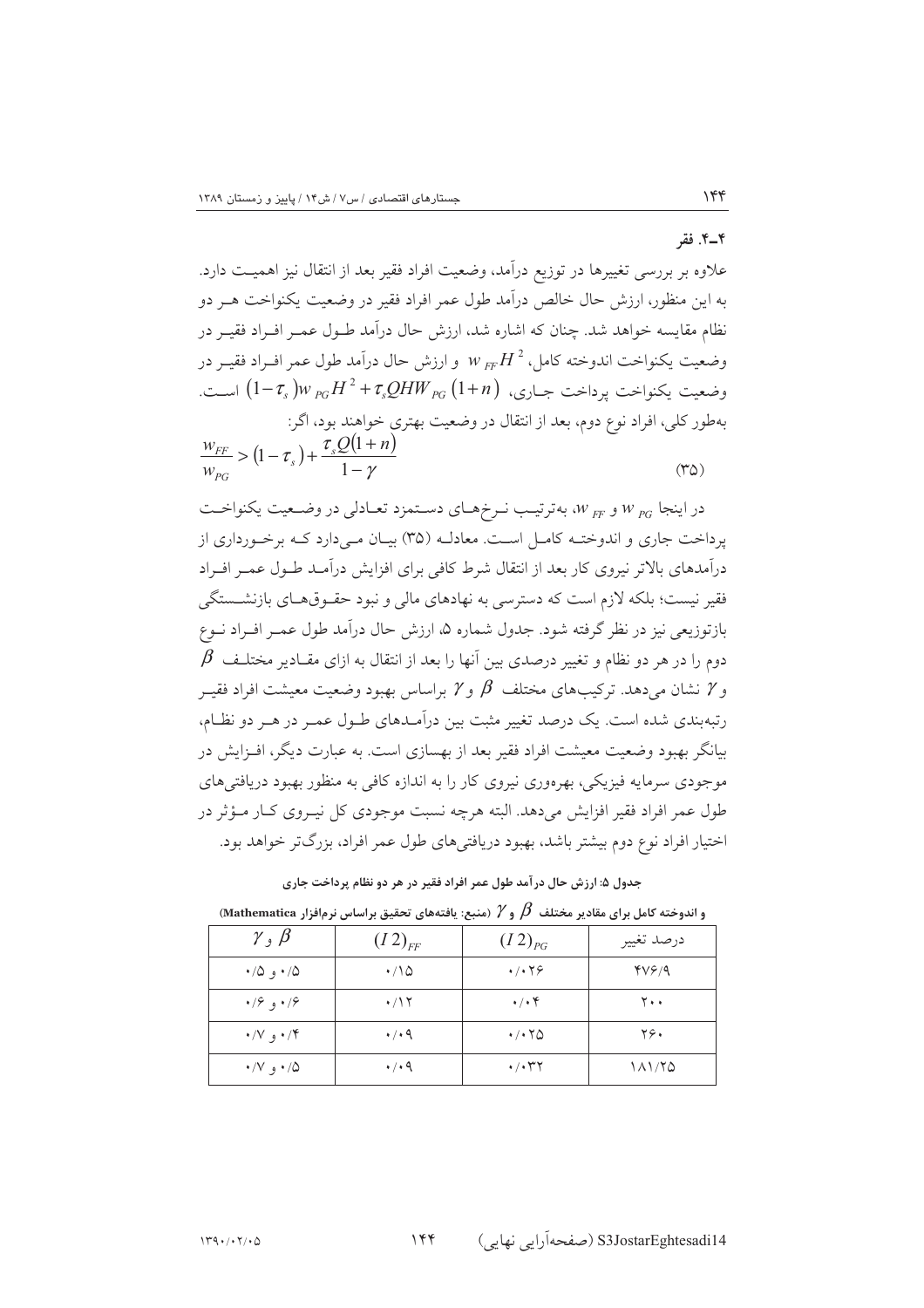| بهسازی نظام بازنشستگی و اثرهای آن بر توزیع درآمد: فقر و انباشت سرمایه با کاربردی برای ایران |  |  |  |
|---------------------------------------------------------------------------------------------|--|--|--|
|---------------------------------------------------------------------------------------------|--|--|--|

| $\gamma$ , $\beta$    | $(I2)_{FF}$                  | $(I2)_{PG}$                             | درصد تغيير          |
|-----------------------|------------------------------|-----------------------------------------|---------------------|
| $\cdot$ /V $\cdot$ /V | $\cdot$ / $\cdot$ 9          | $\cdot/\cdot$ ۴۴                        | 1.4704              |
| ۰/۸ و ۰/۸             | $\cdot$ / $\cdot$ $\circ$    | $\cdot$ / $\cdot$ $\uparrow$ $\uparrow$ | $\Delta V/\Delta$   |
| ۰/۸ و ۰/۸             | $\cdot$ / $\cdot$ $\circ$    | $\cdot$ / $\cdot$ ۳۷                    | 87/187              |
| ۰/۸ و ۰/۸             | $\cdot$ / $\cdot$ $\circ$    | $\cdot/\cdot$ ۴۳                        | 79/054              |
| ۰/۸ و ۰/۸             | $\cdot$ / $\cdot$ $\circ$    | $\cdot$ / $\cdot$ $\uparrow$ $\vee$     | <b>TV/SQ9</b>       |
| ۰/۹ و $\cdot$ ۰       | $\cdot$ / $\cdot$ r          | $\cdot/\cdot$ $\check{\ }$              | ٠                   |
| $\cdot$ /9 و ۱۶       | $\cdot/\cdot$ $\check{\tau}$ | $\cdot$ / $\cdot$ $\sim$ $\infty$       | $-14/7\angle 0$     |
| $\cdot$ /۹ و ۰/۷      | $\cdot/\cdot$ $\tau$         | $\cdot$ / $\cdot$ $4$                   | $-YY'$              |
| $\cdot$ /۹ و ۰/۸      | $\cdot$ / $\cdot$ r          | $\cdot/\cdot$ ۴۴                        | $-\Gamma$ $\Lambda$ |
| $\cdot$ /9 و \,       | $\cdot/\cdot$ $\tau$         | $\cdot/\cdot$ $4\pi$                    | $-YV/\Delta$        |

۰۴-۵. مسير انتقال

در قسمتهای قبلی، وضعیتهای یکنواخت در نظام پرداخت جـاری و اندوختـه کامـل بررسی شد. حال آنچه که باقی میماند، این است که چگونه انتقال از نظام پرداخت جـاری به نظام اندوخته كامل تحقق مى يابد و چه مدت اين انتقال، طول مى كشد. در ايــن بخــش،  $\gamma = \gamma$ فرآیند انتقال برای سطح موجودی سـرمایه ( \* )) دربـاره فـرد همگــن (۱= $\beta$  و ۱ = $\gamma$ بررسی می شود. معادله (۲۸) می تواند به منظور دنبال کـردن رفتـار اقتـصاد در طـول مـسير انتقال استفاده شود. با استفاده از سطوح وضعیت یکنواخت سرمایه براساس واحــد نیــروی كار مؤثر و مصرف دوران پيري افراد از هر دو نـوع در تعـادل پرداخـت جـاري بـه عنـوان سطوح اولیه سرمایه و مصرف میتوان سطح سـرمایه را بـرای دورههـای متـوالی بعـد از بهسازی به دست آورد. جدول شماره ۶، مسیر انتقال برای همـه متغیرهـای مهـم براســاس سطح موجودی سرمایه را در هر دوره ارائه میدهد. چنان که ملاحظه میشود، بـرای اینکـه اقتصاد به وضعیت یکنواخت جدید بعد از بهسازی برسـد، بـیش از نــه دوره نیــاز دارد. در دوره یک سطح پس|نداز، به دلیل معرفی نظام بازنشستگی اندوخته کامل بهطور شدیدی از ۰/۰۴۱ به ۰/۰۳ کاهش می یابد و سپس بهآرامی شروع بـه افـزایش مـیکنـد تـا بـه سـطح وضعت یکنواخت ۰/۰۴۷۱ برسد.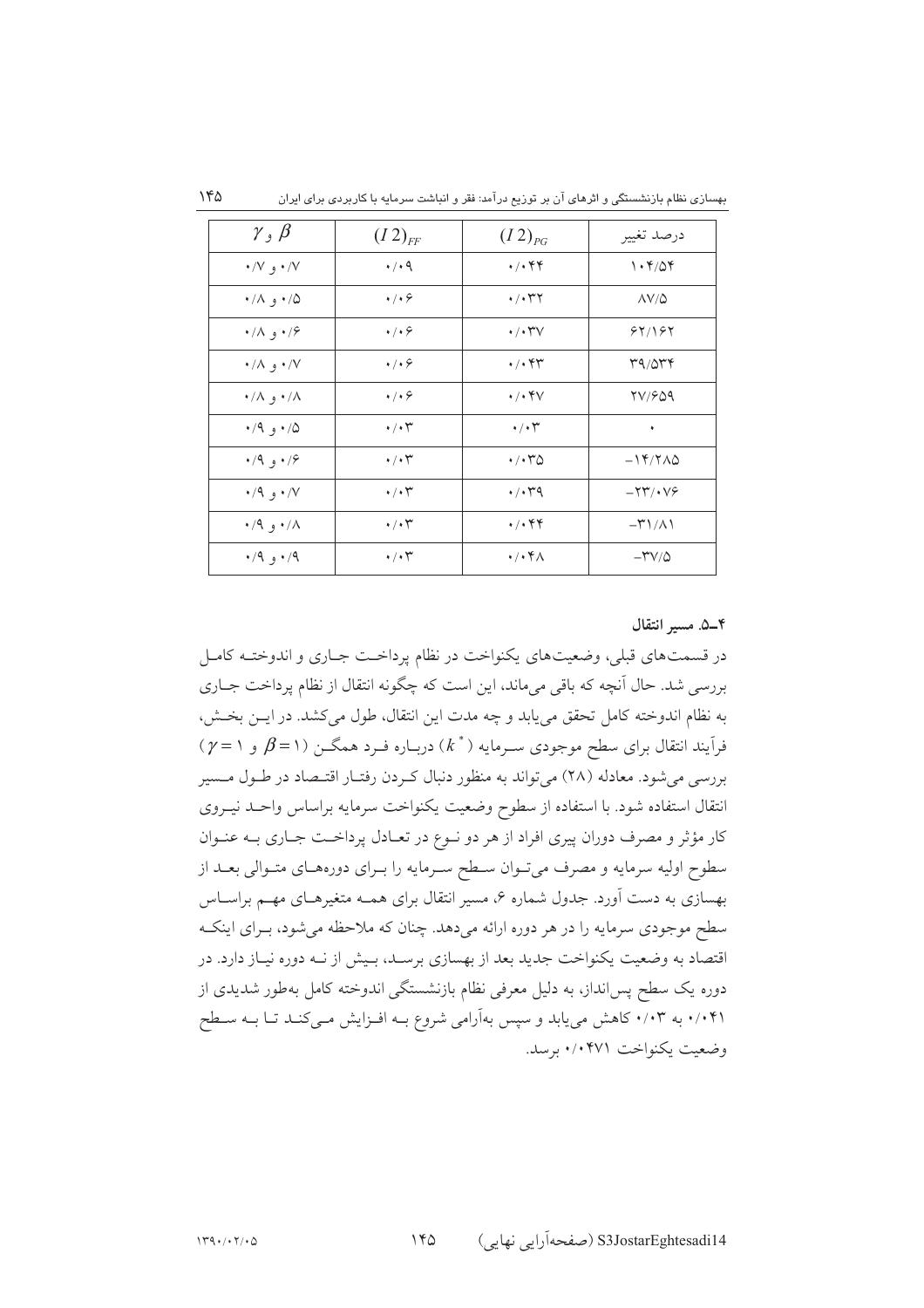جدول ۶: اقتصاد در طول مسیر انتقال: مورد فرد همگن

(منبع: یافتههای تحقیق براساس نرمافزار Mathematica)

|                     | PG                                |                                   |                                      |                                       | ۴                             | ۵                                              | ۶                            | $\vee$                                  | ٨                                          | ٩                                          |          | FF                                  |
|---------------------|-----------------------------------|-----------------------------------|--------------------------------------|---------------------------------------|-------------------------------|------------------------------------------------|------------------------------|-----------------------------------------|--------------------------------------------|--------------------------------------------|----------|-------------------------------------|
| k                   | $\cdot/\cdot\cdot$ ۴۶             | $\cdot/\cdot\cdot$ $\vee$         | $\cdot$ / $\cdot$ \                  | $\cdot$ / $\cdot$ \ $\Upsilon$        | $\cdot$ / $\cdot$ \r          | $\cdot/\cdot$ \۴                               | 4/1199                       | $\cdot$ / $\cdot$ / ۴۹                  | ۱۵۱ ۱۰/۰                                   | $\cdot$ / $\cdot$ $\cdot$ $\circ$ $\circ$  | $\cdots$ | $\cdot$ / $\cdot$ \ $\circ$         |
| $\mathbf r$         | $Q/\Lambda$                       | 4/20                              | $\mathsf{r}/\mathsf{v}\mathsf{v}$    | $T/\Delta Y$                          | $\mathbf{r}/\mathbf{r}$       | $\mathsf{r}/\mathsf{r}$                        | T/TQ                         | $\mathbf{r}/\mathbf{r}$                 | $\mathsf{r}_\mathsf{A}$                    | $\mathsf{r}/\mathsf{1}\mathsf{q}$          |          | $T/\Omega$                          |
| $r_{\text{yearly}}$ | $\cdot$ / $\cdot$ $\circ$ $\circ$ | $\cdot$ / $\cdot$ ۴۹              | $\cdot$ / $\cdot$ $\cdot$ $\circ$    | $\cdot$ / $\cdot$ $\uparrow\uparrow$  | $\cdot/\cdot$ ۴۱              | $\cdot/\cdot$ $\uparrow$ $\cdot$ $\varnothing$ | $\cdot$ / $\cdot$ $\uparrow$ | $\cdot$ / $\cdot$ ravl                  | $\cdot$ / $\cdot$ ras                      | $\cdot$ / $\cdot$ $44$                     | $\cdots$ | $\cdot$ $\cdot$ $\tau$ $\land$ 9    |
| W                   | $\cdot$ / $\cdot$ \ $\Delta V$    | $\cdot$ / $\cdot$ $\cdot$         | $\cdot$ / $\cdot$ $\uparrow$ $\circ$ | $\cdot$ / $\cdot$ $\uparrow$ $\wedge$ | $\cdot$ / $\cdot$ r           | $\cdot/\cdot$ $\check{r}$                      | $\cdot/\cdot\tau$            | $\cdot$ / $\cdot$ $\uparrow$ $\uparrow$ | $\cdot$ / $\cdot$ ۳۲۳                      | $\cdot$ / $\cdot$ $\cdot$ $\cdot$ $\cdot$  |          | $\cdot/\cdot$ rr                    |
| y                   | $\cdot/\cdot$ ۴                   | $\cdot$ / $\cdot$ $\circ$ $\cdot$ | $\cdot/\cdot$ ۶                      | $\cdot$ / $\cdot$ $\vee$              | $\cdot/\cdot\vee\mathfrak{f}$ | $\cdot$ / $\cdot$ VV                           | $\cdot$ / $\cdot$ $\vee$ 9   | $\cdot/\cdot \wedge$                    | $\cdot$ / $\cdot$ $\wedge$ \               | $\cdot$ / $\cdot$ $\wedge$ $\wedge$ $\vee$ | $\cdots$ | $\cdot/\cdot\wedge\uparrow\uparrow$ |
| S                   | $\cdot/\cdot$ ۴۱                  | $\cdot$ / $\cdot$ r               | $\cdot$ / $\cdot$ $\cdot$ $\circ$    | $\cdot$ / $\cdot$ $\uparrow$ $\wedge$ | $\cdot/\cdot$ ۴               | $\cdot$ / $\cdot$ $\uparrow\uparrow$           | $\cdot$ / $\cdot$ $559$      | $\cdot$ / $\cdot$ $\ast$ $\ast$         | $\cdot$ / $\cdot$ $\times$ $\cdot$ $\cdot$ | 4/4899                                     |          | $\cdot$ / $\cdot$ ۴ $V$             |
| c(t)                | $\cdot/\cdot$ ۵                   | $\cdot$ / $\cdot$ 9               | $\cdot/11$                           | 4/170                                 | $\cdot$ /۱۳                   | $\cdot$ /۱۳ $\wedge$                           | $\cdot$ /۱۴۱                 | $\cdot$ /۱۴۲                            | 4/188                                      | ۱۱۴۴۵                                      | $\cdots$ | $\cdot$ /۱۴۷                        |
| $d(t+1)$            | $\cdot$ /۳                        | $\cdot$ /064                      | $\cdot$ / $\sqrt{2}V$                | $\cdot$ /VQ                           | ۰/۸                           | $\cdot/\wedge\breve{r}$                        | ۱/۸۴۵                        | $\cdot$ / $\wedge$ $\varphi$            | $\cdot$ / $\wedge$ $\circ$                 | $\cdot$ / $\wedge$ 99                      |          | $\cdot$ / $\hat{z}$                 |
| ٢U                  | Y/V                               | $\Delta$ /9                       | 9/7V                                 | ۶/۵                                   | 9/9                           | 9/1                                            | 9/17                         | 9/10                                    | 8/19                                       | 9/VV                                       |          | 9/84                                |
| Rep%                | ٣۴                                | I QV/V                            | 149/7                                | ۱۴۴/۵                                 | 141/A                         | 14.7                                           | 149/                         | $\frac{1}{\gamma}$                      | $17\lambda/\Delta$                         | ۱۳۸/۳                                      |          | $\frac{177}{V}$                     |

#### ۵ . نتیجهگیری و ارائه پیشنهادها

 $155$ 

یکی از ویژگیهای عمومی تأمین اجتماعی، توزیع دوباره درآمد هم در زمینه افقی و هــم در زمينه عمودي است. البته توزيع دوباره بينزرماني براي خود اشخاص نيز وجـود دارد، ماننــد یسانداز برای دوران بازنشستگی. یکی از ابزارهای نهادهای تأمین اجتماعی برای بــازتوزیع درآمد، نظامهای بازنشستگی است. امروزه نظامهای بازنشسستگی، براسـاس ماهیـت خـود، نه تنها مؤثرترین عامل در چگونگی عملکرد نظامهای تأمین اجتمــاعی اسـت؛ بلکــه بــرای بیشتر کشورها، از بزرگترین بنیادهای اقتصادی غیر بـانکی محـسوب مـیشـود کـه نقـش مؤثری در انباشت سرمایه اقتصاد ایفا میکند. این امر به دلیل آن است که میزان پــس|نــداز ملی و موجودی سرمایه، بهطور مستقیم با انتقال نظام پرداخت جاری به نظام اندوخته کامل و ایجاد حسابهای پس انداز فردی افزایش یافته که خود این می تواند باعث افزایش رشـد اقتصادی و درآمد ملی شود. این نتیجه را بهروشنی میتوان در جـدول شـماره ۳ مـشاهده کرد. در همه موارد، بهسازی نظام بازنشستگی به سطوح بالاتر سرمایه براساس واحد نیروی کار مؤثر و نسبت سرمایه، سبب تولید می شود؛ زیرا کسور بازنشستگی به جبای انتقبال ب

۱. به دلیل اینکه r نرخ سود هر دوره است و هر دوره نیز ۳۰ سال طول مـیکـشد؛  $\Gamma_{\text{yearly}}$  نـرخ سـود سـالانه اسـت کـه از رابطه T=3°(  $1 + r_{\rm{vearly}}$ ) محاسبه شده است.

۲. در اینجا فرض شده است که سرمایه انسانی فرد (براساس محاسبههای انجامشده، رقم ۸/۸۵ در سـال ۸۵) در محاسـبه سطح مطلوبیت طول عمر در نظر گرفته شده است.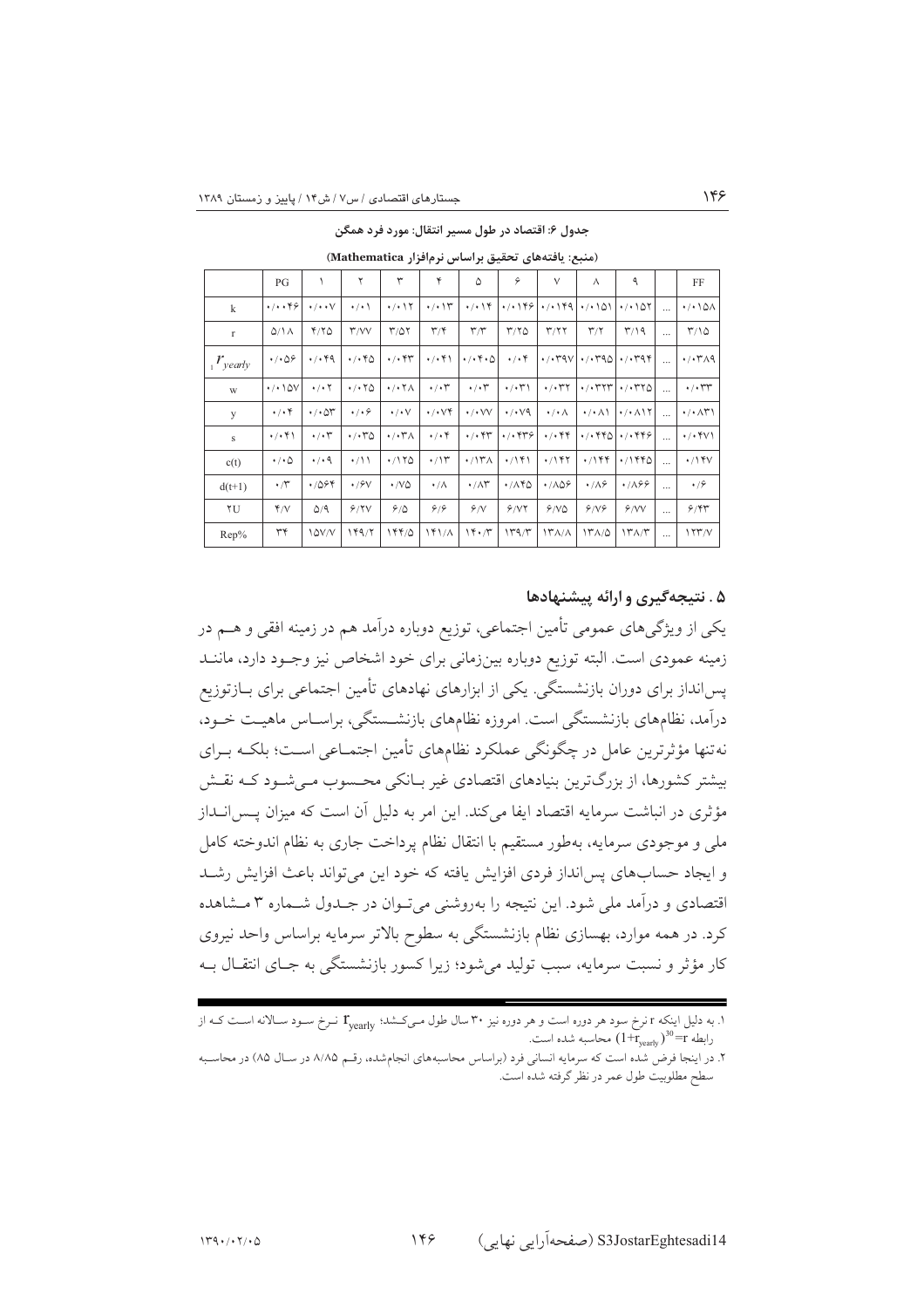بازنشستگان فعلی به عنوان سرمایه انباشته میشود. از ایــن٫و، حتــی اگــر نــرخ پــس|نــداز افزايش نيابد، اقتصاد به سطوح بالاتر سرمايه خواهد رسيد.

از طرف دیگر، جدول شماره ۴ نشان میدهد کـه بعـد از بهـسازی نظـام بازنشـستگی، توزیع درآمد به ازای همه ترکیبهای  $\beta$  و  $\gamma$  بـدتر مـی شـود؛ یعنـی هرچــه شــکاف بـین .<br>مهارت های کارگران بزرگ تر باشد، بهـسازی نظـام بازنشـستگی، نـابرابری درآمـد را بـدتر خواهد کرد. البته هرچه توزیـع جمعیـت برابرتـر باشـد، سـاختار درآمـد بعـد از بهـسازی مساوی تر خواهد بود؛ زیرا افزایش موجودی سـرمایه فیزیکـی، در نتیجـهٔ انتقـال بــه نظـام بازنشستگی اندوخته کامل با کاهش نرخ سود (با فرض معین بودن تفاوت در دریافتی هــای نیروی کار)، شکاف در دریافتر های سرمایه را کاهش خواهد داد.

همچنین با انتقال به نظام اندوخته کامل انباشت منابع مالی صندوقهای مــستمری کــه قابلیت سرمایهگذاری در زمینههای مختلف را دارد، می تواند سبب توســعه بازارهــای مــالی شود. این امر به دلیل آن است که اولاً افراد فقیر به وسیله نظام اندوخته کامل می تواننید ب نهادهای مالی دسترسی پیـدا کننـد و در فرآینـد انباشـت سـرمایه مـشارکت نماینـد، ثانیـاً برخلاف نظام پرداخت جاري، كسور بازنشستگي به جاي انتقال به بازنشستگان فعلـي، بــه عنوان سرمايه انباشته مي شود. اما با توجه به جدول شماره ۵ استدلال مي شود كـه بهـسازي نظام بازنشستگی لزوماً وضعیت افراد فقیر را بهبود نمی بخشد. بهطور کلی، هر چقدر توزیــع سرمايه انساني و توزيع جمعيت برابرتر باشد، بهسازي نظام بازنشستگي، وضعيت افراد فقير را بهتر خواهد کرد. البته این امکان وجود دارد که یک مکانیسم بـازتوزیعی را بـه گونـهای تعریف کرد که پوشش های حمایتی را برای فقیران تأمین کند. برای مثال، میتوان در طے سال@ای انتقال از نظام پرداخت جاری، مکانیسمهای حمایتی موجود در این نظام را ادامــه داد. سپس، بعد از انتقال کامل به نظام بازنشستگی اندوختهای، با توجه به نرخ بازدهی بـالا در این نظام بهآسانی سطحی از ثبات درآمدی را برای فقیران تأمین کرد.

بنابراین، انتقال از یک نظام پرداخت جاری به یک نظام اندوختهای کامل، به عنوان یک ضرورت مطرح است؛ در حالي كه بيشتر تحليلها براي بهبود فراّيند انتقال از نظام پرداخت جاری به نظام اندوخته کامل بوده است. در اینجا عنصر کلیدی گمشده، وجود اراده سیاسی برای تحمل هزینههای کوتاهمدت این انتقال به منظـور بهـره بـردن از منـافع بلندمـدت آن است که در ابتدای روند انتقال، بسیار مهم و حیاتی است.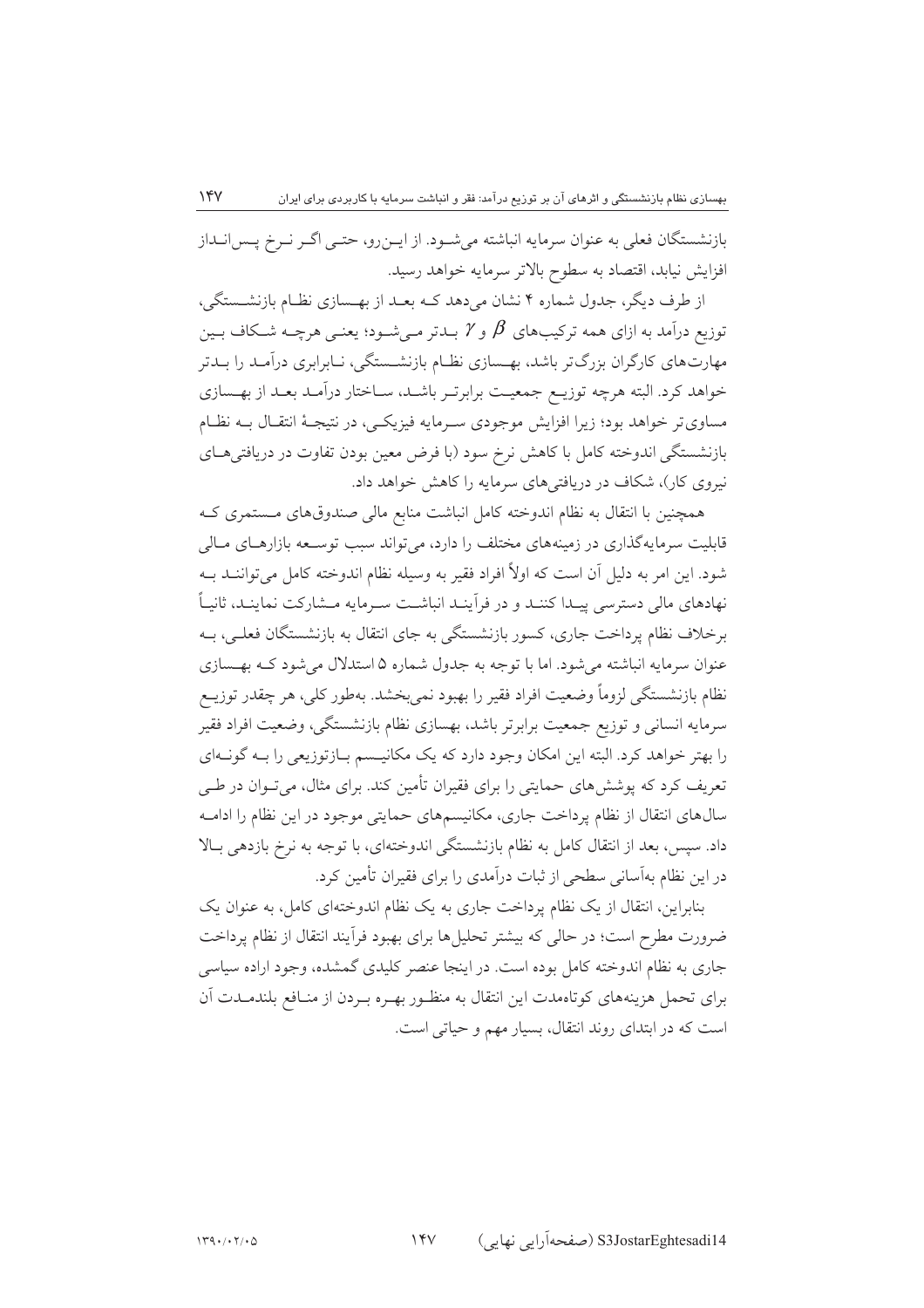منابع

Behavior", American Economic Review, vol.3 (June), pp.411-433.

Arrau, Patricio (1990), "Social Security Reform, the Capital Accumulation and

 $\backslash \mathfrak{r} \wedge$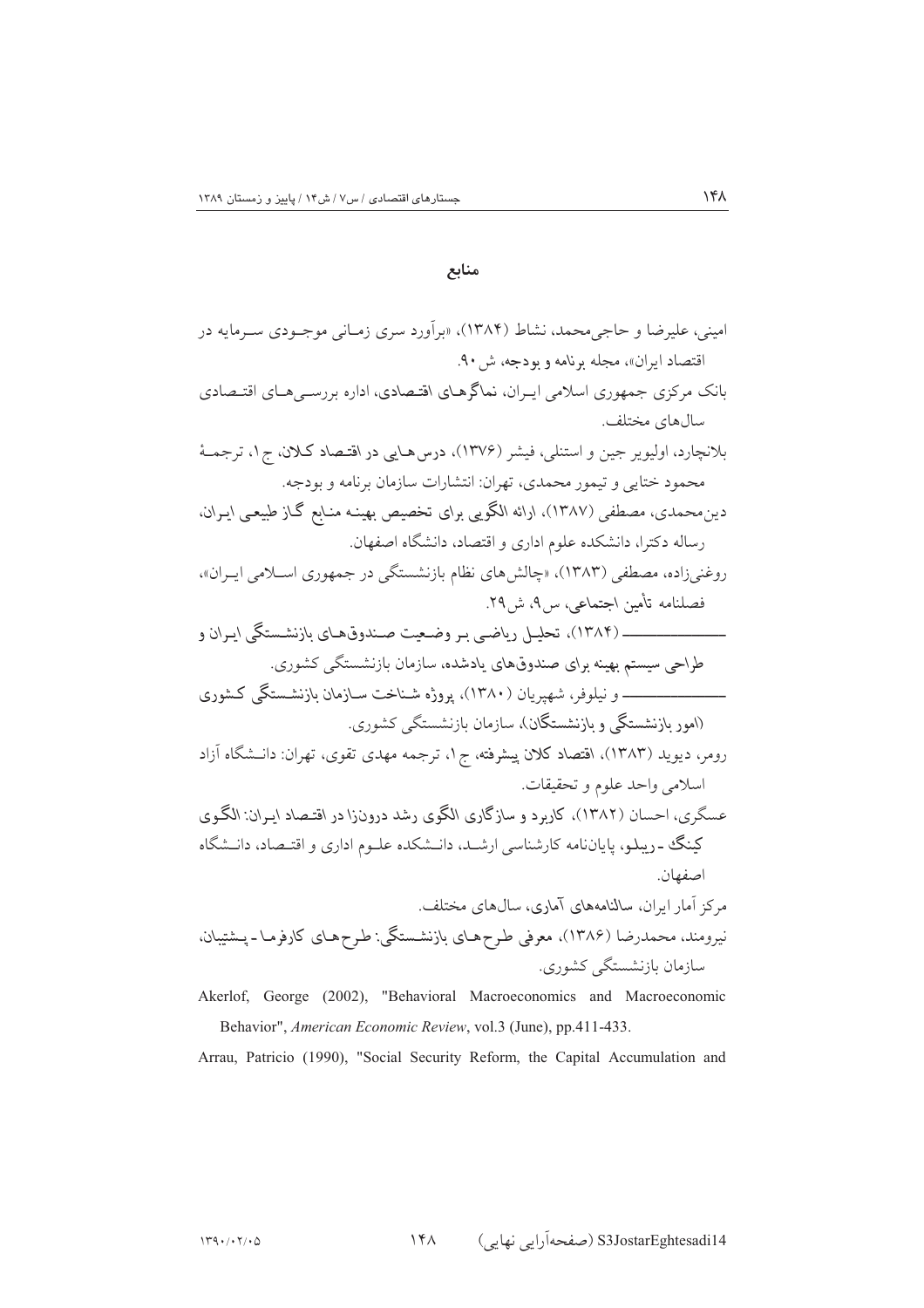Intergenerational Distribution Effect", *PRE Working Paper*, WPS 512, The world Bank, October.

- Auerbach, Alan & Laurence. J. Kotlikoff (1987), *Dynamic Fiscal Policy*, Cambridge University Press.
- Cerda, Rodrigo A. (2007), "The Chilean Pension Reform: A Model to Follow?", *Journal of policy Modeling*, vol.30 (March.), pp.541-558.
- Crettez, Bertrand; Philippe Michel & Bertrand Wigniolle (1999), "Cash-in-Advance Constraints in the Diamond Overlapping Generations Model: Neutrality and Optimality of Monetary Policies", *Oxford Economic Papers*, vol.51, pp.431-452.
- -------------------- (2002), "Optimal Monetary Policy, Taxes, and Public Debt in an Intertemporal Equilibrium", *Journal of Public Economic Theory*, vol.4, pp.299-316.
- Dawkins, C.; T. N. Srinivasan & J. Whalley (2001), "Calibration", *Handbook of Econometrics*, vol.5, pp.3653-3703.
- Diamond, Peter & J. Mirrless (1978), "A Model of Social Insurance with Variable Retirement", *Journal of Public Economics*, vol.10 (3), pp.295-336.
- Feldstein, Martin (1974), "Social Security, Induced Retirement and Aggregate Capital Accumulation", *Journal of Political Economic*, vol 82, pp.905-926.
- -------------------- (1999), "Social Security Pension Reform in China", *China Economic Review*, vol.10, pp.99-107.
- -------------------- & A. Samwick (1992), "Social Security Tax Rules and Marginal Tax Rates", *National Tax Journal*, vol.45, pp.1-22.
- Hubbard, R. Glenn; Jonathan Skinner & Stephen Zeldes (1995), "Precautionary Savings and Social Insurance", *Journal of Political Economy*, vol.103 (2), pp.360-99.
- Langoni, Patricia S. (1997), "Social Security Regime, Growth and Income Distribution", *Economista 19*, Gerenicia de Analisis Financier del Banco Central de Chile, 11 (Oct).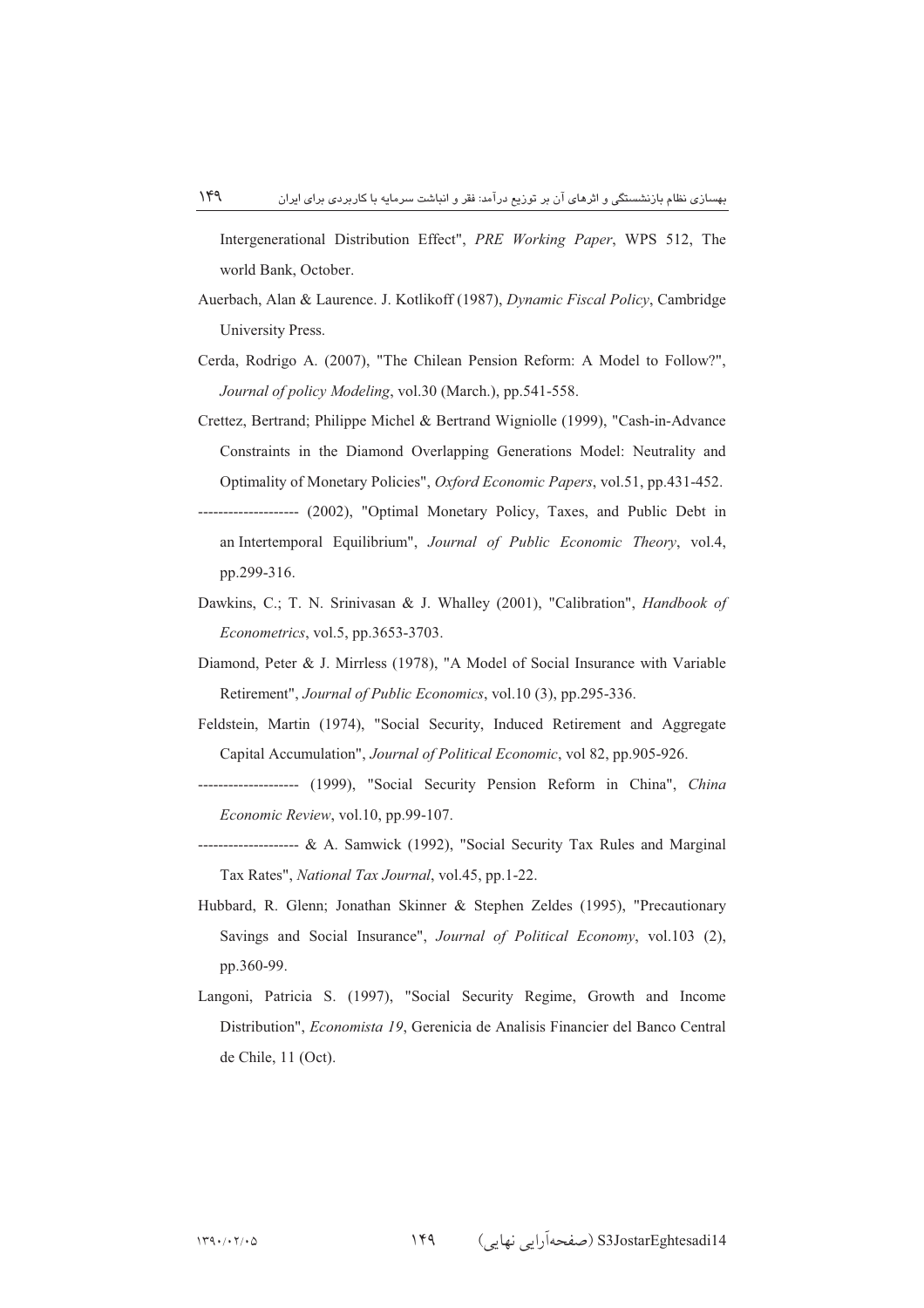- Samuelson, Paul A. (1958), "An Exact Consumption-Loan Model of Interest with or Without the Social Contrivance of Money", *Journal of Political Economy*, vol.66, pp.467-482.
- Serrano, Carlos (1999), "Social Security Reform, Income Distribution, Fiscal Policy and Capital Accumulation", *Finance Private Sector and Infrastructure*, Latin America and Caribbean Region.
- Sun, Ying (2007), *General Equilibrium Analysis of Chinese Social Security System in an Overlapping Generation Model*, Santa Barbara, California: UMI Research Press.
- Tin-Chun, Lin (2004), "Alternative Measure for Education Variable in an Empirical Economic Growth Model: IS Primary Education Less Important?", *Full Text Available at: Repec*, vol.15, pp.1-6.